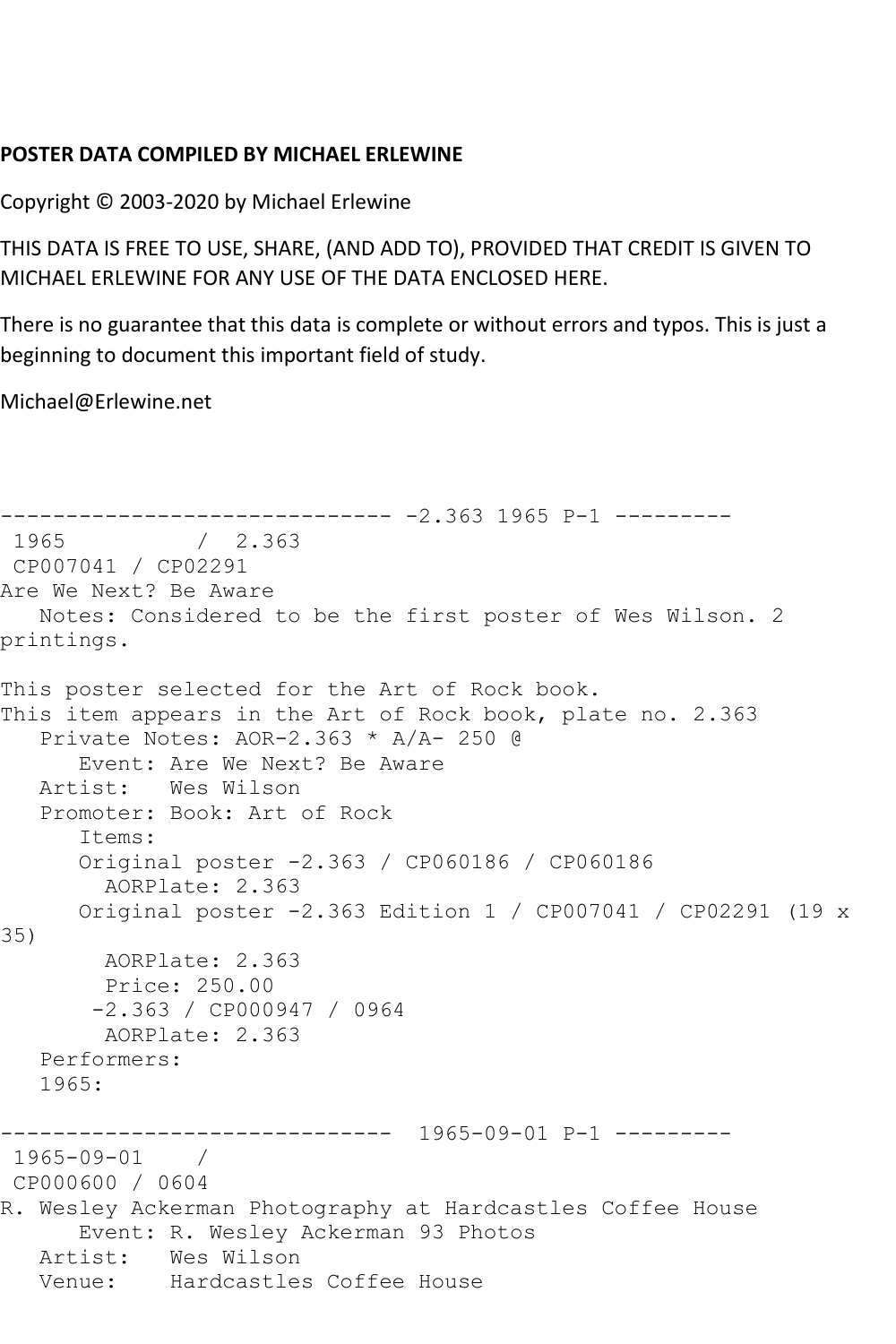```
 Items:
       Original poster Edition 1 / CP000600 / 0604 (10 x 15-1/2)
   Performers:
    1965-09-01: Hardcastles Coffee House
        Quicksilver Messenger Service / Allen Ginsberg / Michael 
Mcclure / Timothy Leary / Stephen Levine / Adul Zangpo / Charles 
Plywell / Richard Brautigan / John Wieners / Leland Meyerlove / 
Tracy of Mother Earth / Chet Helms / Quicksilver Messenger Service / 
Hetty / R. Buckminstar Fuller / Felicia / Peter Berg / Allen Cohen / 
Susan / Ron Thelan / Bob Hite and Paop / Maggie / Gene Grim / Carl / 
LBJ
                ------------------------------ 1965-10-17 P-1 ---------
1965-10-17 / 
CP003004 / 2960
Wes Wilson and Eva Bessie, Please Come to Share Our Happiness at the 
Unitarian Church, SF
       Event: Wes Wilson and Eva Bessie, Please Come to Share Our 
Happiness at the Unitarian Church, SF
   Artist: Wes Wilson
       Items:
       Original poster Edition 1 / CP003004 / 2960 (12-1/2 x 18-1/2)
   Performers:
    1965-10-17: Eva Bessie
------------------------------ -2.362 1966 P-1 ---------<br>1966                 /   2.362
               / 2.362CP000122 / 0124
Who Be Kind To: Allen Ginsberg Broadside
   Notes: This item appears in the Art of Rock book, plate no. 2.362
       Event: Who Be Kind To
   Artist: Wes Wilson
   Promoter: Book: Art of Rock
       Items:
       Original poster -2.362 Edition 1 / CP000122 / 0124 (16-3/16 x 
30 - 3/4 AORPlate: 2.362 
    Performers:
   1966: Allen Ginsberg
               ------------------------------ FIL-AT-07 2.007 1966-01-08 H-1 ------
---
1966-01-08 / FIL AT-07 2.007
CP010270 / CS05364
7th Acid Test -- Can You Pass The Acid Test?
   Notes: This item appears in the Art of Rock book, plate no. 2.007
   Artist: Wes Wilson
```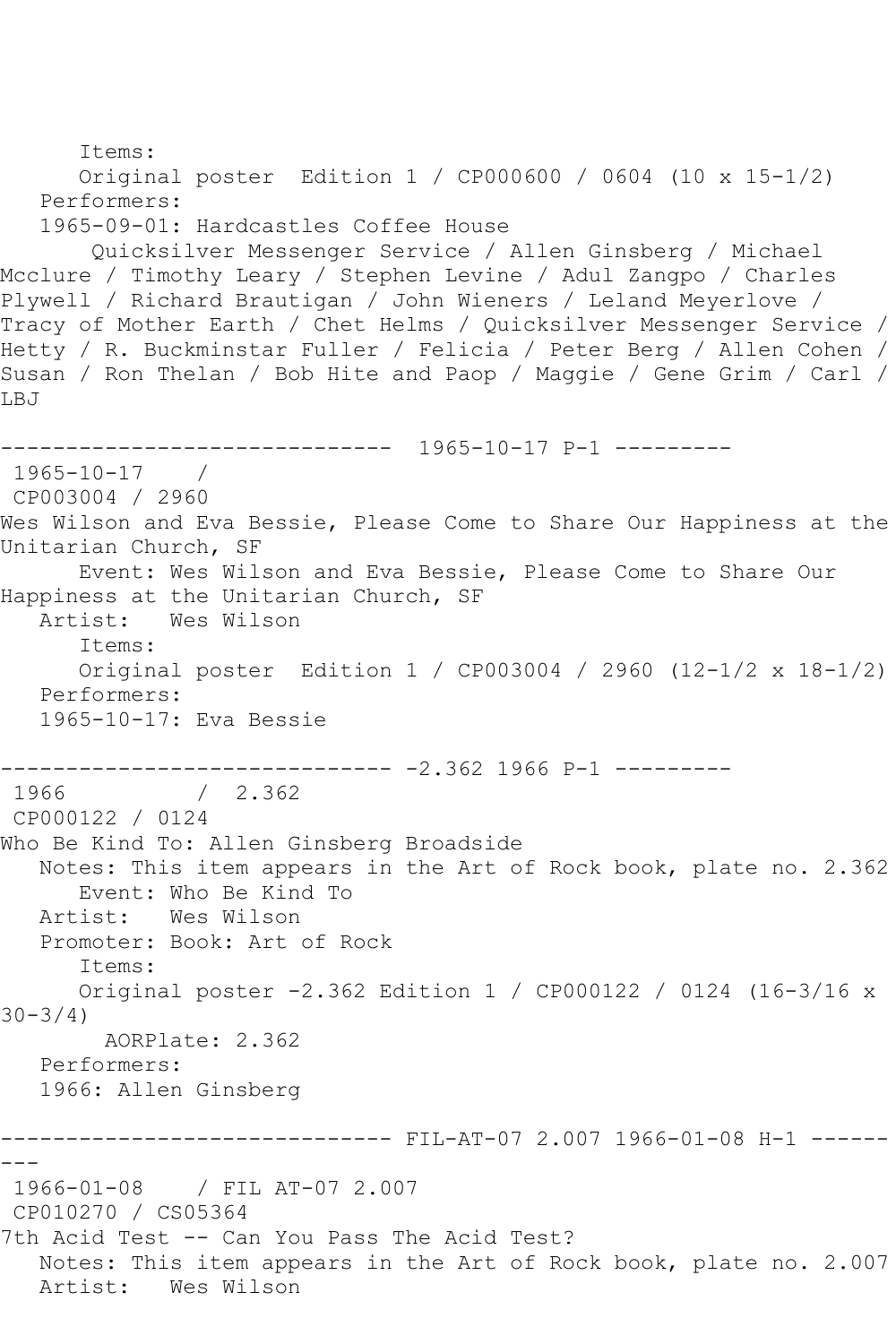```
 Venue: Fillmore Auditorium - SF
   Promoter: Acid Tests
       Items:
       Handbill FIL-AT-07 2.007 Edition 1 / CP010270 / CS05364 (8-1/2 
x 11)
        AORPlate: 2.007 
        FIL-AT-07 2.007 / CP004096 / CD04505
         AORPlate: 2.007 
    Performers:
    1966-01-08: Fillmore Auditorium - SF
        Merry Pranksters / Neal Cassady / Ann Murphy Vaudeville / 
Grateful Dead / Roy's Audioptics / Ron Boise and his Electric 
Thunder Sculpture / Bus
       ---------------------- OPTH-FD V 1966-01-14 P-1 ---------
1966-01-14 / OPTH FD V
CP001462 / 1486
Loading Zone at Open Theater - Berkeley, CA
       Benefit: Open Theater Benefit #1
   Artist: Wes Wilson
   Venue: Open Theater
    Promoter: Family Dog Collective
       Items:
       Original poster OPTH-FD V Edition 1 / CP001462 / 1486
         Description: no poster (5-3/8 x 8-1/2)
       Original poster OPTH-FD V Edition 1 / CP019704 / XH19000114 
(5-3/8 \times 8-1/2) Handbill OPTH-FD V Edition 1 / CP013561 / HGFD-V
        Description: 1 original with 2 variants (5-1/2 \times 8-1/2) Performers:
    1966-01-14: Open Theater
        Set: Pre-family Dog
        Loading Zone
                          ----- OPTH-FD VI 1966-01-15 P-1 ---------
1966-01-15 / OPTH FD VI
CP000171 / 0175
Big Brother and the Holding Company at Open Theater - Berkeley, CA
    Notes: Photo came from Chet Helms.
       Benefit: Benefit for Open Theater #2
  Artist: Wes Wilson<br>Venue: Open Theat
            Open Theater
    Promoter: Family Dog Collective
       Items:
       Original poster OPTH-FD VI Edition 1 / CP000171 / 0175
         Description: no poster (5-1/2 x 8-1/2)
         Price: 950.00
```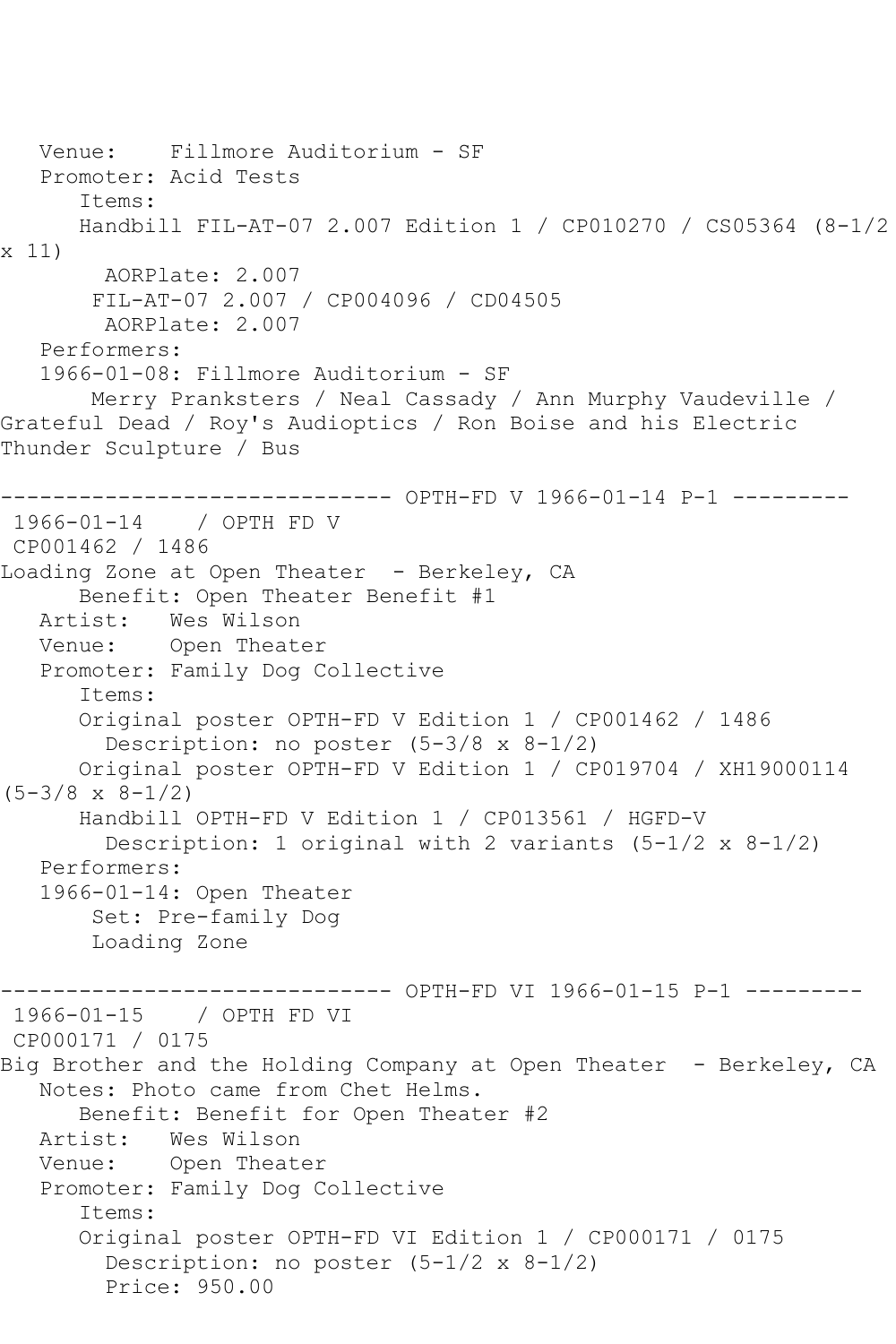OPTH-FD VI / CP002141 / 2132 OPTH-FD VI / CP013562 / HGFD-VI OPTH-FD VI / CP019705 / XH19000115 Performers: 1966-01-15: Open Theater Set: Pre-family Dog Big Brother and the Holding Company ------------------------------ LGH-2.042A 1966-01-21 H-1 --------- 1966-01-21 / LGH 2.042A CP004105 / CD04514 Trips Festival: Revelations, God Box (zot!) at Longshoremen's Hall - San Francisco, CA Notes: Inspired Bill Graham to begin his own Fillmore rock bookings This item appears in the Art of Rock book, plate no. 2.042A Other: Festival Artist: Wes Wilson Venue: Longshoremen's Hall Promoter: Book: Art of Rock Items: Handbill LGH-2.042A Edition 1 / CP004105 / CD04514 AORPlate: 2.042A Price: 1500.00 Performers: 1966-01-21: Longshoremen's Hall Revelations / God Box (zot!) / Congress of Wonders / Jazz Mice / Endless Explosion / Ben and Rain / Steve Fowler / Amanda Foulger ------------------------------ LGH-AT-08 2.042 1966-01-21 H-1 ------ --- 1966-01-21 / LGH AT-08 2.042 CP010269 / CS05363 8th Acid Test -- Trips Festival at Longshoremen's Hall Notes: This item appears in the Art of Rock book, plate no. 2.042 Artist: Wes Wilson Venue: Longshoremen's Hall Promoter: Acid Tests Items: Handbill LGH-AT-08 2.042 Edition 1 / CP010269 / CS05363 AORPlate: 2.042 LGH-AT-08 2.042 / NONE / 42 AORPlate: 2.042 Performers: 1966-01-21 1966-01-23: Longshoremen's Hall Trips Festival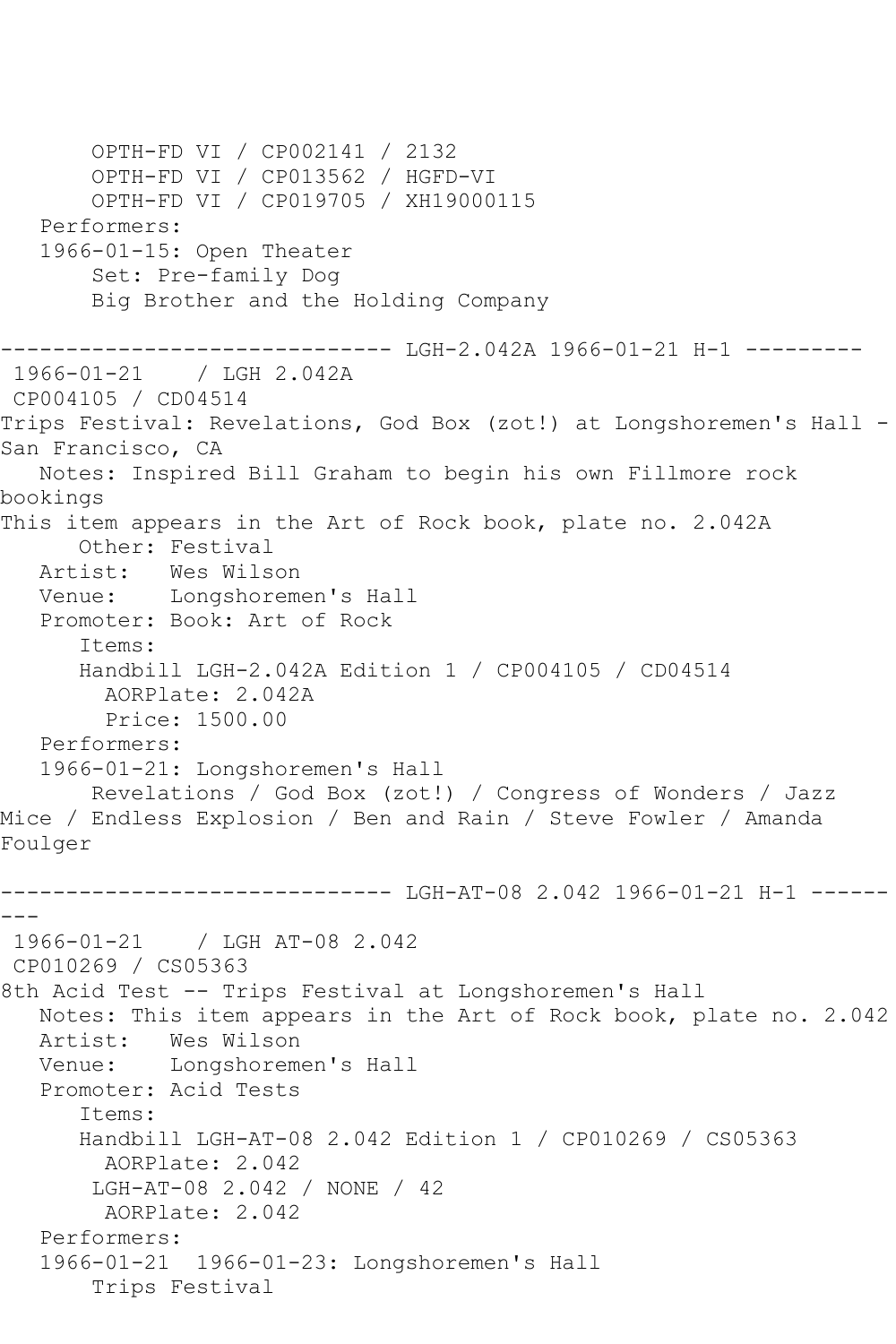Grateful Dead

```
------------------------------ FIL-FD-001 1966-02-19 P-1 ---------
1966-02-19 / FIL FD-001
CP006274 / CP01524
Jefferson Airplane, Big Brother and the Holding Company at Fillmore 
Auditorium - SF - San Francisco, CA
    Notes: 1 printing, 3 shades of paper, 1 forgery (1980)
This item appears in the Art of Rock book, plate no. 2.013
    Private Notes: FD-HB FD-P-1
       Event: A Tribal Stomp
   Artist: Wes Wilson
    Venue: Fillmore Auditorium - SF
    Promoter: Family Dog Presents
       Items:
       Original poster FIL-FD-001 Edition 1 / CP006274 / CP01524
         Description: 1 original, 1 reprint (14 x 19-1/2)
         AORPlate: 2.013 
         Price: 15000.00
       Original poster FIL-FD-001 Edition 2 / 
         Description: Has "No. 102" in lower-reight-hand corner.
         AORPlate: 2.013 
         Price: 75.00
       Original poster FIL-FD-001 Edition 3 / 
         Description: Has "1967 c Family Dog, Proucitons 639 Gough 
St., San Francisco, Calif. 94102" in left lower margin..
         AORPlate: 2.013 
       Handbill FIL-FD-001 Edition 1 / CP005274 / CP00522 Var. A
         Description: Black ink on white paper. See Eric King's 
quide for details. (5-1/2 \times 8-1/2) AORPlate: 2.013 
         Price: 3000.00
       Handbill FIL-FD-001 Edition 1 / Var. B
         Description: Black ink on yellow paper. See Eric King's 
guide for details. (5-1/2 x 8-1/2)
         AORPlate: 2.013 
         Price: 3000.00
       Handbill FIL-FD-001 Edition 1 / Var. C
         Description: Black ink on blue paper. See Eric King's guide 
for details. (5-1/2 x 8-1/2)
         AORPlate: 2.013 
         Price: 3000.00
       Handbill (Forgery) FIL-FD-001 Edition 1 / Var. X
         Description: Photocopy fadeout in black areas. See Eric 
King's guide for details. (5-7/16 x 8-1/2)
         AORPlate: 2.013 
         Price: 40.00
```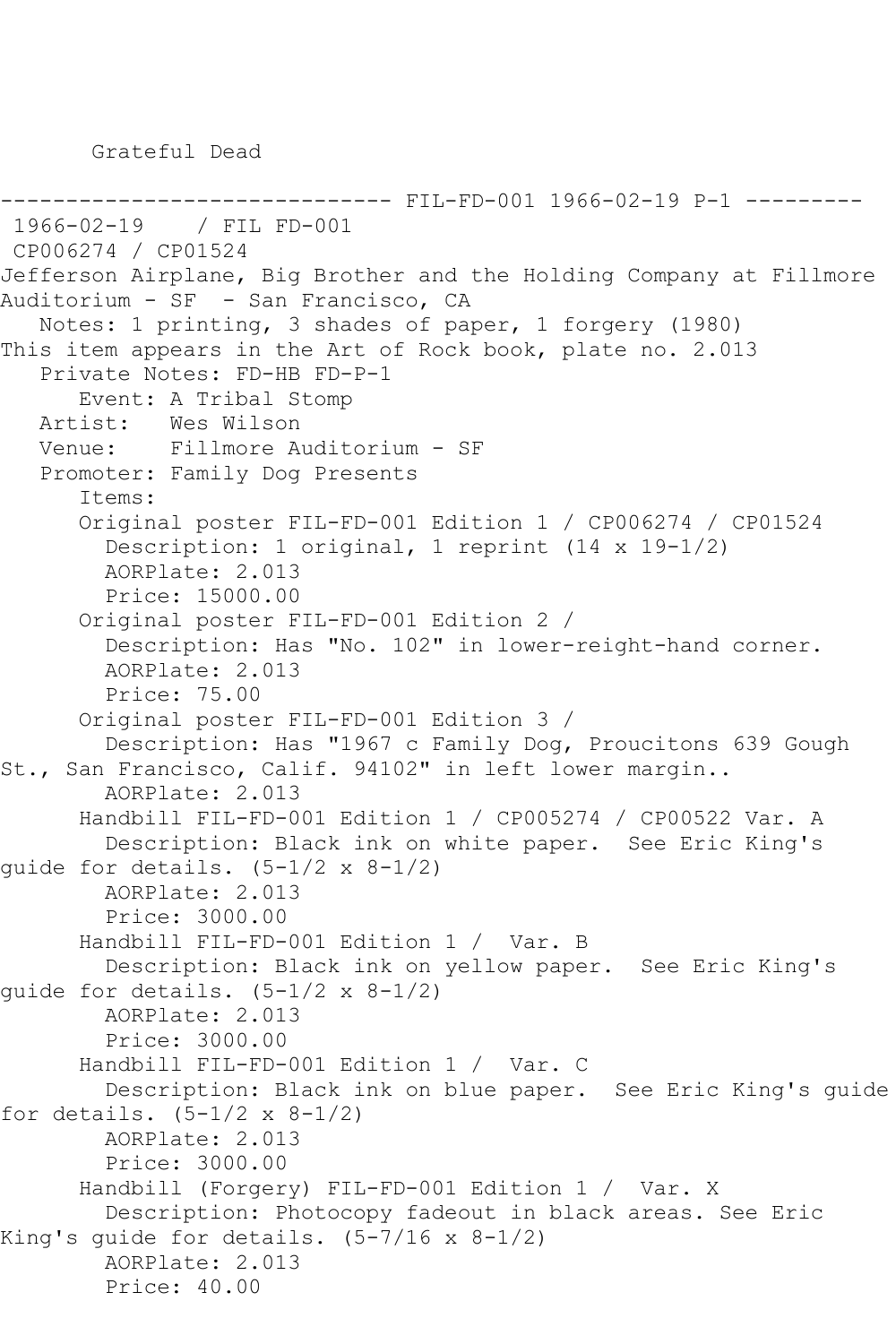Performers: 1966-02-19: Fillmore Auditorium - SF Set: Family Dog Series Jefferson Airplane / Big Brother and the Holding Company 1966-02-19: Firehouse Wildflower ------------------------------ FD-FD+ 1966-02-26 H-1 --------- 1966-02-26 / FD FD+ CP061814 Great Society, Big Brother and the Holding Company at Fillmore Auditorium - SF - San Francisco, CA Event: A Salute to Hongo Ishi Artist: Wes Wilson Venue: Fillmore Auditorium - SF Promoter: Family Dog Presents Items: Handbill FD-FD+ Edition 1 / CP061814 (5-1/2 x 8-1/2) Handbill FD-FD+ Edition 1 / CP001463 / 1487 (5-1/2 x 8-1/2) Performers: 1966-02-26: Fillmore Auditorium - SF Great Society / Big Brother and the Holding Company / Quicksilver Messenger Service ------------------------------ FIL-FD-002 1966-02-26 P-1 --------- 1966-02-26 / FIL FD-002 CP006263 / CP01513 Great Society, Big Brother and the Holding Company at Fillmore Auditorium - SF - San Francisco, CA Private Notes: FD-HB(pink) FD-OP-1 \* 2nd A-/B+ 25 Event: King Kong Artist: Wes Wilson Venue: Fillmore Auditorium - SF Promoter: Family Dog Presents Items: Original poster FIL-FD-002 Edition 1 / CP006263 / CP01513 Description: 1 original, 1 reprint (14-1/4 x 20) Price: 10000.00 Original poster -FD-002 Edition 2 / Description: See Eric King's Book for exact details. (14-1/4 x 20) Price: 20.00 Handbill FIL-FD-002 Edition 1 / CP005259 / CP00507 Var. A Description: Black ink, white paper. See Eric King's Book for details.  $(5-1/2 \times 8-1/2)$  Price: 3500.00 Handbill FIL-FD-002 Edition 1 / Var. B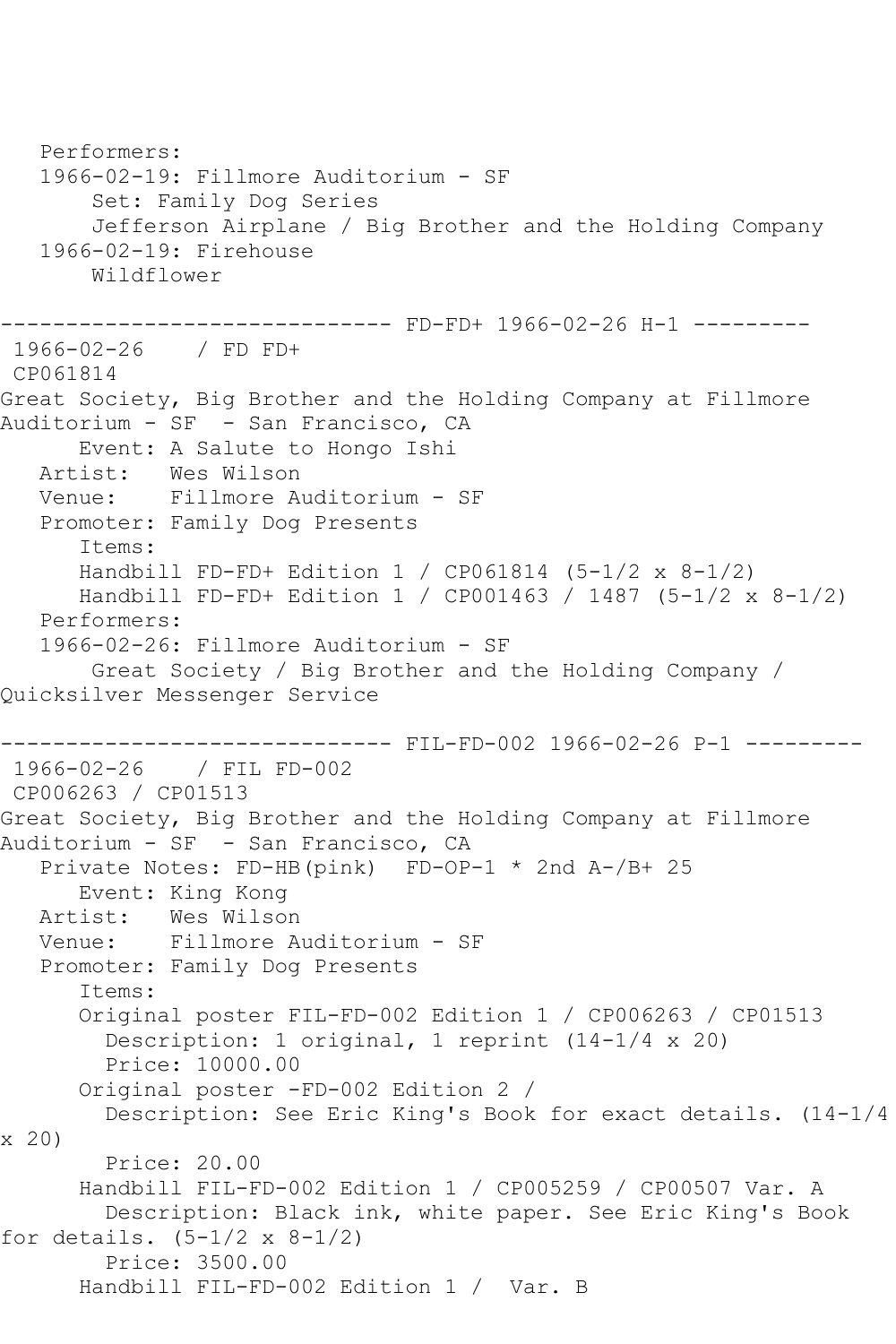Description: Black ink, pink paper. See Eric King's Book for details. (5-1/2 x 8-1/2) Price: 3500.00 Handbill FIL-FD-002 Edition 1 / Var. C Description: See Eric King's Book for details. (5-1/2 x 8- 1/2) Price: 3500.00 Performers: 1966-02-26: Fillmore Auditorium - SF Set: Family Dog Series Great Society / Big Brother and the Holding Company / Grass Roots / Quicksilver Messenger Service ------------------------------ -3.180 1966-03-01 P --------- 1966-03-01 / 3.180 CP046141 Retina Cricus: A Journey in Light Notes: This item appears in the Art of Rock book, plate no. 3.180<br>Artist: Wes Wilson Artist: Wes Wilson<br>Venue: Seattle Seattle Promoter: Book: Art of Rock Items: Original poster -3.180 / CP046141 (17 x 21-3/4) AORPlate: 3.180 Performers: 1966-03-01: Seattle ------------------------------ FIL-BG-002 1966-03-18 P-1 --------- 1966-03-18 / FIL BG-002 CP007108 / CP02358 Mystery Trend, Big Brother and the Holding Company at Fillmore Auditorium - SF - San Francisco, CA Private Notes: BG-HB-CD BG-OP-1 Event: Win A Talking Mynah Bird, Batman Movies Artist: Wes Wilson Venue: Fillmore Auditorium - SF Promoter: Bill Graham Original Series Items: Original poster FIL-BG-002 Edition 1 / CP007108 / CP02358 Description: 1 original, 2 reprints (14 x 20) Price: 5000.00 Original poster FIL-BG-002 Edition 2 / Description: Union logo #221 in the lower-left-hand corner. See Eric King's guide for complete details. Price: 1500.00 Original poster FIL-BG-002 Edition 3 /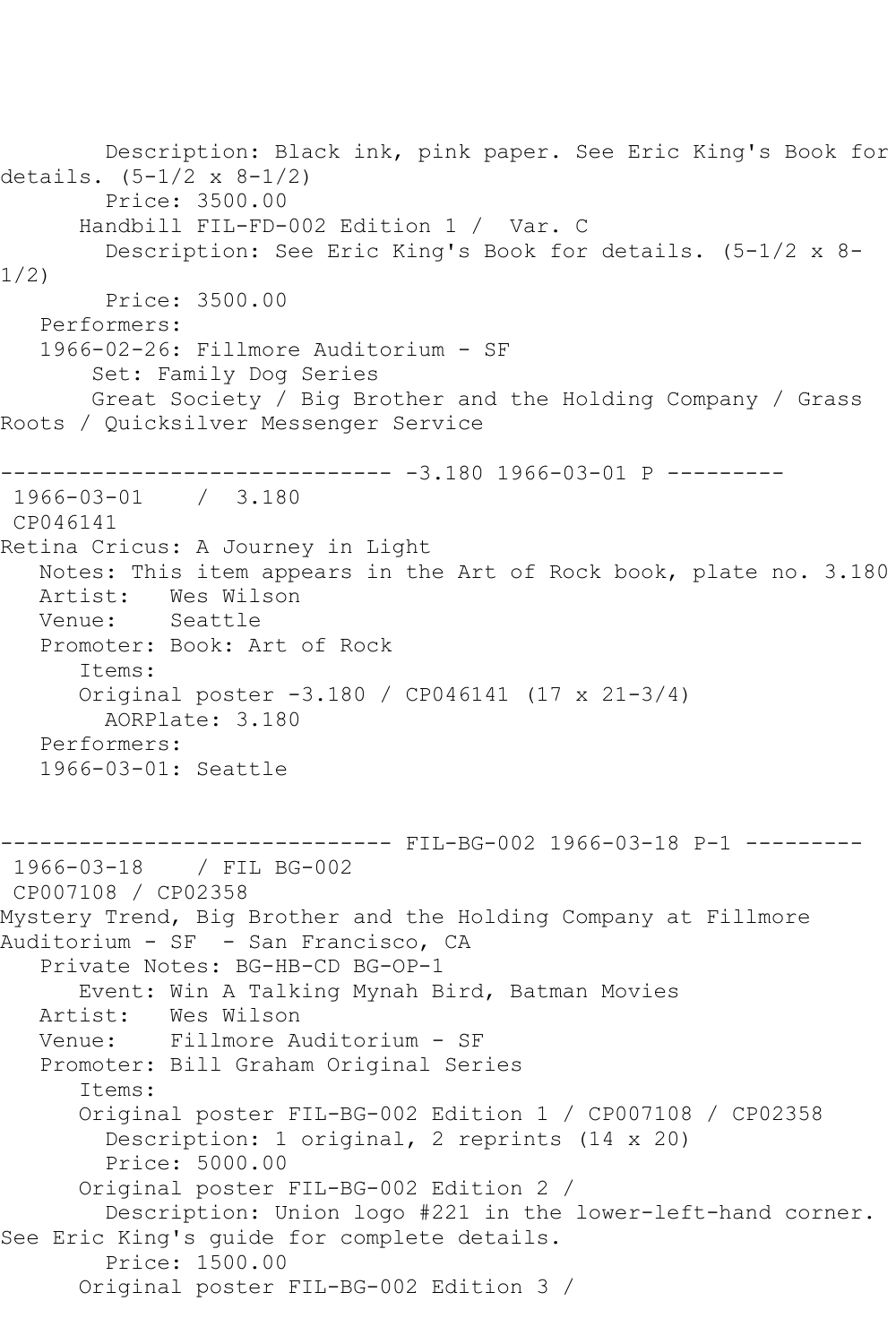Description: No union logo. See Eric King's guide for complete details. Price: 1000.00 Handbill FIL-BG-002 Edition 1 / CP007658 / CP02902 Description: 1 original (6-7/16 x 8-5/16) Price: 1750.00 Postcard FIL-BG-002 Edition 1 / CP007659 / CP02903 Description: 1 original (5-1/8 x 7) Price: 150.00 Performers: 1966-03-18 1966-03-20: Fillmore Auditorium - SF Mystery Trend / Big Brother and the Holding Company / Family Tree 1966-03-19: Quicksilver Messenger Service / Family Tree / Gentleman's Band 1966-03-20: Quicksilver Messenger Service / Great Society / Skins ------------------------------ FIL-FD-003 1966-03-25 P-1 --------- 1966-03-25 / FIL FD-003 CP006264 / CP01514 Paul Butterfield, Quicksilver Messenger Service at Fillmore Auditorium - SF - San Francisco, CA Notes: 1 original, 2 reprints, 2 pirates on the poster. Private Notes: FD-HB FD-OP-1<br>Artist: Wes Wilson Artist: Wes Wilson<br>Venue: Fillmore A Fillmore Auditorium - SF Promoter: Family Dog Presents Items: Original poster FIL-FD-003 Edition 1 / CP006264 / CP01514 Description: 1 original. See Eric King's book for complete details. (9-3/16 x 13-1/2) Price: 3500.00 Original poster FIL-FD-003 Edition 2 / Description: The notation "3(2)" appears in the lower-left corner of the poster. See Eric King's book for complete details. (9- 3/16 x 13-1/2) Price: 50.00 Original poster FIL-FD-003 Edition 3 / Description: The notation "3-3" appears in the lower-left corner of the poster. See Eric King's book for complete details. (9- 3/16 x 13-1/2) Price: 40.00 Handbill FIL-FD-003 Edition 1 / CP005260 / CP00508 Description: 1 original, 1 forgery. See Eric King's book for complete details. (5-1/2 x 8-1/2) Price: 1300.00 Performers: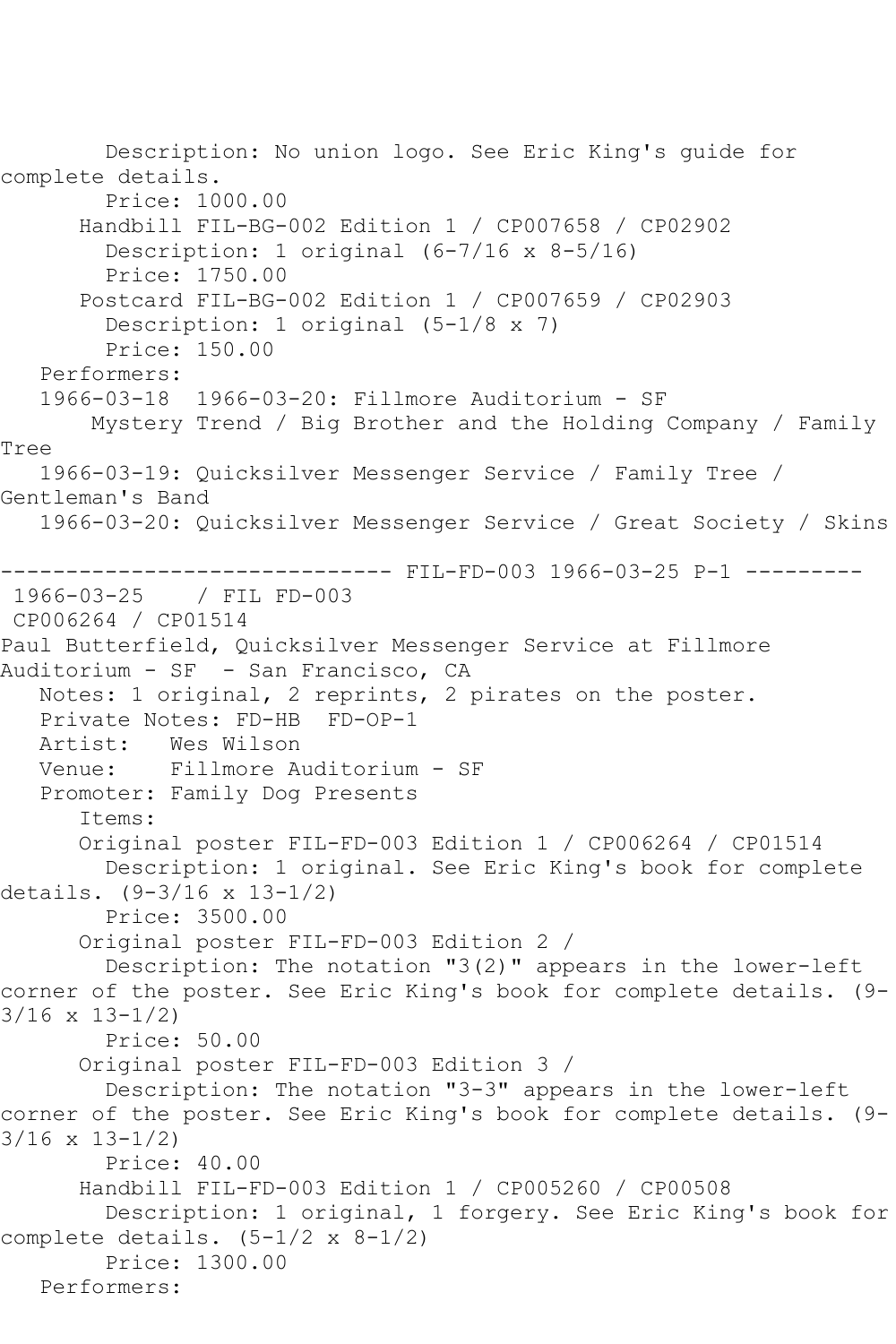1966-03-25 1966-03-27: Fillmore Auditorium - SF Set: Family Dog Series Paul Butterfield Blues Band / Quicksilver Messenger Service ------------------------------ FIL-FD-004 1966-04-08 P-1 --------- 1966-04-08 / FIL FD-004 CP006265 / CP01515 Love, Sons of Adam at Fillmore Auditorium - SF - San Francisco, CA Notes: Poster: 1 original, 1 variant, 2 reprints, 1 pirate. Private Notes: FD-HB(2-up) FD-OP-1 Artist: Wes Wilson<br>Venue: Fillmore A Fillmore Auditorium - SF Promoter: Family Dog Presents Items: Original poster FIL-FD-004 Edition 1 / CP006265 / CP01515 Description: 1 original, 1 variant, 2 reprints, 1 pirate. See Eric King's book for complete details. (14 x 20-1/2) Price: 3500.00 Original poster -FD-004 Edition 2 / Price: 200.00 Original poster -FD-004 Edition 3 / Price: 35.00 Handbill FIL-FD-004 Edition 1 / CP005261 / CP00509 Description: Uncut 8 1/2 x 11 sheet with two images common  $(5-1/2-x 8-1/2)$  Price: 800.00 Performers: 1966-04-08: Fillmore Auditorium - SF Set: Family Dog Series Love / Sons of Adam / Charlatans ------------------------------ FIL-BG-003 1966-04-15 P-1 --------- 1966-04-15 / FIL BG-003 CP007109 / CP02359 Jefferson Airplane, Paul Butterfield Blues Band at Fillmore Auditorium - SF [San Francisco, CA] Private Notes: BG-HB-CD BG-OP-1 Benefit: A Blues-Rock Bash: University Friends of SNCC Artist: Wes Wilson<br>Venue: Fillmore Au Fillmore Auditorium - SF Promoter: Bill Graham Original Series Items: Original poster FIL-BG-003 Edition 1 / CP007109 / CP02359 Description: 1 original, 1 reprint (14 x 20) Price: 1600.00 Original poster FIL-BG-003 Edition 2 / Description: See Eric King's guide for complete details.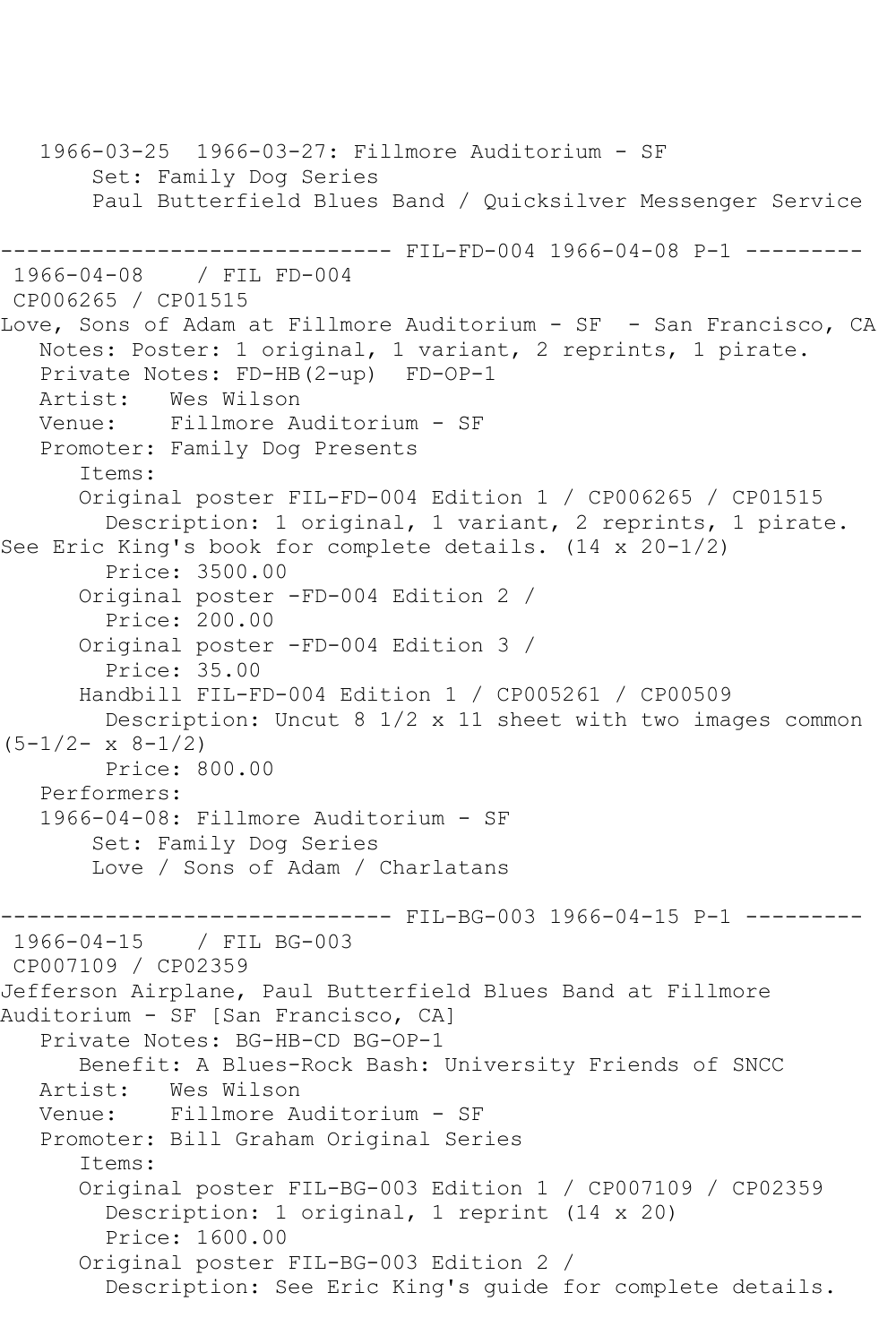```
 Price: 50.00
       Handbill FIL-BG-003 Edition 1 / CP007660 / CP02904
         Description: 1 original (6-1/2 x 9-3/8)
         Price: 600.00
       Postcard FIL-BG-003 Edition 1 / CP007661 / CP02905
         Description: 1 original (5-1/4 x 7-15/16)
         Price: 20.00
   Performers:
   1966-04-15: Fillmore Auditorium - SF
        Jefferson Airplane
   1966-04-16: Harmon Gymnasium at University of California
        Jefferson Airplane / Paul Butterfield Blues Band
   1966-04-17: Fillmore Auditorium - SF
        Paul Butterfield Blues Band / Jefferson Airplane
                       -------- AVAL-FD-005 1966-04-22 P-1 ---------
1966-04-22 / AVAL FD-005
CP006266 / CP01516
Blues Project, Great Society at Avalon Ballroom - San Francisco, CA
   Private Notes: FD-HB FD-OP-1
       Event: May the Baby Jesus Shut Your Mouth and Open Your Mind
   Artist: Wes Wilson
   Venue: Avalon Ballroom
   Promoter: Family Dog Presents
       Items:
      Original poster AVAL-FD-005 Edition 1 / CP006266 / CP01516
         Description: 1 original, 3 reprints. See Eric King's book 
for complete details. (14-3/16 \times 20-1/2) Price: 1000.00
       Original poster -FD-005 Edition 2 / 
        Description: Union #72 in lower-right-hand corner. See Eric 
King's book for complete details.
         Price: 225.00
       Original poster -FD-005 Edition 3 / 
         Description: "No. 5-3" appears in the lower-right-hand 
corner. See Eric King's book for complete details.
         Price: 75.00
       Original poster -FD-005 Edition 4 / 
         Description: See Eric King's book for complete details.
         Price: 20.00
       Handbill AVAL-FD-005 Edition 1 / CP005262 / CP00510
         Description: 1 oversize original, 2 standard originals. See 
Eric King's book for complete details. (5-1/2 x 8-1/2)
         Price: 1500.00
   Performers:
   1966-04-22 1966-04-23: Avalon Ballroom
        Set: Family Dog Series
```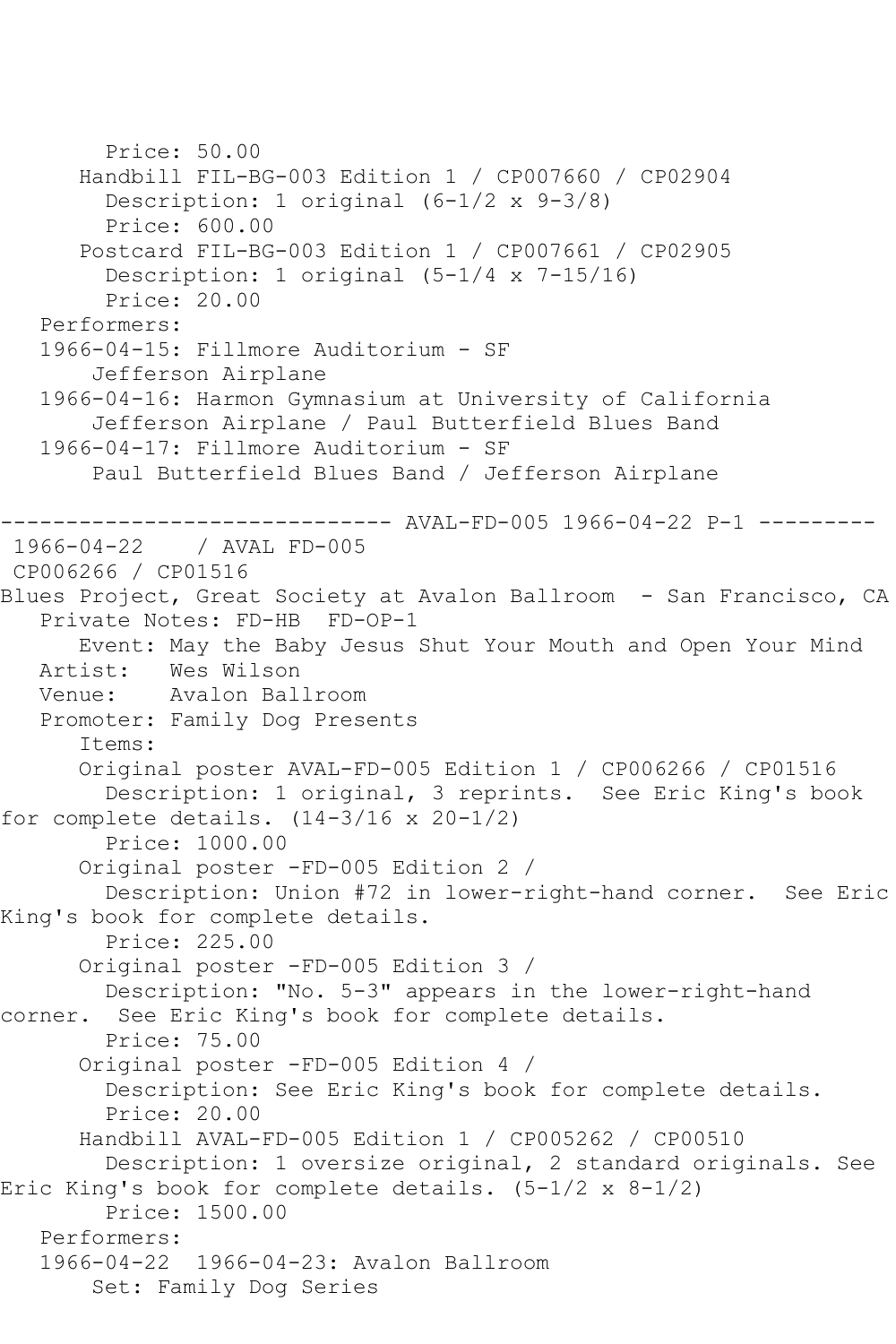Blues Project / Great Society ----- AVAL-FD-006 1966-04-29 P-1 ---------1966-04-29 / AVAL FD-006 CP006267 / CP01517 Sons of Adam, Big Brother and the Holding Company at Avalon Ballroom - San Francisco, CA Private Notes: FD-HB FD-OP-1 Event: Sin Dance Artist: Wes Wilson Venue: Avalon Ballroom Promoter: Family Dog Presents Items: Original poster AVAL-FD-006 Edition 1 / CP006267 / CP01517 Description: 1 original (14 x 20) Price: 850.00 Handbill AVAL-FD-006 Edition 1 / CP005263 / CP00511 Description: 1 original, 1 forgery (1980) (5-1/2 x 8-1/2) Price: 300.00 Handbill AVAL-FD-006 Edition 1 / CP001439 / 1460 Var. X Description: "Wes Wilson" filled in, hard to read. See Eric King's book for complete details. (5-1/2 x 8-1/2) Price: 40.00 Performers: 1966-04-29 1966-04-30: Avalon Ballroom Set: Family Dog Series Sons of Adam / Big Brother and the Holding Company / Grass Roots ------------------------------ FIL-BG-004 1966-04-29 P-1 --------- 1966-04-29 / FIL BG-004 CP007110 / CP02360 Jefferson Airplane, Lightnin' Hopkins at Fillmore Auditorium - SF - San Francisco, CA Notes: 1 original and 1 variant, 2 reprints. Private Notes: BG-HB-CD BG-OP-1 Event: A Dance Concert<br>Artist: Wes Wilson Wes Wilson Venue: Fillmore Auditorium - SF Promoter: Bill Graham Original Series Items: Original poster FIL-BG-004 Edition 1 / CP001440 / 1461 Var. A Description: Purpleish ink on coral-colored paper. See Eric King's guide for complete details. (14 x 20) Price: 3500.00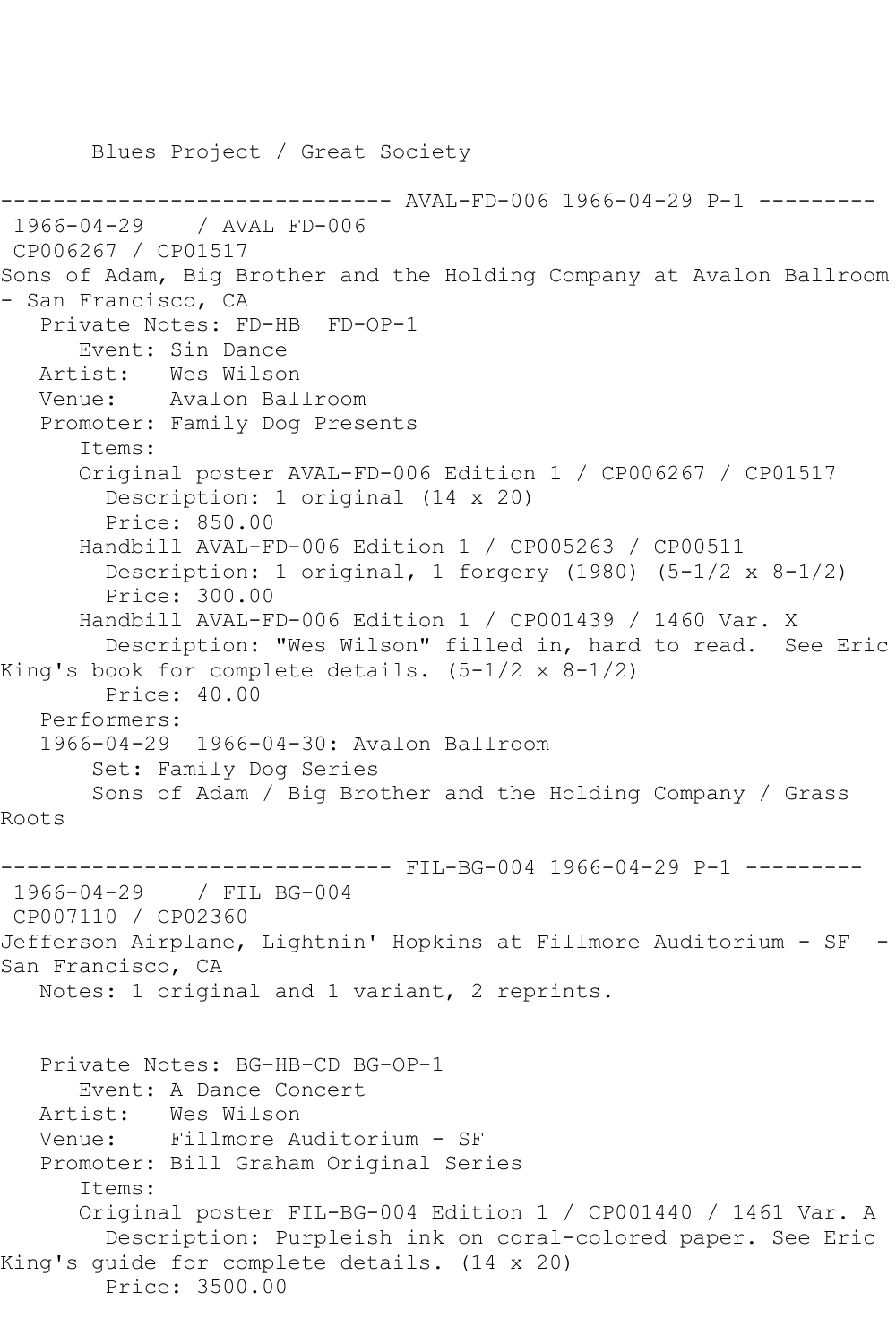Original poster FIL-BG-004 Edition 1 / CP007110 / CP02360 Var. B Description: Green and pruple ink on plain stock. See Eric King's guide for complete details. (14 x 20) Price: 1500.00 Original poster FIL-BG-004 Edition 3 / Description: Bright white smooth stock. See Eric King's guide for complete details. Handbill FIL-BG-004 Edition 1 / CP007662 / CP02906 Var. A Description: White letters on black (5-1/2 x 8-1/2) Price: 200.00 Performers: 1966-04-29 1966-04-30: Fillmore Auditorium - SF Jefferson Airplane / Lightnin' Hopkins / Quicksilver Messenger Service / Jaywalkers ------------------------------ AVAL-FD-007 1966-05-06 P-1 --------- 1966-05-06 / AVAL FD-007 CP006268 / CP01518 Daily Flash, Rising Sons at Avalon Ballroom - San Francisco, CA Notes: Poster has 2 originals, 2 reprints, 1 pirate. Private Notes: FD-HB FD-OP-1 Event: Euphoria<br>Artist: Wes Wils Artist: Wes Wilson<br>Venue: Avalon Bal Avalon Ballroom Promoter: Family Dog Presents Items: Original poster AVAL-FD-007 Edition 1 / CP006268 / CP01518 Description: B&W only. See Eric King's book for complete details. (14 x 20) Price: 7000.00 Original poster AVAL-FD-007 Edition 1 / CP002659 / 2628 Var. A Description: Hand colored variants. See Eric King's book for complete details. There are several. (14 x 20) Price: 4000.00 Original poster -FD-007 Edition 2 / Description: See Eric King's book for complete details. Price: 40.00 Original poster -FD-007 Edition 3 / Description: See Eric King's book for complete details. Price: 10.00 Original poster AVAL-FD-007 Edition A / CP000995 / 1014 Var. B Description: See Eric King's book for complete details. (14 x 20) Price: 4000.00 Handbill AVAL-FD-007 Edition 1 / CP005264 / CP00512 Description: 1 original (5-1/2 x 8)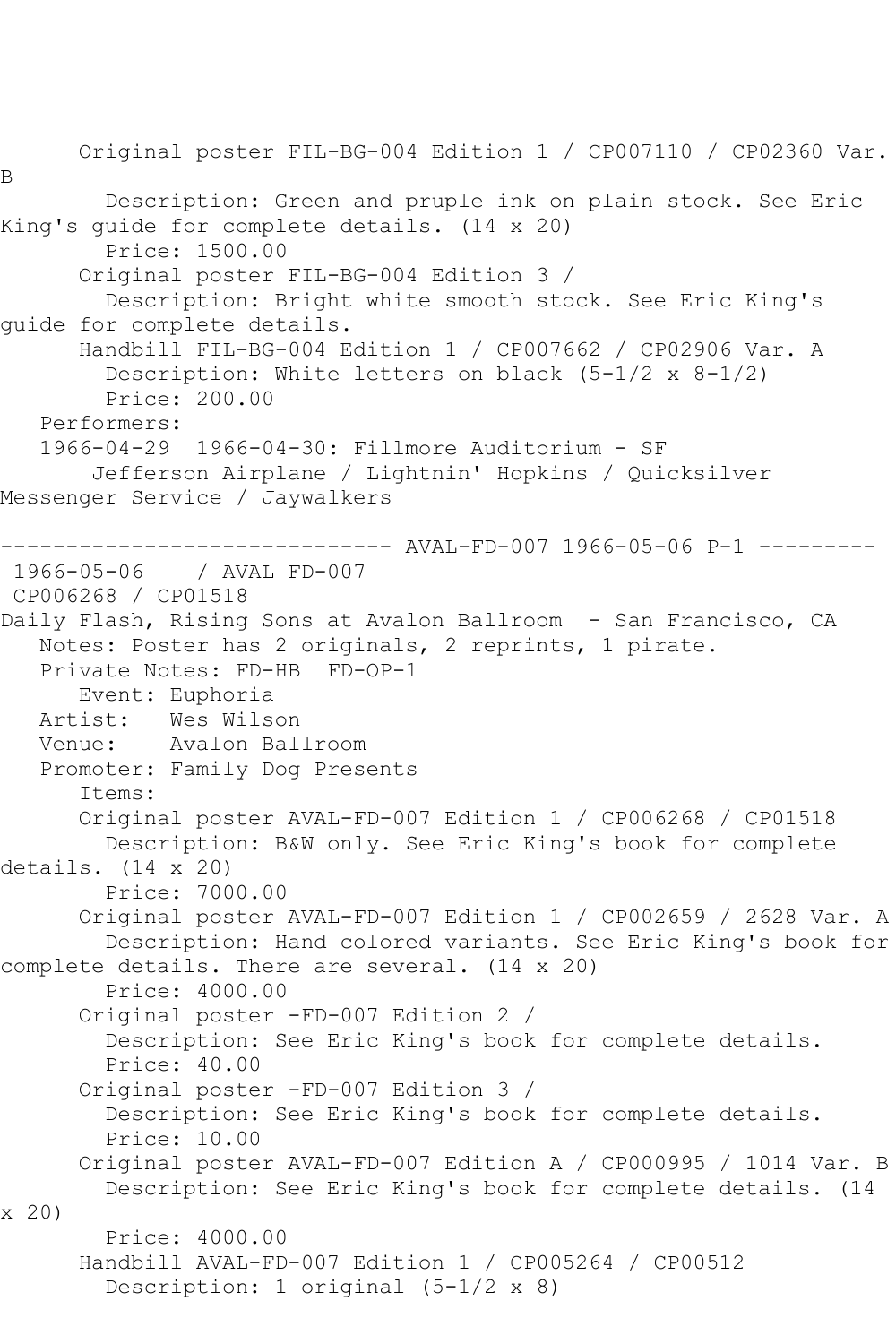Price: 1500.00 Performers: 1966-05-06 1966-05-07: Avalon Ballroom Daily Flash / Rising Sons / Big Brother and the Holding Company 1966-05-07: Set: Family Dog Series Charlatans / Daily Flash / Rising Sons ------------------------------ FIL-BG-005 1966-05-06 P-1 --------- 1966-05-06 / FIL BG-005 CP007111 / CP02361 Jefferson Airplane, Jaywalkers at Fillmore Auditorium - SF - San Francisco, CA Notes: 1 original, 1 reprint. Private Notes: BG-HB-CD BG-OP-1<br>Artist: Wes Wilson Wes Wilson Venue: Fillmore Auditorium - SF Promoter: Bill Graham Original Series Items: Original poster FIL-BG-005 Edition 1 / CP007111 / CP02361 Description: Union logo 72 in lower-right-hand corner. See Eric King's guide for complete details. (14 x 20) Price: 1300.00 Original poster FIL-BG-005 Edition 2 / Description: No union logo. See Eric King's guide for complete details. Handbill FIL-BG-005 Edition 1 / CP008915 / CP04432 Description: Black letters on white (5-1/5 x 8-1/2) Price: 250.00 Postcard FIL-BG-005 Edition 1 / CP008916 / CP04433 Description: West Coast Litho. See Eric King's guide for complete details. (5-1/4 x 8) Price: 25.00 Performers: 1966-05-06 1966-05-07: Fillmore Auditorium - SF Jefferson Airplane / Jaywalkers ------------------------------ AVAL-FD-008 1966-05-13 P-1 --------- 1966-05-13 / AVAL FD-008 CP006269 / CP01519 Blues Project, Sons of Adam at Avalon Ballroom - San Francisco, CA Private Notes: FD-HB FD-OP-1 Event: The Laugh Cure Artist: Wes Wilson Venue: Avalon Ballroom Promoter: Family Dog Presents Items: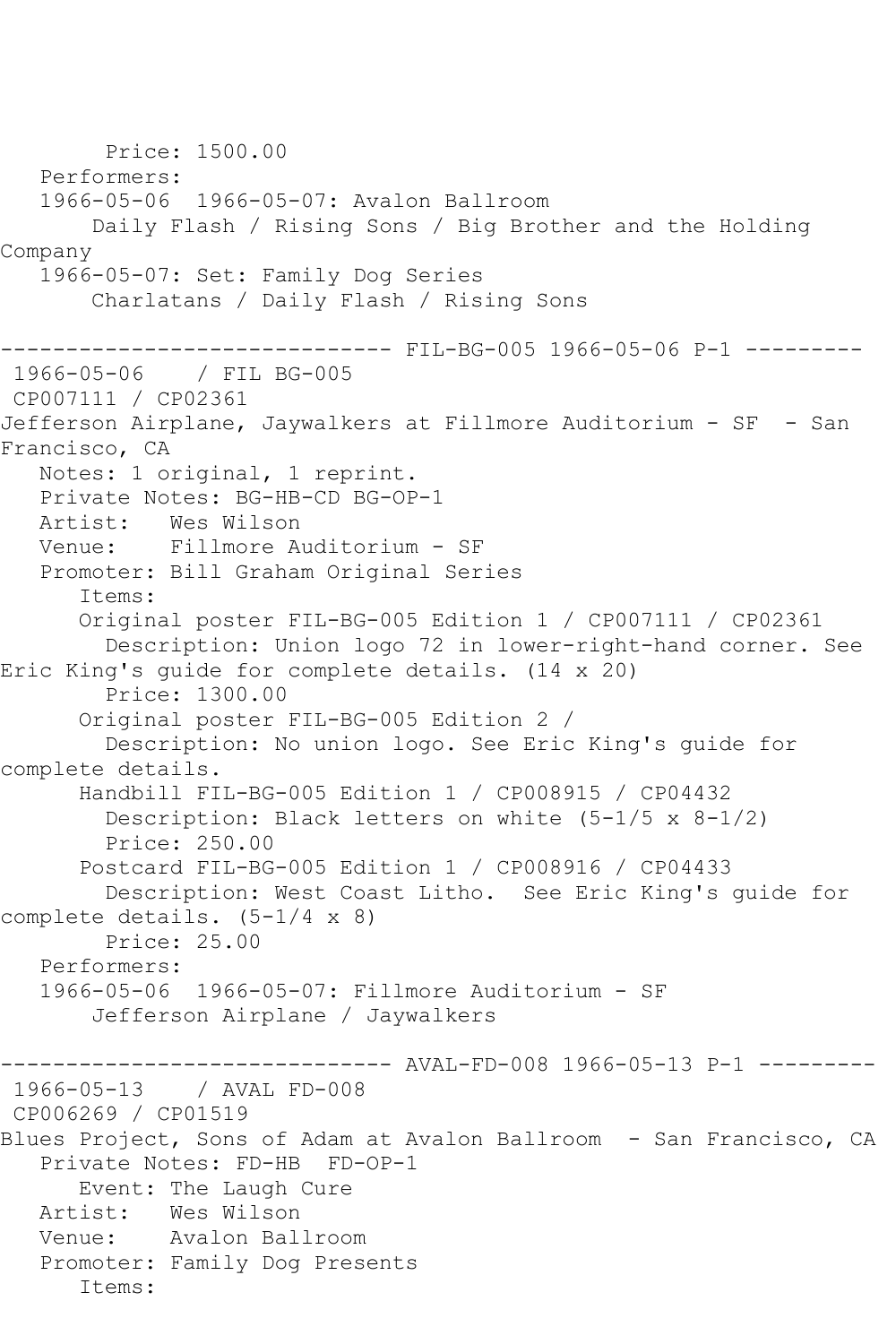Original poster AVAL-FD-008 Edition 1 / CP006269 / CP01519 Description: 1 original, 2 reprints (14 x20) Price: 1250.00 Original poster -FD-008 Edition 2 / Description: See Eric King's book for complete details. Price: 30.00 Original poster -FD-008 Edition 3 / Description: See Eric King's book for complete details. Price: 30.00 Handbill AVAL-FD-008 Edition 1 / CP005265 / CP00513 Description: 1 original (5-1/2 x 8-1/2) Price: 1400.00 Performers: 1966-05-13 1966-05-14: Avalon Ballroom Set: Family Dog Series Blues Project / Sons of Adam / Quicksilver Messenger Service ------------------------------ FIL-BG-006 1966-05-13 P-1 --------- 1966-05-13 / FIL BG-006 CP007112 / CP02362 New Generation Singers, Jaywalkers at Fillmore Auditorium - SF - San Francisco, CA Private Notes: BG-HB-CD BG-OP-1 Artist: Wes Wilson Venue: Fillmore Auditorium - SF Promoter: Bill Graham Original Series Items: Original poster FIL-BG-006 Edition 1 / CP007112 / CP02362 Description: 1 original, 1 reprint (14 x 20) Price: 1200.00 Original poster FIL-BG-006 Edition 2 / Description: No union logo in lower-left-hand corner. See Eric King's guide for complete details. Price: 100.10 Handbill FIL-BG-006 Edition 1 / CP007655 / CP02899 Description: Red-orange letters on white. See Eric King's guide for complete details. (5-1/2 x 8-1/2) Price: 275.00 Postcard FIL-BG-006 Edition 1 / CP007663 / CP02907 Description: Lavender lettering on white. See Eric King's guide for complete details. (5-2/16 x 8) Price: 30.00 Performers: 1966-05-13 1966-05-14: Fillmore Auditorium - SF New Generation Singers / Jaywalkers / Charlatans -------- FIL-BG-007 1966-05-20 P-1 ---------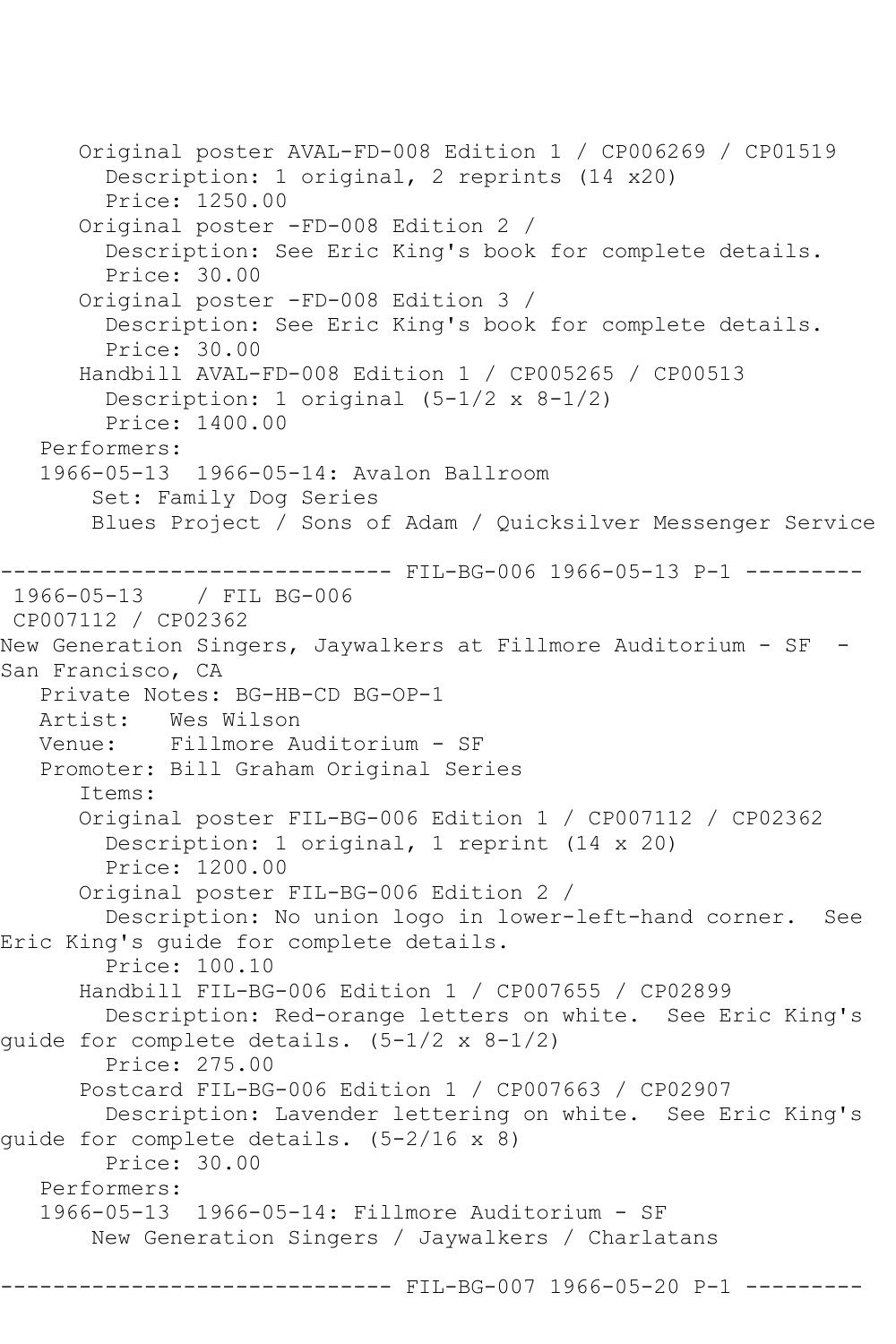1966-05-20 / FIL BG-007 CP007113 / CP02363 Quicksilver Messenger Service, Final Solution at Fillmore Auditorium - SF - San Francisco, CA Private Notes: BG-HB(pink)-CD BG-OP-1 Event: Free Posters to All in Attendance<br>Artist: Wes Wilson Wes Wilson Venue: Fillmore Auditorium - SF Promoter: Bill Graham Original Series Items: Original poster FIL-BG-007 Edition 1 / CP007113 / CP02363 Description: 1 original, 2 reprints (14 x 20) Price: 2200.00 Original poster FIL-BG-007 Edition 2 / Description: Stock different from P-1. See Eric King's guide for complete details. Price: 300.00 Handbill FIL-BG-007 Edition 1 / CP007666 / CP02910 Description: Black letters on light red  $(5-5/8 \times 8-1/2)$  Price: 3700.00 Postcard FIL-BG-007 Edition 1 / CP007665 / CP02909 Description: Colors as in poster (5-1/16 x 8-1/16) Price: 50.00 Performers: 1966-05-20 1966-05-21: Fillmore Auditorium - SF Quicksilver Messenger Service / Final Solution ---------------------------------- AVAL-FD-009 1966-05-20 P-1 -------<br>1966-05-20 / AVAL FD-009 / AVAL FD-009 CP006270 / CP01520 Love, Captain Beefheart and his Magic Band at Avalon Ballroom - San Francisco, CA Notes: Poster: 1 original, 2 reprints, 1 pirate Private Notes: FD-HB FD-OP-1 \* 3rd A-, 40.00 2-copies Event: Humpmobile-8 Artist: Wes Wilson Venue: Avalon Ballroom Promoter: Family Dog Presents Items: Original poster AVAL-FD-009 Edition 1 / CP006270 / CP01520 Description: 1 original, 2 reprints, 1 pirate (14 x 20) Price: 1300.00 Original poster (Pirate) AVAL-FD-009 Edition 2 / CP018506 / SPC19660520 Description: See Eric King's book for complete details. (14- 1/4 x 20) Price: 50.00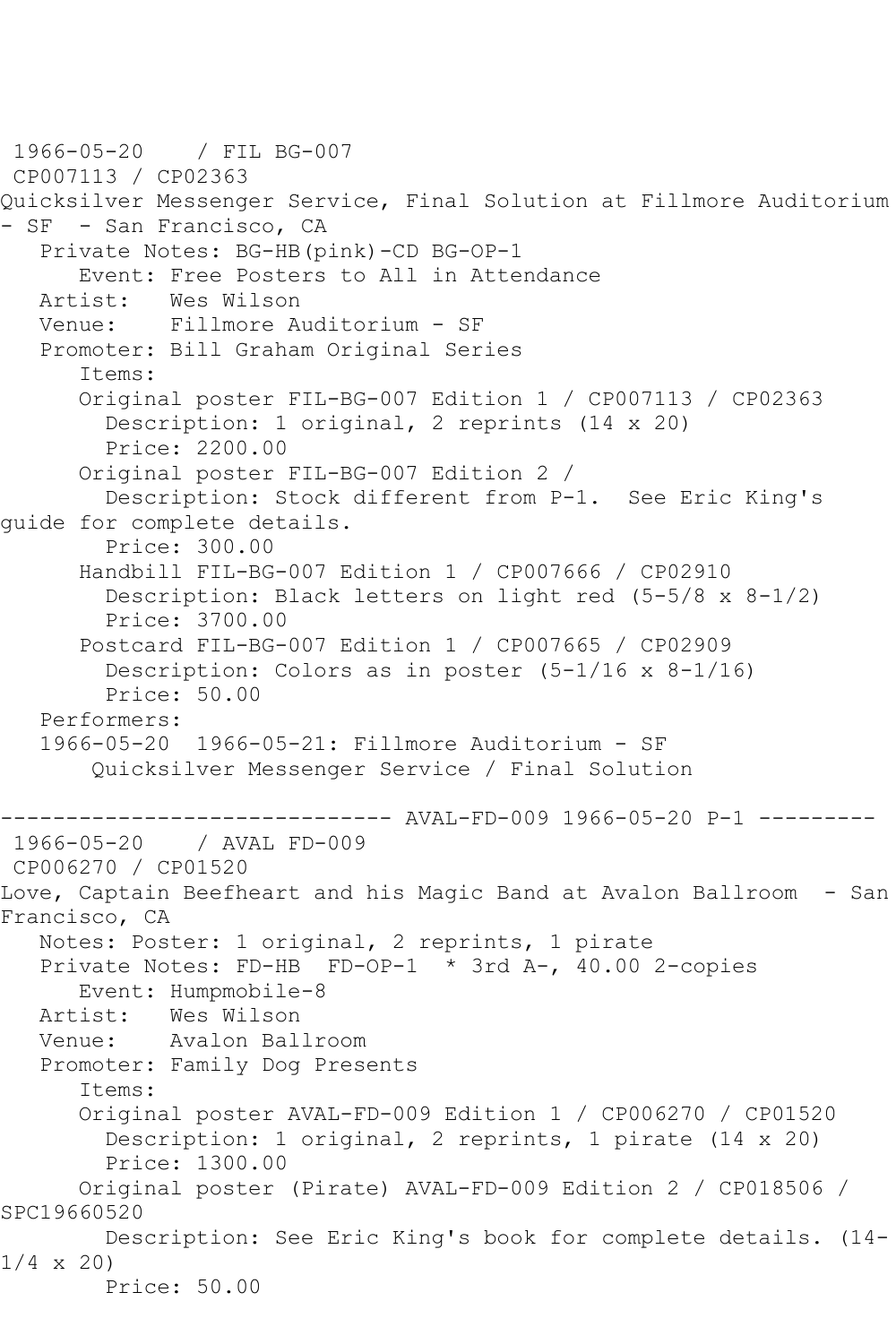Original poster AVAL-FD-009 Edition 3 / Description: See Eric King's book for complete details. Price: 25.00 Handbill AVAL-FD-009 Edition 1 / CP005266 / CP00514 Description: 1 original, 1 forgery (5-1/2 x 8-1/2) Price: 2200.00 Performers: 1966-05-20 1966-05-22: Avalon Ballroom Set: Family Dog Series Love / Captain Beefheart and his Magic Band / Big Brother and the Holding Company ------------------------------ AVAL-FD-010 1966-05-27 P-1 --------- 1966-05-27 / AVAL FD-010 CP006271 / CP01521 Hayfever, Leaves at Avalon Ballroom - San Francisco, CA Private Notes: FD-HB FD-OP-1 Artist: Wes Wilson Venue: Avalon Ballroom Promoter: Family Dog Presents Items: Original poster AVAL-FD-010 Edition 1 / CP006271 / CP01521 Description: 1 original, 1 reprint. (14-3/16 x 20-1/2) Price: 1400.00 Original poster -FD-010 Edition 2 / Description: "No. 10-2" in the lower left-hand corner. See Eric King's book for complete details. Price: 75.00 Handbill AVAL-FD-010 Edition 1 / CP005267 / CP00515 Description: 1 original (5-1/2 x 8-1/2) Price: 7000.00 Performers: 1966-05-27: Avalon Ballroom Hayfever / Leaves / Grass Roots 1966-05-28: Set: Family Dog Series Grateful Dead / Hayfever / Leaves / Grass Roots ---------- FIL-BG-008 1966-05-27 P-1 ---------1966-05-27 / FIL BG-008 CP007114 / CP02364 Andy Warhol and his Plastic Inevitable, Velvet Underground at Fillmore Auditorium - SF - San Francisco, CA Notes: 1 original, 2 reprints Private Notes: BG-HB(pale-pink)-CD-CD-1993 BG-OP-1 Artist: Wes Wilson Venue: Fillmore Auditorium - SF Promoter: Bill Graham Original Series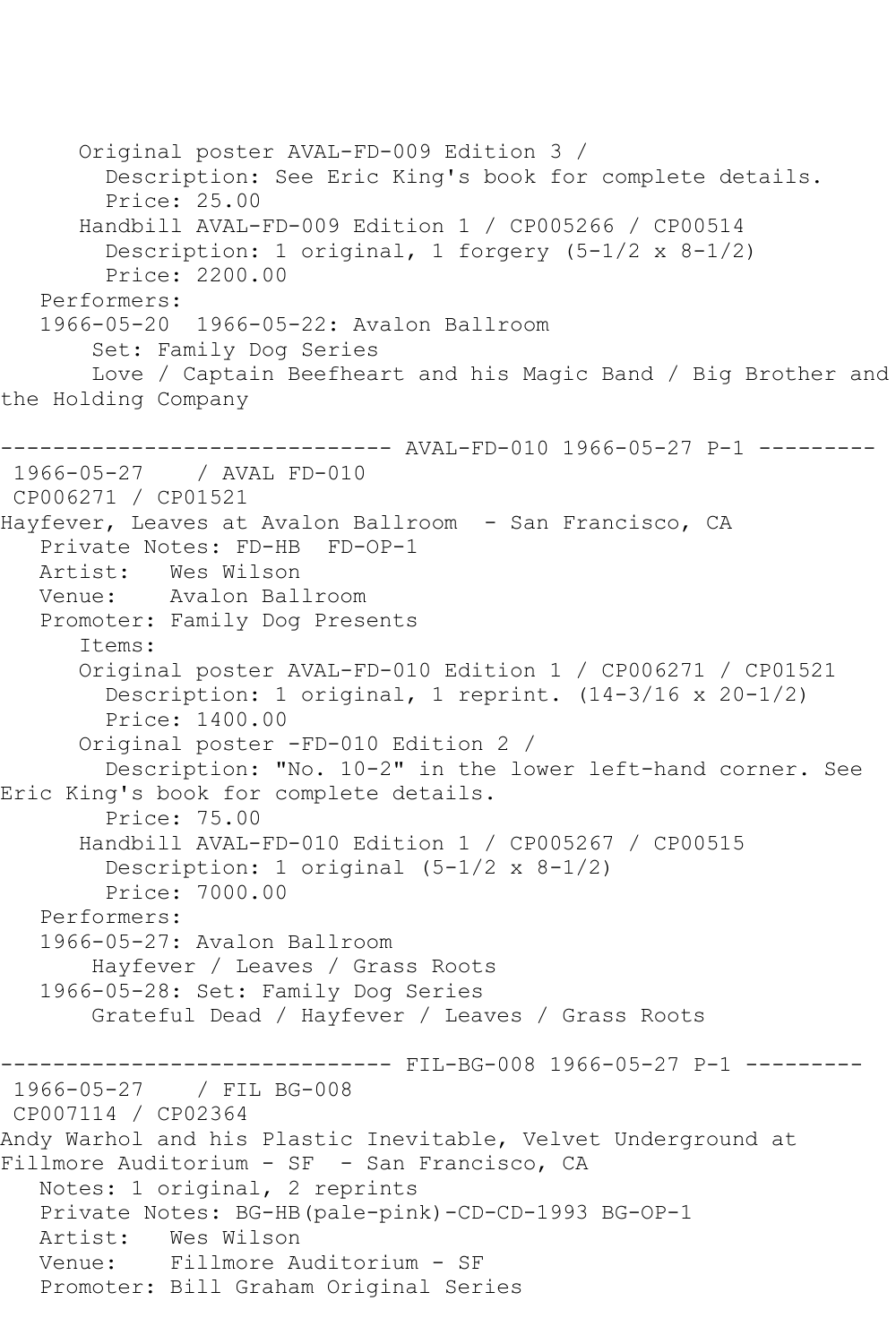Items: Original poster FIL-BG-008 Edition 1 / CP007114 / CP02364 Description: Union logo #72 in lower-left-hand corner. See Eric King's guide for complete details. (14 x 20) Price: 2500.00 Original poster FIL-BG-008 Edition 2 / Description: No union logo. Has West Coast litho credit. See Eric King's guide for complete details. Price: 400.00 Original poster (Reprint) FIL-BG-008 Edition 3 / CP007669 / CP02913 Description: Andy Warhol in pink. See Eric King's guide for complete details. (4-15/16 x 7) Price: 50.00 Handbill FIL-BG-008 Edition 1 / CP007667 / CP02911 Description: 1 original with several colored papers (5-7/16 x 8-1/2) Price: 800.00 Postcard FIL-BG-008 Edition 2 / CP007668 / CP02912 Description: Andy Warhol in white (5 x 8) Price: 60.00 Performers: 1966-05-27 1966-05-29: Fillmore Auditorium - SF Andy Warhol and his Plastic Inevitable / Velvet Underground / Nico / Mothers of Invention ------------------------------ 1966-05-31 P-1 --------- 1966-05-31 / CP000147 / 0151 Gerald Kotler, J. Alan Longo at I and Thou Coffee House Event: A 2 Man Show: Paintings by Gerald Kotler and J. Alan Longo Artist: Wes Wilson<br>Venue: I and Thou I and Thou Coffee House Items: Original poster Edition 1 / CP000147 / 0151 Performers: 1966-05-31 1966-06-30: I and Thou Coffee House Gerald Kotler / J. Alan Longo ------------------------------ FIL-BG-009 1966-06-03 P-1 --------- 1966-06-03 / FIL BG-009 CP007115 / CP02365 Quicksilver Messenger Service, Grateful Dead at Fillmore Auditorium - SF - San Francisco, CA Private Notes: BG-HB-CD BG-OP-1 Artist: Wes Wilson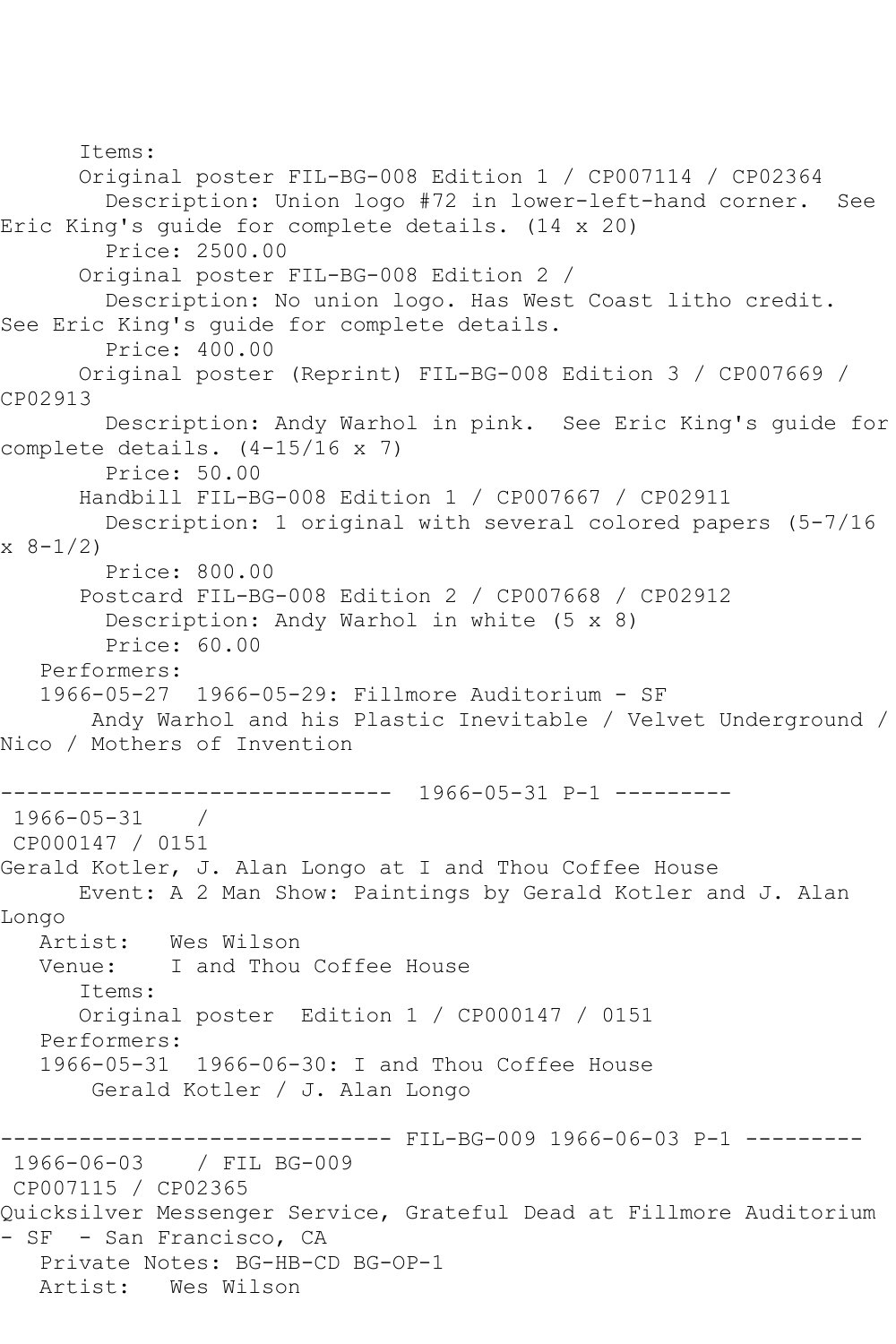```
 Venue: Fillmore Auditorium - SF
   Promoter: Bill Graham Original Series
       Items:
       Original poster FIL-BG-009 Edition 1 / CP007115 / CP02365
         Description: 1 original. Uniont logo #72 in lower-left-hand 
corner. See Eric King's guide for complete details. (14 x 20)
         Price: 900.00
       Original poster FIL-BG-009 Edition 2 / 
         Description: No union logo. See Eric King's guide for 
complete details.
         Price: 150.00
       Handbill FIL-BG-009 Edition 1 / CP007671 / CP02915
         Description: 1 original (5-1/2 x 8-1/2)
         Price: 600.00
       Postcard FIL-BG-009 Edition 1 / CP007670 / CP02914
         Description: 1 original (4-6/8 x 6-1/2)
         Price: 25.00
    Performers:
    1966-06-03 1966-06-04: Fillmore Auditorium - SF
        Quicksilver Messenger Service / Grateful Dead / Mothers of 
Invention
         ------------------------------ AVAL-FD-012 1966-06-10 P-1 ---------
1966-06-10 / AVAL FD-012
CP006273 / CP01523
Grateful Dead, Quicksilver Messenger Service at Avalon Ballroom -
San Francisco, CA
    Private Notes: FD-HB FD-OP-1 FD-OP-1
  Event: The Quick and the Dead<br>Artist: Wes Wilson
           Wes Wilson
   Venue: Avalon Ballroom
    Promoter: Family Dog Presents
       Items:
       Original poster AVAL-FD-012 Edition 1 / CP006273 / CP01523
         Description: 1 original, 1 variant, 1 reprint, 2 pirates 
(14-1/2 \times 20-1/2) Price: 2050.00
       Original poster AVAL-FD-012 Edition 2 / 
         Description: "No. 12-2" in lower-right-hand corner. See Eric 
King's book for complete details.
         Price: 50.00
       Handbill AVAL-FD-012 Edition 1 / CP005269 / CP00517
         Description: 1 original, 1 forgery. See Eric King's book for 
complete details. (5-3/4 \times 8-1/2) Price: 1500.00
       Postcard AVAL-FD-012 Edition 2 / Var. X
         Description: Postcard by Chet Helms in 1992 (5-3/4 x 8-1/2)
```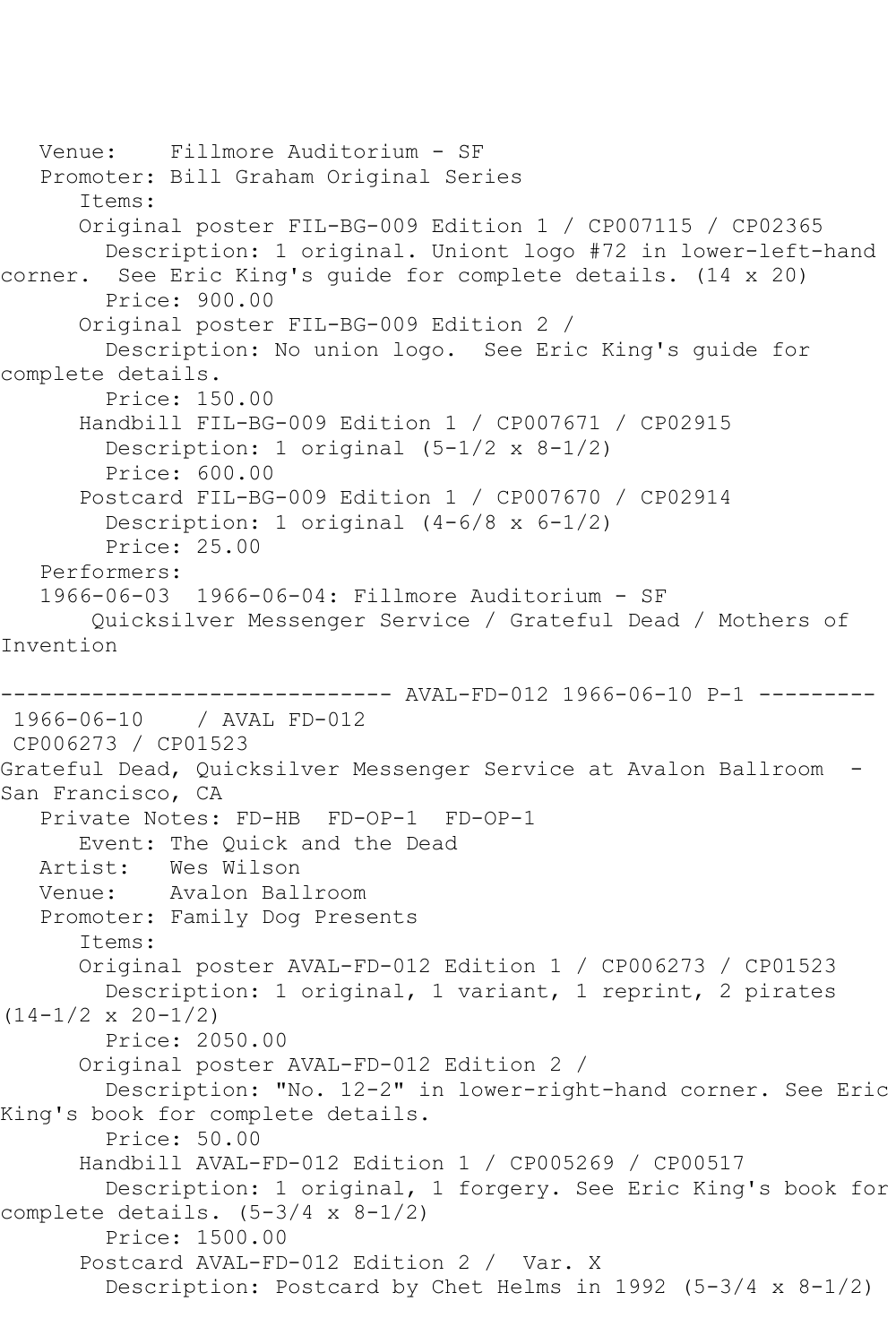```
 Performers:
    1966-06-10 1966-06-11: Avalon Ballroom
        Set: Family Dog Series
        Grateful Dead / Quicksilver Messenger Service / New Tweedy 
Brothers
------------------------------ FIL-BG-010 1966-06-10 P-1 ---------
1966-06-10 / FIL BG-010
CP007116 / CP02366
Jefferson Airplane, Great Society at Fillmore Auditorium - SF - San 
Francisco, CA
    Private Notes: BG-HB-CD BG-OP-1
   Artist: Wes Wilson
   Venue: Fillmore Auditorium - SF
   Promoter: Bill Graham Original Series
       Items:
       Original poster FIL-BG-010 Edition 1 / CP007116 / CP02366
         Description: Union logo 72 on poster. See Eric King's guide 
for complete details. (14 x 20)
         Price: 900.00
       Original poster FIL-BG-010 Edition 2 / 
         Description: Union logo 183 on poster. See Eric King's 
guide for complete details.
         Price: 100.00
       Handbill FIL-BG-010 Edition 1 / CP007673 / CP02917
         Description: 1 original (5-1/2 x 8-1/2)
         Price: 450.00
       Postcard FIL-BG-010 Edition 1 / CP007672 / CP02916
         Description: 1 original (5 x 7)
         Price: 25.00
  Performers:<br>1966-06-10
                1966-06-10 1966-06-11: Fillmore Auditorium - SF
        Jefferson Airplane / Great Society / Heavenly Blues Band
                         ------------------------------ -2.338 1966-06-17 P-1 ---------
1966-06-17 / 2.338
CP001991 / 1999
Grateful Dead, Jaywalkers at Veteran's Hall - San Jose, CA
  Notes: This item appears in the Art of Rock book, plate no. 2.338<br>Artist: Wes Wilson
  Artist: Wes Wilson<br>Venue: Veteran's
           Veteran's Hall, San Jose
   Promoter: Thunder Machine
       Items:
       Original poster -2.338 Edition 1 / CP001991 / 1999
         AORPlate: 2.338 
         Price: 400.00
       Handbill -2.338 / (5-1/2 x 8-1/2)
```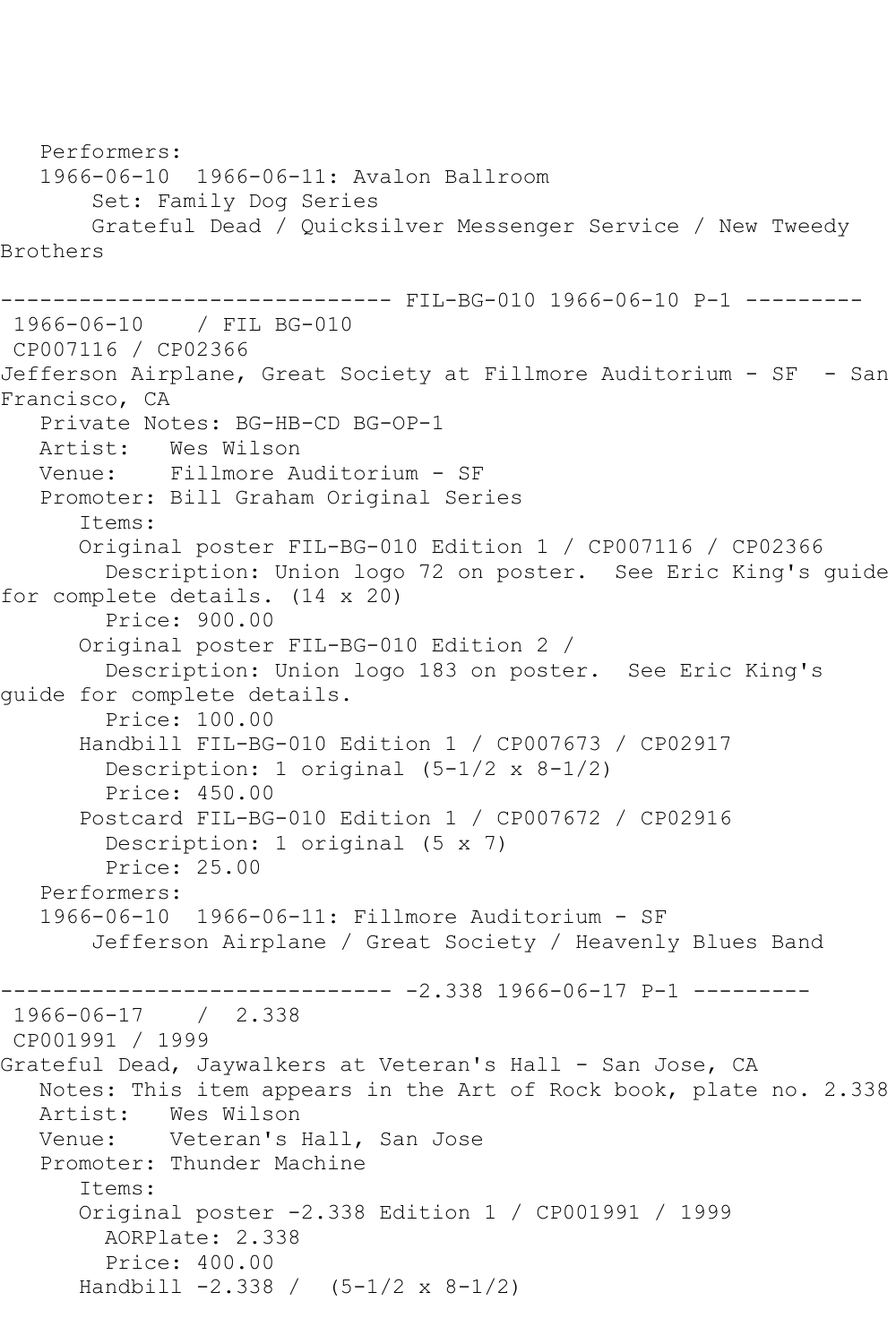AORPlate: 2.338 Performers: 1966-06-17 1966-06-18: Veteran's Hall, San Jose Grateful Dead / Jaywalkers ------------------------------ FIL-BG-011 1966-06-17 P-1 --------- 1966-06-17 / FIL BG-011 CP007117 / CP02367 Wailers, Quicksilver Messenger Service at Fillmore Auditorium - SF - San Francisco, CA Private Notes: BG-HB-CD BG-OP-1 Event: "It's You Aone"<br>Artist: Wes Wilson Wes Wilson Venue: Fillmore Auditorium - SF Promoter: Bill Graham Original Series Items: Original poster FIL-BG-011 Edition 1 / CP007117 / CP02367 Description: Union logo #72 in lower-left-hand corner. See Eric King's guide for complete details. (14 x 20) Price: 800.00 Original poster FIL-BG-011 Edition 2 / Description: No union logo. See Eric King's guide for complete details. Price: 75.00 Handbill FIL-BG-011 Edition 1 / CP007675 / CP02919 Description: 1 original (5-1/2 x 8-1/2) Price: 575.00 Postcard FIL-BG-011 Edition 1 / CP007674 / CP02918 Description: 1 original on several stocks. See Eric King's guide for complete details. (5-1/16 x 5-11/16) Price: 25.00 Performers: 1966-06-17 1966-06-18: Fillmore Auditorium - SF Wailers / Quicksilver Messenger Service ------------------------------ FIL-BG-012 1966-06-23 P-1 --------- 1966-06-23 / FIL BG-012 CP007118 / CP02368 Them, Gloria at Fillmore Auditorium - SF - San Francisco, CA Private Notes: BG-HB-CD BG-OP-1 Event: "Gloria" Artist: Wes Wilson Venue: Fillmore Auditorium - SF Promoter: Bill Graham Original Series Items: Original poster FIL-BG-012 Edition 1 / CP007118 / CP02368 Description: 1 original, 2 reprints (14 x 20)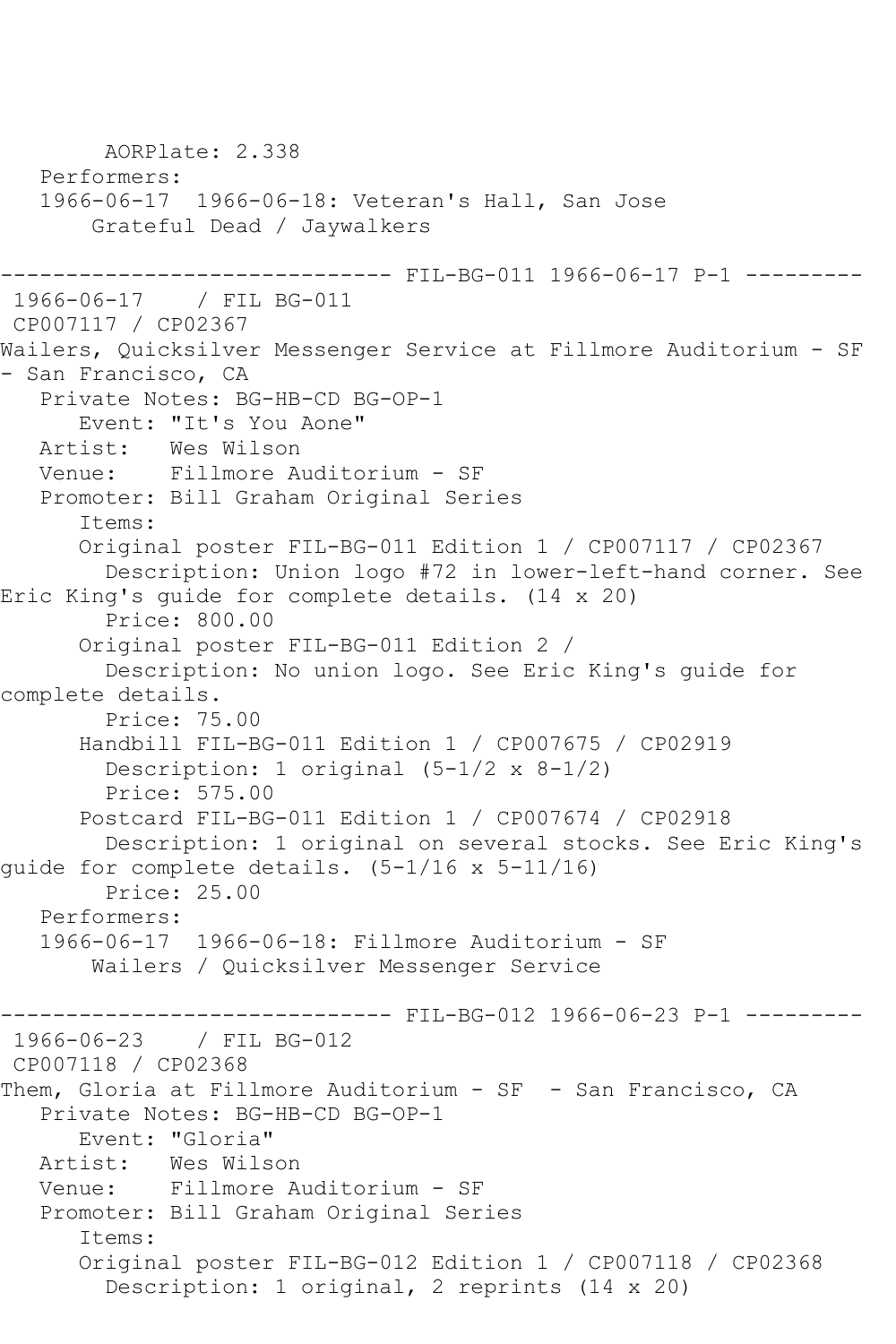```
 Price: 1000.00
       Original poster FIL-BG-012 Edition 2 / 
         Description: Union logo #183 in the lowr margin. See Eric 
King's guide for complete details.
         Price: 100.00
       Handbill FIL-BG-012 Edition 1 / CP007677 / CP02921
         Description: 1 original and 1 variant (5-1/2 x 8-1/2)
         Price: 325.00
       Postcard FIL-BG-012 Edition 1 / CP007676 / CP02920
         Description: 1 original (5 x 7)
         Price: 25.00
    Performers:
    1966-06-23: Fillmore Auditorium - SF
        Them / Gloria / New Tweedy Brothers
                      --------- FIL-BG-013 1966-06-24 P-1 ---------
1966-06-24 / FIL BG-013
CP007678 / CP02922
Lenny Bruce, Mothers of Invention at Fillmore Auditorium - SF - San 
Francisco, CA
   Notes: Photo: Edmund Shea. 1 original, 3 reprints, 1 pirate.
See Eric King's guide for complete details.
  Private Notes: BG-HB-CD(J) BG-OP-1<br>Artist: Wes Wilson
  Artist: Wes Wilson<br>Venue: Fillmore A
            Fillmore Auditorium - SF
   Promoter: Bill Graham Original Series
       Items:
       Original poster FIL-BG-013 Edition 1 / CP007678 / CP02922
         Description: Union logo #72 just to left of "Ticket Outlets" 
box. See Eric King's guide for complete details. (5 x 8)
         Price: 2300.00
       Original poster FIL-BG-013 Edition 2 / CP007119 / CP02369
         Description: Has "(13)" added in to the left of the Wes 
Wilson credit. Also: Union logo #72 is present. See Eric King's 
guide for complete details. (14 x 20)
         Price: 450.00
       Original poster FIL-BG-013 Edition 3 / 
         Description: No union logo. See Eric King's guide for 
complete details.
         Price: 150.00
       Handbill FIL-BG-013 Edition 1 / CP007679 / CP02923
         Description: 1 original (5-1/2 x 8-1/2)
         Price: 500.00
   Performers:
    1966-06-24 1966-06-25: Fillmore Auditorium - SF
        Lenny Bruce / Mothers of Invention
```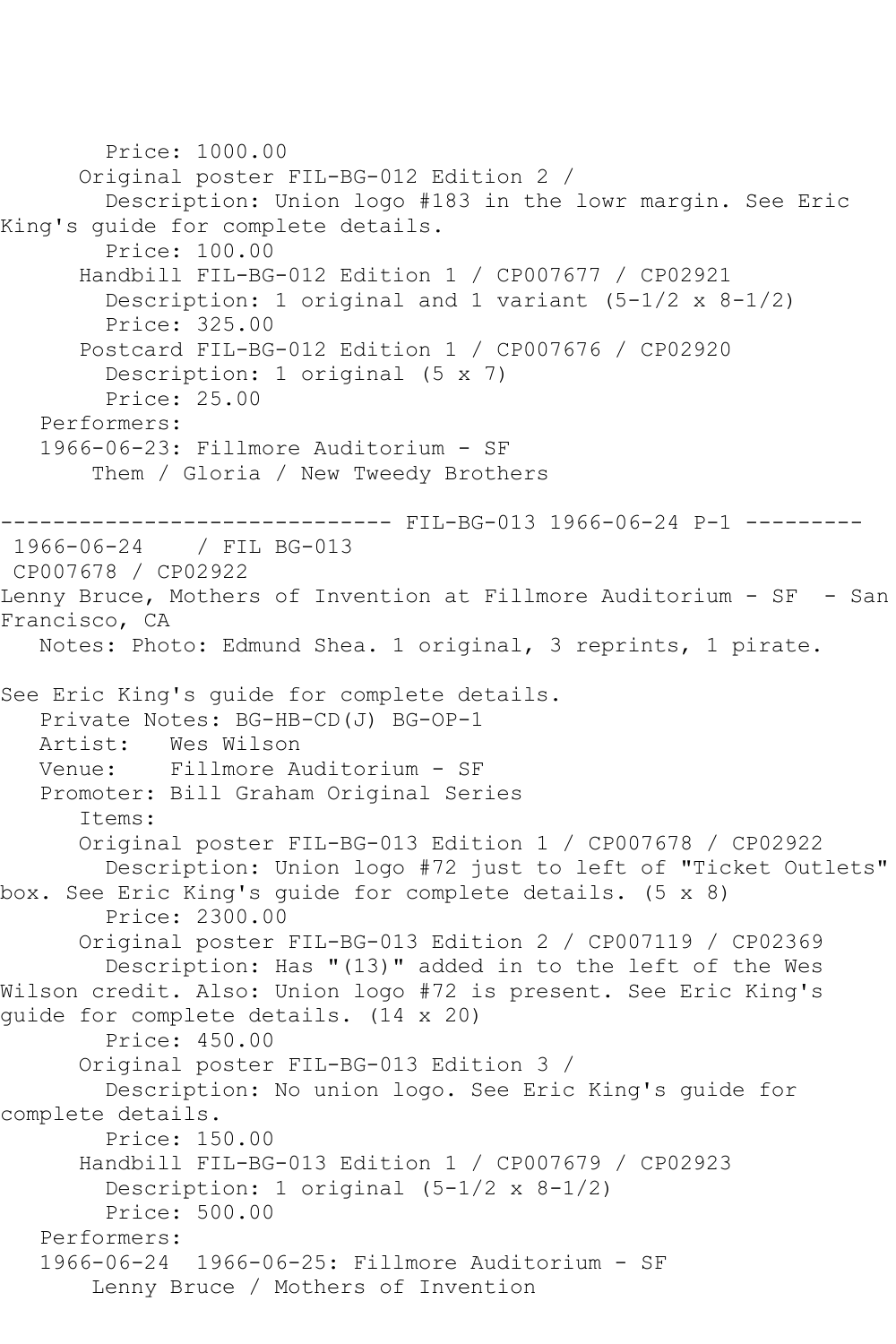```
------------------------------ AVAL-FD-015 1966-07-01 P-1 ---------
1966-07-01 / AVAL FD-015
CP006276 / CP01526
Grass Roots, Daily Flash at Avalon Ballroom - San Francisco, CA
    Private Notes: FD-HB(green) FD-OP-1
  Event: Wonderland<br>Artist: Wes Wilson
            Wes Wilson
   Venue: Avalon Ballroom
    Promoter: Family Dog Presents
       Items:
       Original poster AVAL-FD-015 Edition 1 / CP006276 / CP01526
         Description: 1 original, 1 reprint (2 variants). See Eric 
King's book for complete details. (14-3/16 x 20-1/2)
         Price: 700.00
       Original poster AVAL-FD-015 Edition 2 / 
         Description: "No. 15-2" in lower left-hand corner. See Eric 
King's book for complete details.
         Price: 30.00
       Handbill AVAL-FD-015 Edition 1 / CP005271 / CP00519 Var. A
         Description: 1 original in 3 variants. See Eric King's book 
for complete details. (5-1/4 \times 6-3/4) Price: 400.00
    Performers:
    1966-07-01 1966-07-03: Avalon Ballroom
        Set: Family Dog Series
        Grass Roots / Daily Flash / Sopwith Camel
    1966-07-02: Grass Roots / Daily Flash
   1966-07-03: Grass Roots / Daily Flash / Sopwith Camel
                   ------------------------------ FIL-BG-014 1966-07-01 P-1 ---------
1966-07-01 / FIL BG-014
CP007120 / CP02370
Quicksilver Messenger Service, Big Brother and the Holding Compan at 
Fillmore Auditorium - SF - San Francisco, CA
    Private Notes: BG-HB BG-OP-1
       Event: Independence Ball
   Artist: Wes Wilson
   Venue: Fillmore Auditorium - SF
    Promoter: Bill Graham Original Series
       Items:
       Original poster FIL-BG-014 Edition 1 / CP007120 / CP02370
         Description: 1 original (14 x 20)
         Price: 750.00
       Handbill FIL-BG-014 Edition 1 / CP007680 / CP02924
         Description: 1 original (5-5/8 x 8-1/2)
         Price: 375.00
```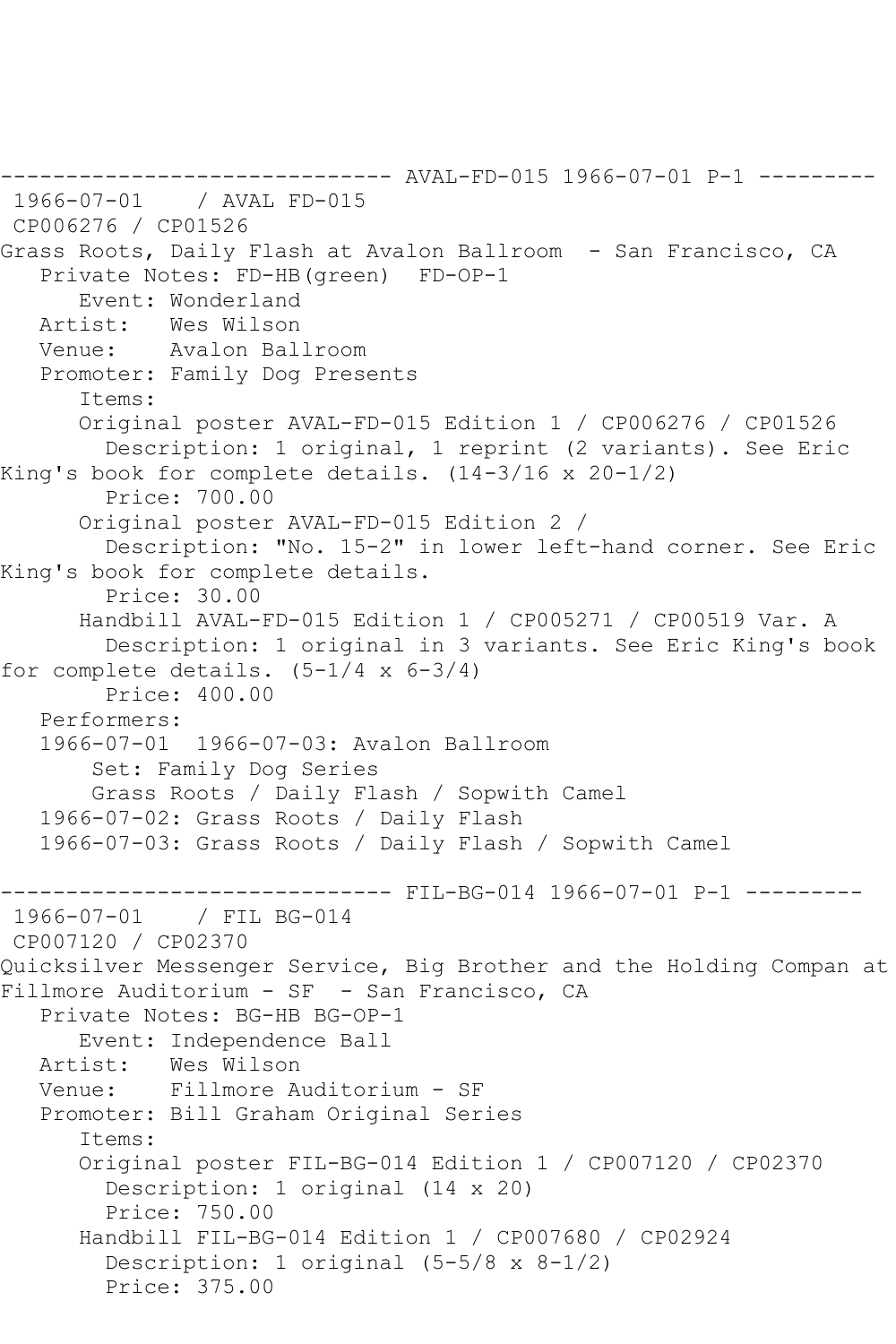```
 Performers:
   1966-07-01 1966-07-03: Fillmore Auditorium - SF
        Quicksilver Messenger Service / Big Brother and the Holding 
Company / Jaywalkers
   1966-07-02: Great Society / Sopwith Camel / Charlatans
   1966-07-03: Love / Grateful Dead / Group B
------------------------------ FIL-BG-015 1966-07-06 P-1 ---------
1966-07-06 / FIL BG-015
CP007106 / CP02356
Turtles, Oxford Circle at Fillmore Auditorium - SF - San Francisco, 
CA
   Notes: 1 original, 1 reprint
   Private Notes: BG-HB-CD BG-OP-1
      Event: "It Ain't Me, Babe"
   Artist: Wes Wilson
   Venue: Fillmore Auditorium - SF
   Promoter: Bill Graham Original Series
       Items:
      Original poster FIL-BG-015 Edition 1 / CP007106 / CP02356
         Description: Union logo #72 in lower-left-hand corner. See 
Eric King's guide for complete details. (14 x 20)
         Price: 1200.00
       Original poster FIL-BG-015 Edition 2 / 
         Description: No union logo. Has west Coast Lithograph 
credit. See Eric King's guide for complete details.
         Price: 100.00
       Handbill FIL-BG-015 Edition 1 / CP007682 / CP02926
         Description: Purple ink on white (5-1/2 x 8-1/2)
         Price: 400.00
       Postcard FIL-BG-015 Edition 1 / CP007681 / CP02925
         Description: Colors as in poster (5 x 8)
         Price: 25.00
   Performers:
   1966-07-06: Fillmore Auditorium - SF
        Turtles / Oxford Circle
                    ------------------------------ FIL-BG-016 1966-07-08 P-1 ---------
1966-07-08 / FIL BG-016
CP007122 / CP02372
Mindbenders, Chocolate Watch Band at Fillmore Auditorium - SF - San 
Francisco, CA
   Notes: 1500 run for the 1st printing.
   Private Notes: BG-HB-CD(C) BG-OP-1
      Event: From England
   Artist: Wes Wilson
   Venue: Fillmore Auditorium - SF
```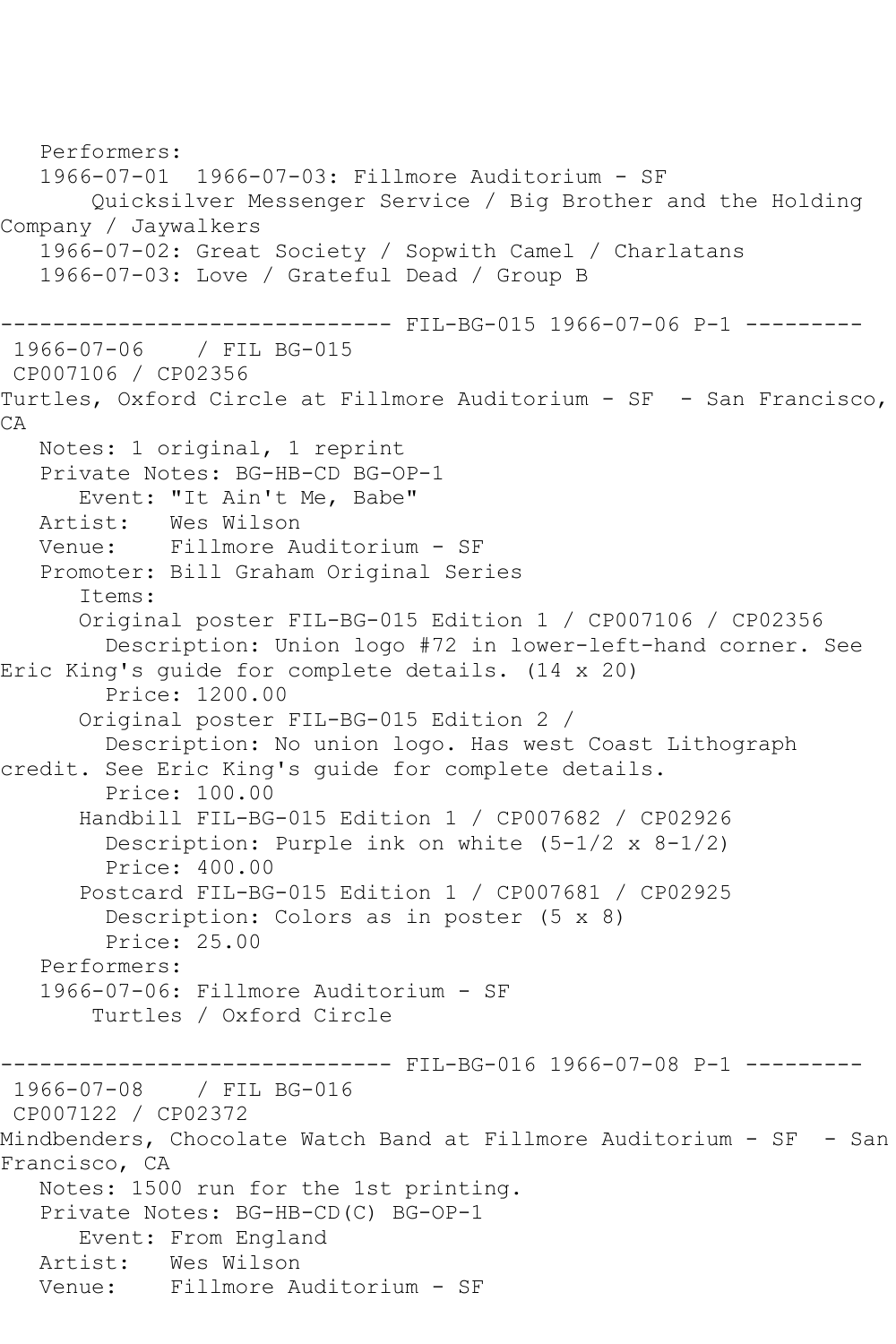Promoter: Bill Graham Original Series Items: Original poster FIL-BG-016 Edition 1 / CP007122 / CP02372 Description: Has union logo #72. "Wes Wilson '66" in lower0right-hand margin. 1 original, 2 reprints (14 x 21) Price: 800.00 Original poster FIL-BG-016 Edition 2 / Description: says "Wess Wilson 66." See Eric King's guide for complete details. Price: 60.00 Original poster FIL-BG-016 Edition 3 / Description: Now Wes Wilson credit. See Eric King's guide for complete details. Price: 40.00 Handbill FIL-BG-016 Edition 1 / CP007684 / CP02928 Description: Brown on white (5-1/2 x 8-1/2) Price: 375.00 Postcard FIL-BG-016 Edition 1 / CP007683 / CP02927 Description: Several color variants (5 x 7-1/8) Price: 20.00 Performers: 1966-07-08 1966-07-09: Fillmore Auditorium - SF Mindbenders / Chocolate Watch Band ------------------------------ FIL-2.069 1966-07-10 P-1 --------- 1966-07-10 / FIL 2.069 CP000637 / 0643 El Teatro Campesino, Quicksilver Messenger Service at Fillmore Auditorium - SF - San Francisco, CA Notes: Benefit for Delano Farmworkers This item appears in the Art of Rock book, plate no. 2.069 Benefit: Delano Farmworkers Strike Benefit: United Farm Workers' Benefit Artist: Wes Wilson<br>Venue: Fillmore A Venue: Fillmore Auditorium - SF Promoter: Book: Art of Rock Items: Original poster FIL-2.069 Edition 1 / CP000637 / 0643 (14 x 20) AORPlate: 2.069 Price: 500.00 Performers: 1966-07-10: Fillmore Auditorium - SF El Teatro Campesino / Quicksilver Messenger Service / San Andreas Fault Finders ------------------ FIL 1966-07-10 P ---------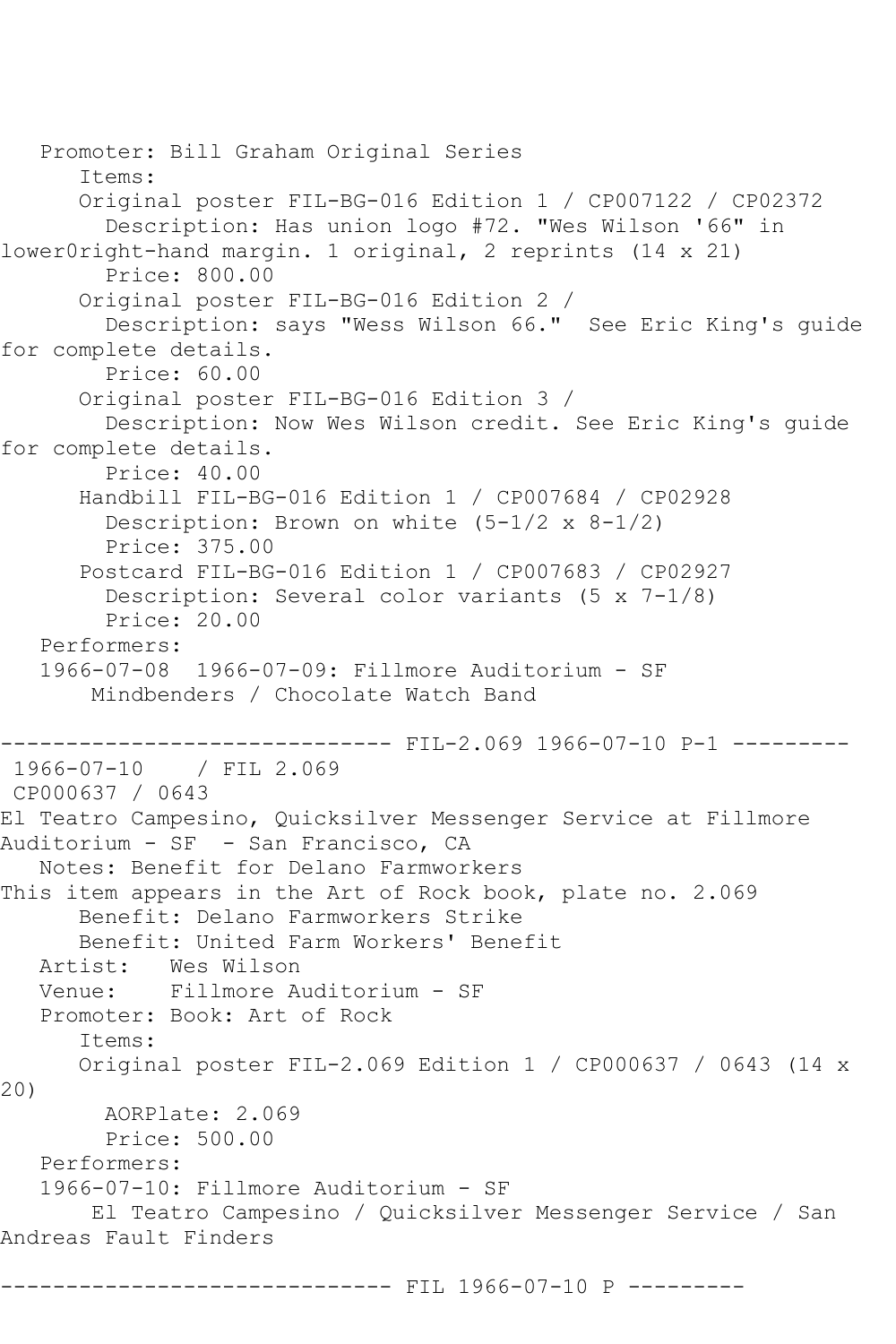1966-07-10 / FIL CP060108 / CP060108 Quicksilver Messenger Service, NFWA at Fillmore Auditorium - SF - San Francisco, CA Benefit: Giant Delano strike benefit<br>Artist: Wes Wilson Wes Wilson Venue: Fillmore Auditorium - SF Items: Original poster FIL / CP060108 / CP060108 (14 x 20) Price: 500.00 Handbill / Price: 85.00 Performers: 1966-07-10: Fillmore Auditorium - SF Quicksilver Messenger Service / NFWA / El Teatro Campesino / San Andreas Fault Finders 1966-07-11 1966-07-12: Encore Theater El Teatro Campesino --------------------------------- FIL-BG-017 1966-07-15 P-1 ----------<br>1966-07-15 / FIL BG-017 / FIL BG-017 CP007123 / CP02373 Jefferson Airplane, Grateful Dead at Fillmore Auditorium - SF - San Francisco, CA Private Notes: BG-HB BG-OP-1 Artist: Wes Wilson Venue: Fillmore Auditorium - SF Promoter: Bill Graham Original Series Items: Original poster FIL-BG-017 Edition 1 / CP007123 / CP02373 Description: Original white back paper stock. See Eric King's guide for complete details. (14 x 21) Price: 1500.00 Original poster FIL-BG-017 Edition 2 / Description: Blue backed "17" added. See Eric King's guide for complete details. Price: 225.00 Original poster FIL-BG-017 Edition 3 / Description: Blue backed, has "17#" added at lower-right edge. See Eric King's guide for complete details. Price: 80.00 Handbill FIL-BG-017 Edition 1 / CP007685 / CP02929 Description: black ink on yellow (5-1/2 x 8-1/2) Price: 400.00 Performers: 1966-07-15 1966-07-17: Fillmore Auditorium - SF Jefferson Airplane / Grateful Dead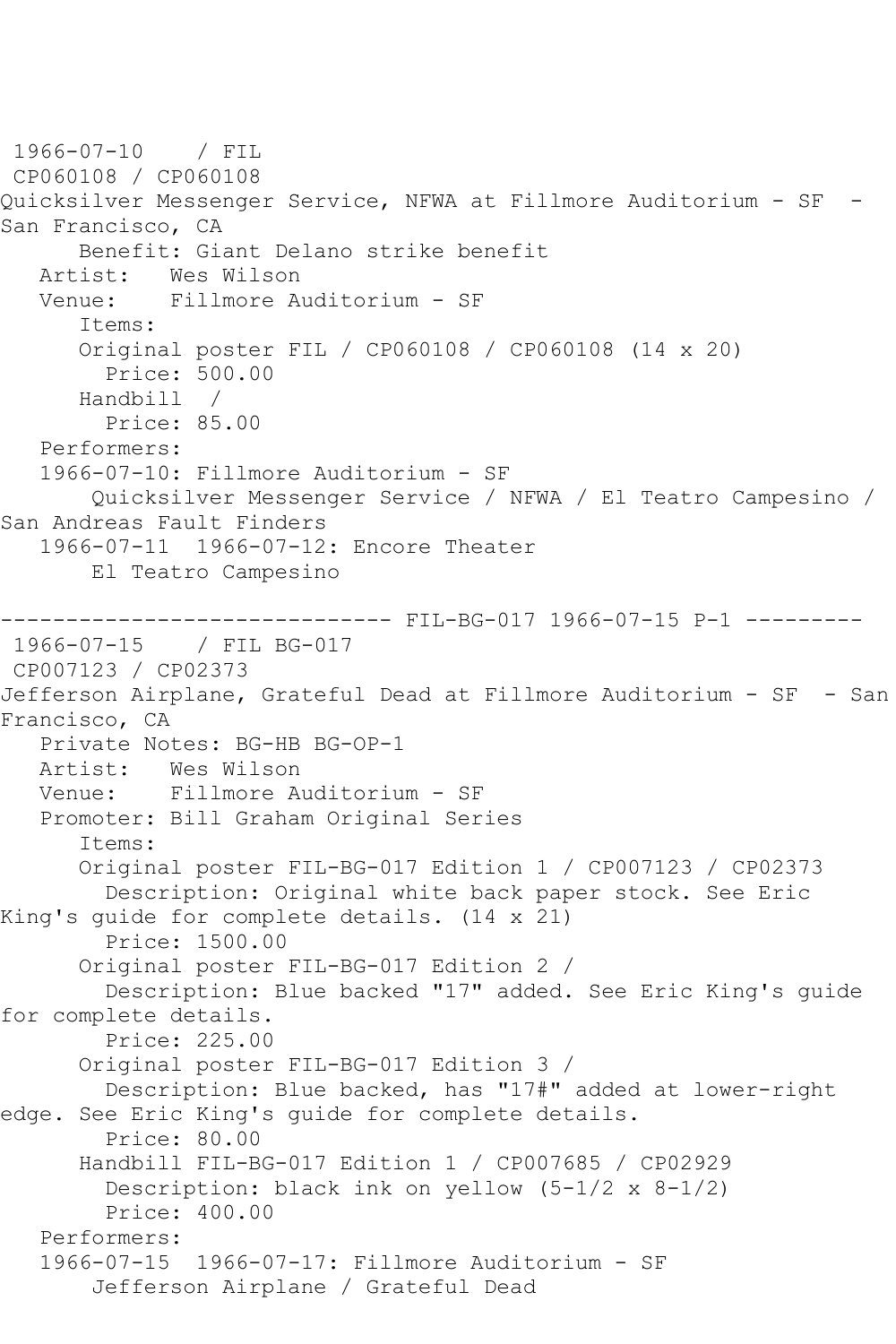```
------------------------------ FIL-2.075 1966-07-17 P-1 ---------
1966-07-17 / FIL 2.075
CP005683 / CP00932
Allen Ginsberg, Sopwith Camel at Fillmore Auditorium - SF - San 
Francisco, CA
   Notes: This is the historic benefit concert for the A.R.T.S., the 
Artistic Reorganization Throughout San Francisco, featuring a host 
of performers, many dance groups, Sopwith Camel, and Allen Ginsberg. 
This is an early Fillmore Auditorium poster that is NOT part of the 
BG series. Wes Wilson is the artist.
This item appears in the Art of Rock book, plate no. 2.075
   Private Notes: AOR 2.075 * @ B+
      Benefit: A.R.T.S. Benefit Concert (Artistic Reorganization 
Throughout San Francisco
      Benefit: Befefit for A.R.T.S.
   Artist: Wes Wilson
   Venue: Fillmore Auditorium - SF
   Promoter: Book: Art of Rock
       Items:
       Original poster FIL-2.075 / CP060539
        AORPlate: 2.075 
      Original poster FIL-2.075 Edition 1 / CP005683 / CP00932 (14 x 
20)
        AORPlate: 2.075 
        Price: 250.00
       Handbill FIL-2.075 / CP070037 (5-1/2 x 8-1/2)
        AORPlate: 2.075 
         Price: 150.00
       FIL-2.075 / CP001207 / 1220
        AORPlate: 2.075 
   Performers:
   1966-07-17: Fillmore Auditorium - SF
       Allen Ginsberg / Sopwith Camel / Gary Goodrow / Composers' 
Forum / Bob Clark and Group / Mosa Kaleem Quartet / San Francisco 
Dancers' Workshop / Thatche Clark and the San Francisco Dancers / 
San Francisco Mime Troupe / Joan Leighs Masunaga Dancers
------------------------------ FIL-BG-018 1966-07-22 P-1 ---------
1966-07-22 / FIL BG-018
CP006144 / CP01393
Association, Quicksilver Messenger Service at Fillmore Auditorium -
SF - San Francisco, CA
   Private Notes: BG-HB-CD BG-OP-1 * A/A- CHECK
      Event: Along Comes Mary
   Artist: Wes Wilson
   Venue: Fillmore Auditorium - SF
```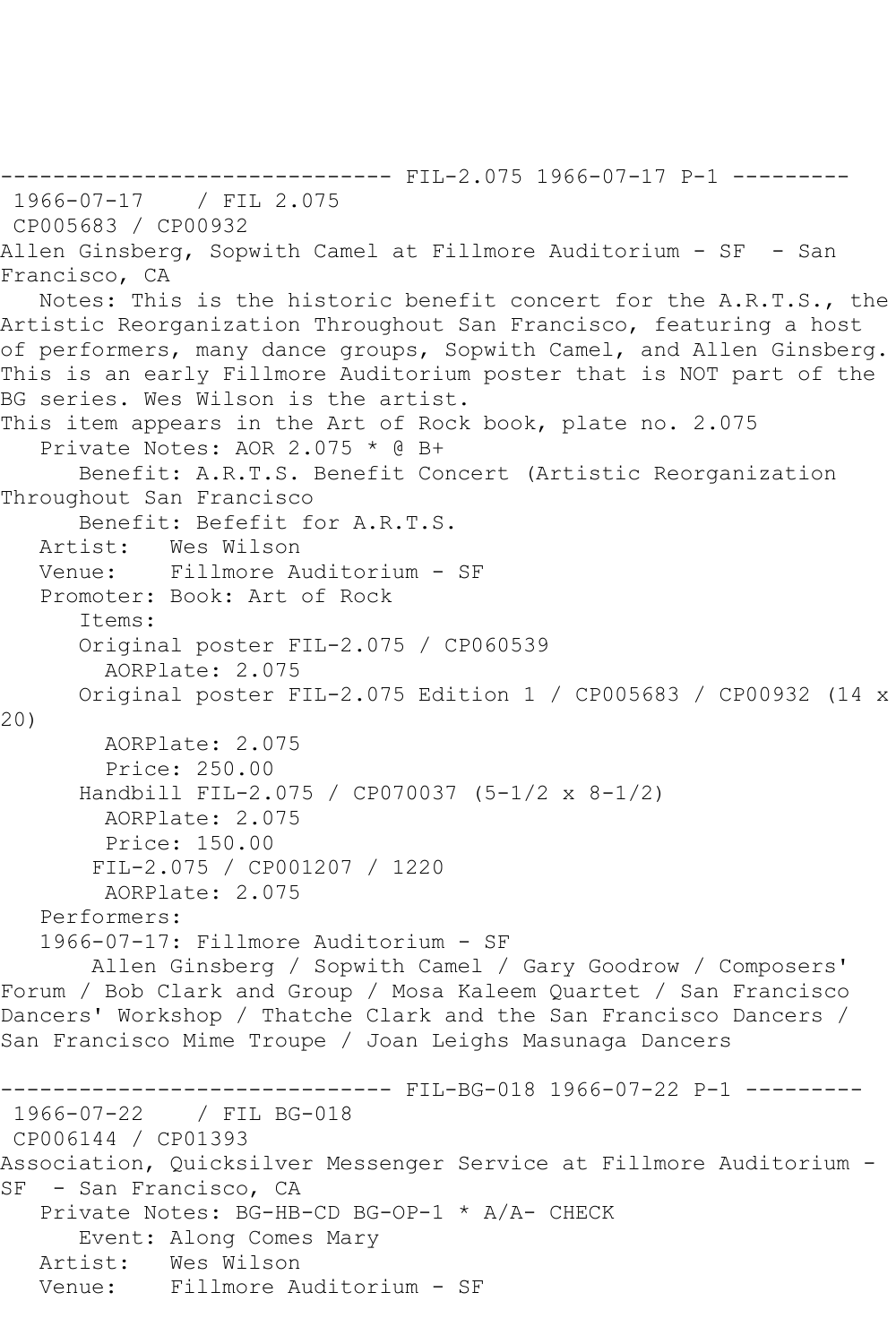Promoter: Bill Graham Original Series Items: Original poster FIL-BG-018 Edition 1 / CP006144 / CP01393 Description: 1 original, 4 reprints (14 x 20) Price: 2300.00 Original poster FIL-BG-018 Edition 2 / Description: Does NOT have a "18" after the Wes Wilson credits. See Eric King's guide for complete details. Price: 275.00 Original poster FIL-BG-018 Edition 3 / Description: Has "#18" scratched in after Wes Wilson credit. See Eric King's guide for complete details. Price: 275.00 Original poster FIL-BG-018 Edition 4 / Description: "Wes Wilson '66" credit. See Eric King's guide for complete details. Price: 45.00 Original poster FIL-BG-018 Edition 4 / Description: See Eric King's guide for complete details. Price: 60.00 Handbill FIL-BG-018 Edition 1 / CP007687 / CP02931 Description: Blue ink on white (5-1/2 x 8-1/2) Price: 350.00 Postcard FIL-BG-018 Edition 1 / CP007697 / CP02941 Description: Same colors as poster (4-6/8 x 7-15/16) Price: 20.00 Performers: 1966-07-22 1966-07-23: Fillmore Auditorium - SF Association / Quicksilver Messenger Service / Grass Roots / Association / Quicksilver Messenger Service / Sopwith Camel --------------------------------- FIL-BG-019 1966-07-24 P-1 ----------<br>1966-07-24 / FIL BG-019 1966-07-24 / FIL BG-019 CP007125 / CP02375 American Theater (performing "The Beard" By Michael Mcclure, Marc at Fillmore Auditorium - SF - San Francisco, CA Private Notes: BG-HB(beige) BG-OP-1 Event: Michael McClure at Fillmore Auditorium, San Francisco, CA Artist: Wes Wilson<br>Venue: Fillmore A Fillmore Auditorium - SF Promoter: Bill Graham Original Series Items: Original poster FIL-BG-019 Edition 1 / CP007125 / CP02375 Description: 1 original, 1 reprint (14 x 20) Price: 1200.00 Original poster FIL-BG-019 Edition 2 /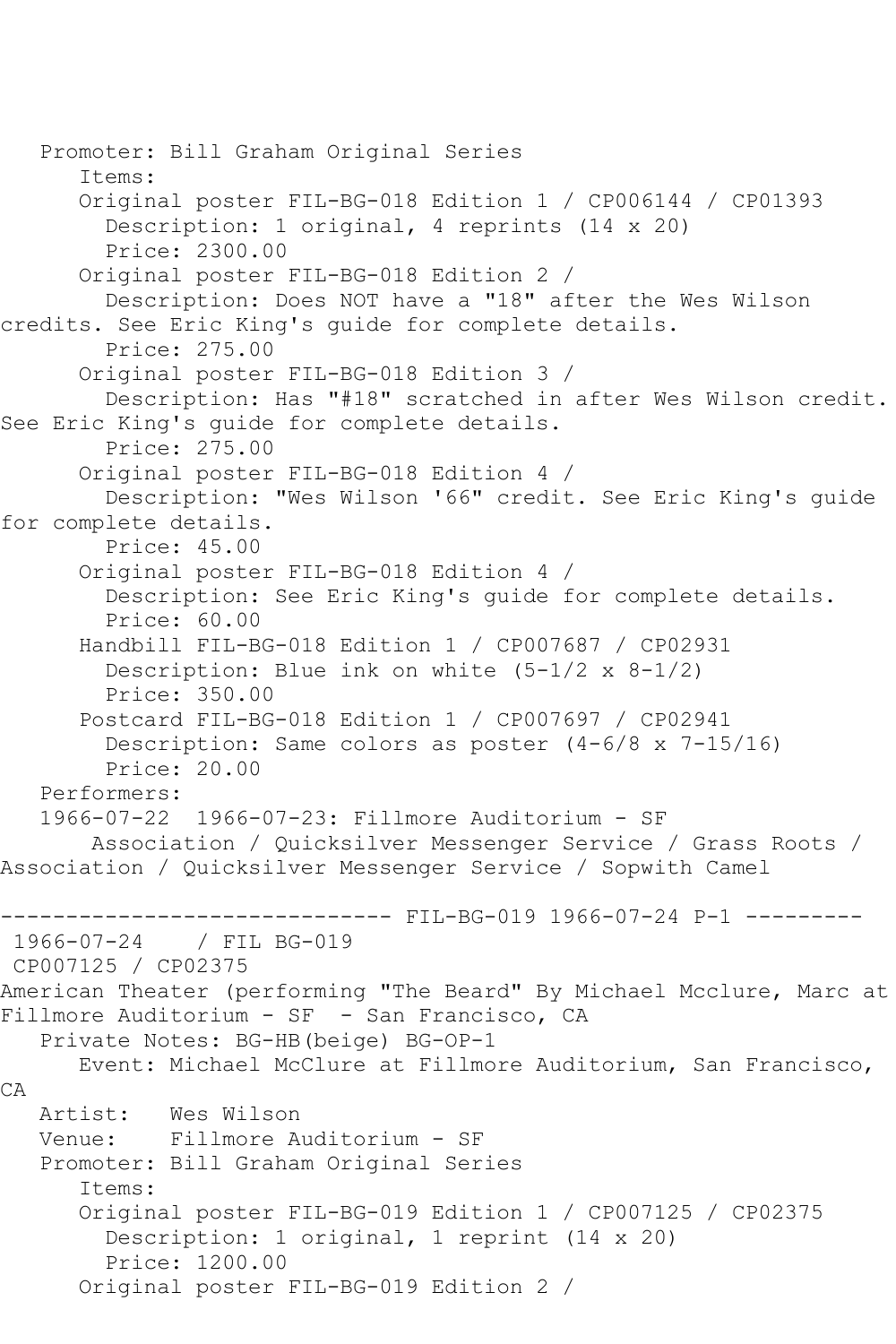Description: Blue backed. See Eric King's guide for complete details. Price: 475.00 Handbill FIL-BG-019 Edition 1 / CP007688 / CP02932 Description: 1 original and several paper colors (5-1/2 x 8- 1/2) Price: 1000.00 Performers: 1966-07-24: Fillmore Auditorium - SF American Theater (performing "The Beard" By Michael Mcclure / Marck Estrin / Anthony Martin / Richard Bright / Billie Dixon ------------------------------ FIL-BG-020 1966-07-29 P-1 --------- 1966-07-29 / FIL BG-020 CP007126 / CP02376 Them, Sons of Champlin at Fillmore Auditorium - SF - San Francisco, CA Private Notes: BG-HB(A)-CD BG-OP-1 Event: Last U.S. Appearances This Year Artist: Wes Wilson Venue: Fillmore Auditorium - SF Promoter: Bill Graham Original Series Items: Original poster FIL-BG-020 Edition 1 / CP007126 / CP02376 Description: Union logo 221 in lower-right-hand corner. 1 original, 1 reprint (14 x 20) Price: 700.00 Original poster FIL-BG-020 Edition 2 / Description: No union logo. See Eric King's guide for complete details. Price: 65.00 Handbill FIL-BG-020 Edition 1 / CP007690 / CP02934 Description: 1 original on several colors of paper (5-1/2 x  $8 - 1/2$  Price: 500.00 Postcard FIL-BG-020 Edition 1 / CP007689 / CP02933 Description: Colors of poster (5 x 7-1/2) Price: 20.00 Performers: 1966-07-29 1966-07-30: Fillmore Auditorium - SF Them / Sons of Champlin ------------------------------ FIL-BG-021 1966-08-05 P-1 ---------<br>1966-08-05 / FIL BG-021 / FIL BG-021 CP007127 / CP02377 Love, Everpresent Fullness at Fillmore Auditorium - SF - San Francisco, CA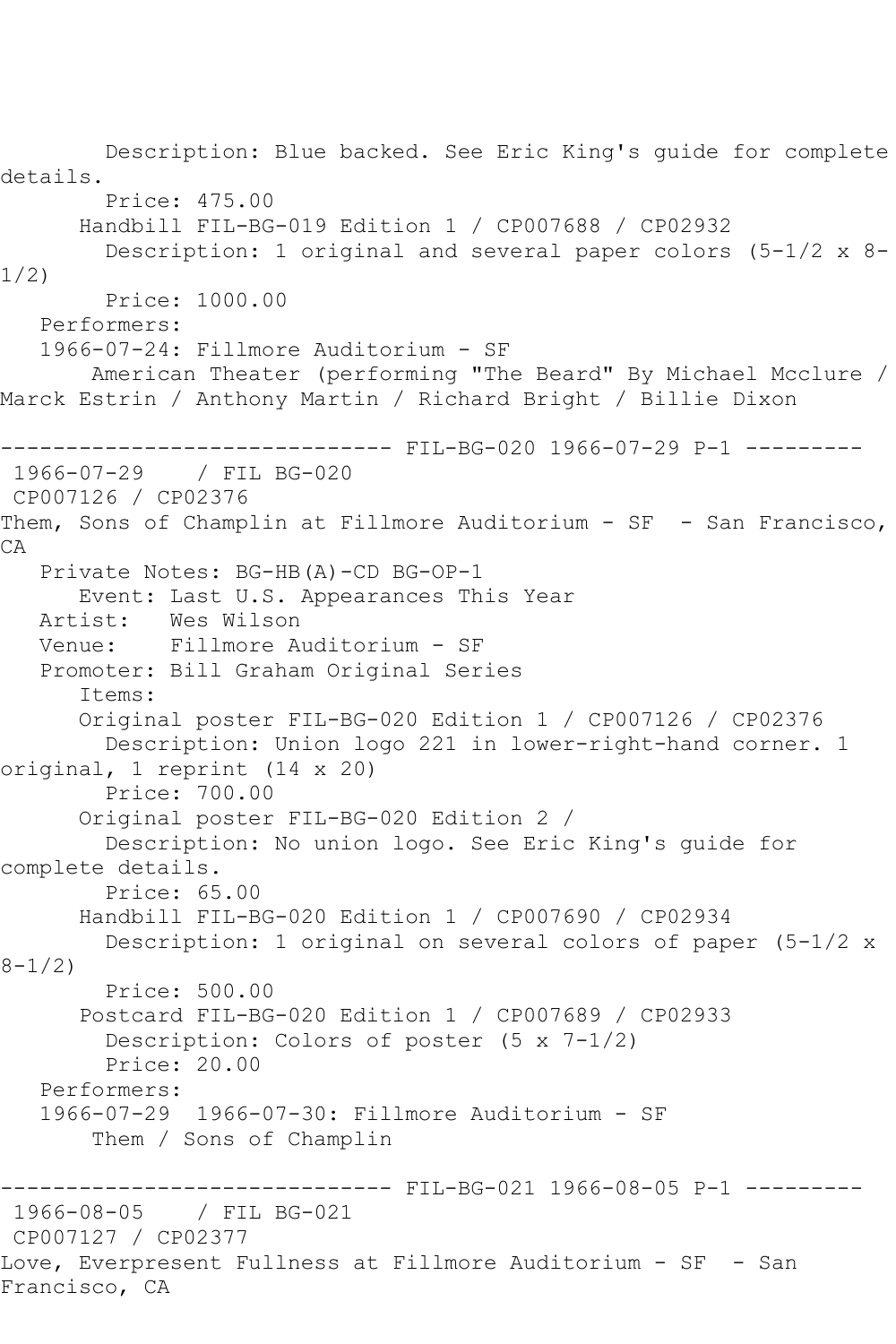Private Notes: BG-HB BG-OP-1 Artist: Wes Wilson Venue: Fillmore Auditorium - SF Promoter: Bill Graham Original Series Items: Original poster FIL-BG-021 Edition 1 / CP007127 / CP02377 Description: 1 original on 2 stocks of paper, 1 reprint (14 x 20) Price: 1000.00 Original poster FIL-BG-021 Edition 2 / Description: See Eric King's guide for complete details. Price: 50.00 Handbill FIL-BG-021 Edition 1 / CP007691 / CP02935 Description: Black ink on blue (5-1/2 x 8-3/8) Price: 400.00 Performers: 1966-08-05 1966-08-06: Fillmore Auditorium - SF Love / Everpresent Fullness --------------------------------- FIL-BG-022 1966-08-10 P-1 ----------<br>1966-08-10 / FIL BG-022 1966-08-10 / FIL BG-022 CP007128 / CP02378 Sam the Sham and the Pharaohs, Sit Ins at Fillmore Auditorium - SF - San Francisco, CA Private Notes: BG-HB-CD BG-OP-1 Event: "Little Red Riding Hood" Artist: Wes Wilson Venue: Fillmore Auditorium - SF Promoter: Bill Graham Original Series Items: Original poster FIL-BG-022 Edition 1 / CP007128 / CP02378 Description: 1 original, 1 reprint (14 x 20) Price: 750.00 Original poster FIL-BG-022 Edition 2 / Description: See Eric King's guide for complete details. Price: 75.00 Handbill FIL-BG-022 Edition 1 / CP007693 / CP02937 Description: Black ink on pink (5-1/2 x 8-1/2) Price: 350.00 Postcard FIL-BG-022 Edition 1 / CP007692 / CP02936 Description: Colors of poster (5-1/16 x 8) Price: 20.00 Performers: 1966-08-10: Fillmore Auditorium - SF Sam the Sham and the Pharaohs / Sit Ins

----- FIL-BG-023 1966-08-12 P-1 ------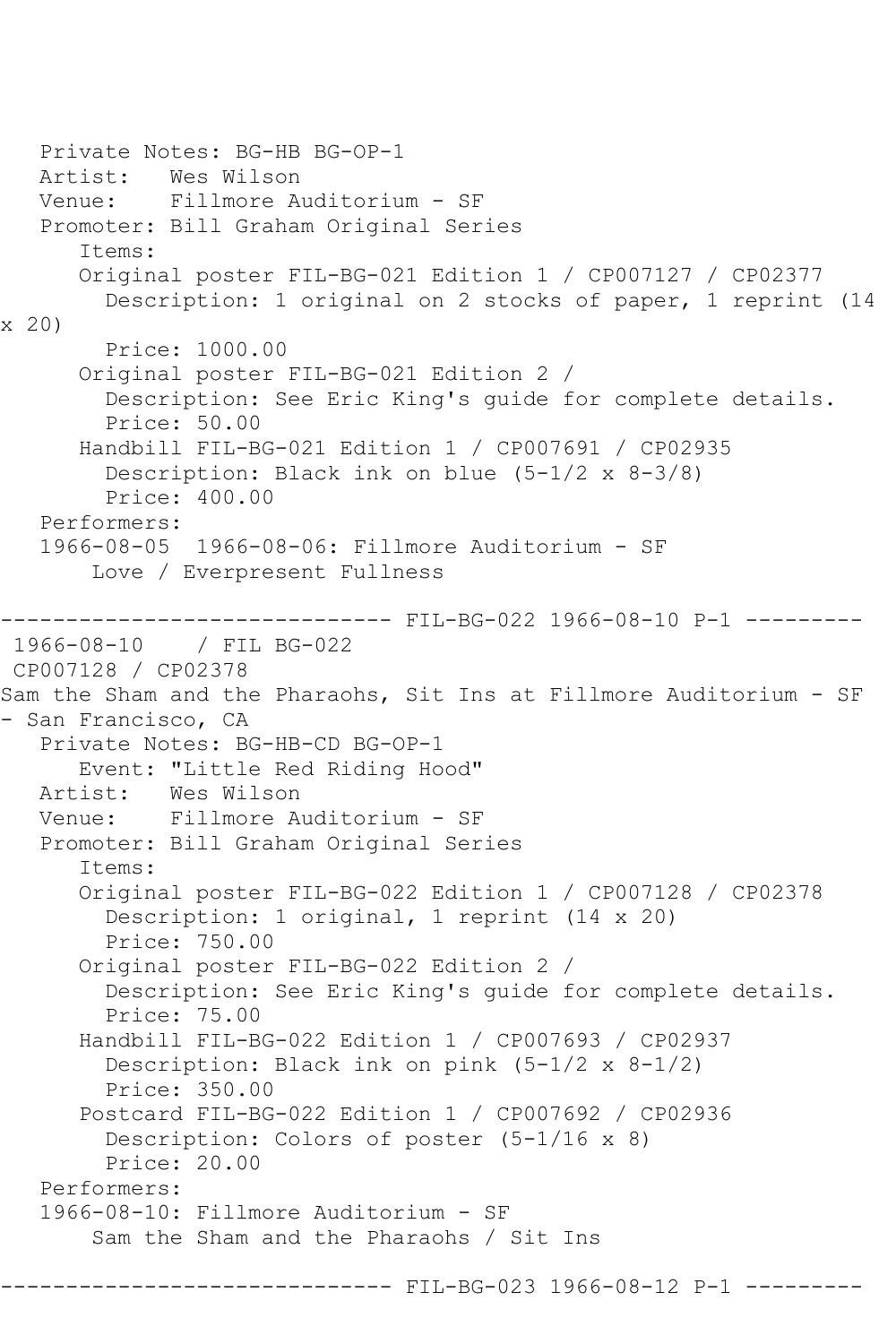1966-08-12 / FIL BG-023 CP007129 / CP02379 Jefferson Airplane, Grateful Dead at Fillmore Auditorium - SF - San Francisco, CA Private Notes: BG-HB-CD BG-OP-1<br>Artist: Wes Wilson Wes Wilson Venue: Fillmore Auditorium - SF Promoter: Bill Graham Original Series Items: Original poster FIL-BG-023 Edition 1 / CP007129 / CP02379 Description: 1 original, 2 reprints, 1 pirate. See Eric King's guide for complete details. (14 x 20) Price: 1800.00 Original poster FIL-BG-023 Edition 2 / Description: Wes Wilson '66 credit appears black. See Eric King's guide for complete details. Price: 200.00 Original poster FIL-BG-023 Edition 3 / Description: 1974 run of 5,000 copies. No Wes Wilson credits. See Eric King's guide for complete details. Price: 124.00 Handbill FIL-BG-023 Edition 1 / CP007694 / CP02938 Description: Blue ink on coral  $(5-3/4 \times 8-1/2)$  Price: 650.00 Postcard FIL-BG-023 Edition 1 / CP007695 / CP02939 Description: Colors of poster (5-7/16 x 8) Price: 25.00 Performers:<br>1966-08-12 1966-08-12 1966-08-13: Fillmore Auditorium - SF Jefferson Airplane / Grateful Dead ------------------------------ FIL-BG-024 1966-08-19 P-1 --------- 1966-08-19 / FIL BG-024 CP007130 / CP02380 Young Rascals, Quicksilver Messenger Service at Fillmore Auditorium - SF - San Francisco, CA Private Notes: BG-HB-CD(C) BG-OP-1 Event: "Good Lovin'" Artist: Wes Wilson<br>Venue: Fillmore A Fillmore Auditorium - SF Promoter: Bill Graham Original Series Items: Original poster FIL-BG-024 Edition 1 / CP007130 / CP02380 Description: 1 original, 2 reprints (14 x 20) Price: 700.00 Original poster FIL-BG-024 Edition 2 / Description: See Eric King's guide for complete details.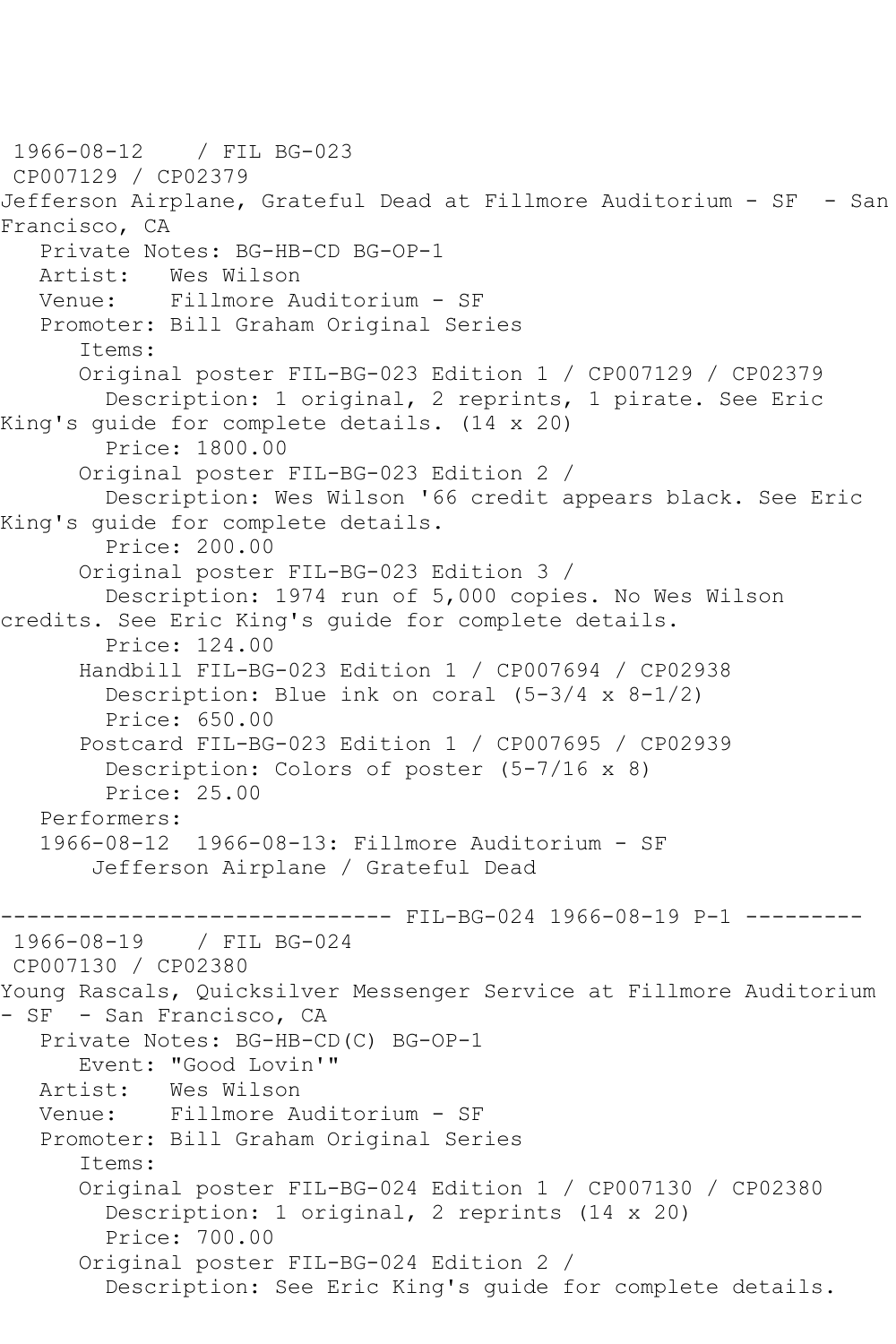Price: 275.00 Original poster FIL-BG-024 Edition 3 / Description: See Eric King's guide for complete details. Price: 50.00 Handbill FIL-BG-024 / CP001474 / 1497 Price: 225.00 Handbill FIL-BG-024 Edition 1 / CP007686 / CP02930 Description: Green ink on buff (5-1/2 x 8-1/2) Price: 300.00 Postcard FIL-BG-024 Edition 1 / CP007696 / CP02940 Description: Colors of poster, some variations (5-1/8 x 7- 15/16) Price: 25.00 Performers: 1966-08-19 1966-08-20: Fillmore Auditorium - SF Young Rascals / Quicksilver Messenger Service ---------- FIL-BG-025 1966-08-26 P-1 ---------1966-08-26 / FIL BG-025 CP007131 / CP02381 13th Floor Elevators, Great Society at Fillmore Auditorium - SF -San Francisco, CA Notes: Photo by Herb Greene Private Notes: BG-HB-CD BG-OP-1<br>Artist: Wes Wilson Artist: Wes Wilson<br>Venue: Fillmore A Fillmore Auditorium - SF Promoter: Bill Graham Original Series Items: Original poster FIL-BG-025 Edition 1 / CP007131 / CP02381 Description: 1 original, 1 reprint (14 x 20) Price: 2500.00 Original poster FIL-BG-025 Edition 2 / Description: See Eric King's guide for complete details. Price: 500.00 Handbill FIL-BG-025 Edition 1 / CP007699 / CP02943 Description: Colors of poster (4-7/8 x 8-5/8) Price: 225.00 Postcard FIL-BG-025 Edition 1 / CP007698 / CP02942 Description: Colors of poster. See Eric King's guide for complete details.  $(4-7/8 \times 8-1/2)$  Price: 40.00 Performers: 1966-08-26 1966-08-27: Fillmore Auditorium - SF 13th Floor Elevators / Great Society / Sopwith Camel ------------------------------ CDSP-1.115 1966-08-29 P-1 --------- 1966-08-29 / CDSP 1.115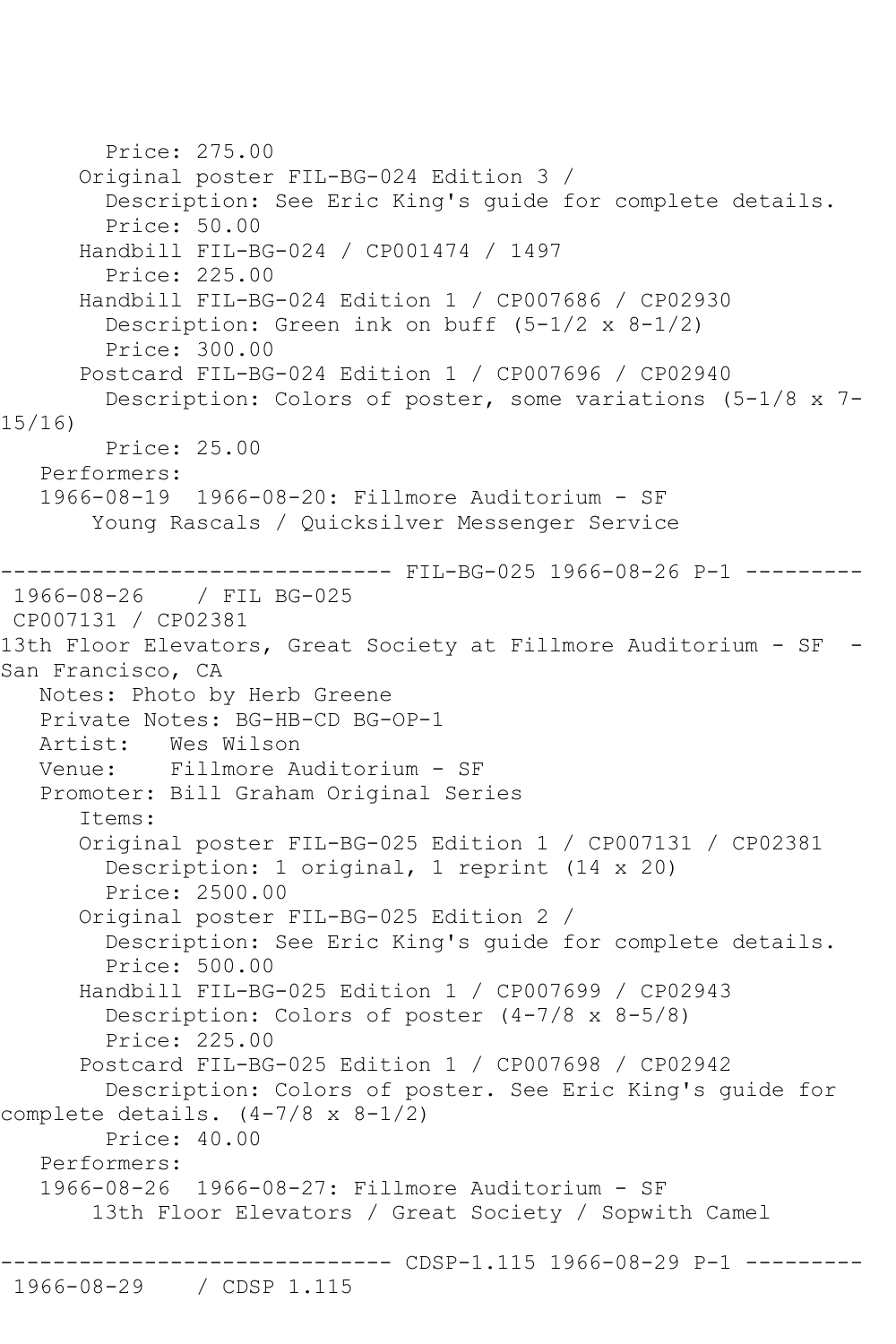CP000020 / 0021 Beatles, Cyrkle at Candlestick Park [San Francisco, CA] Notes: 1966-08-29 final Concert appearance for the Beatles Last Concert. This was an edition of 2500, done with ArtRock. This is a large, 4-color silkscreen. This item appears in the Art of Rock book, plate no. 1.115 Event: Here Come the Beatles Artist: Wes Wilson Venue: Candlestick Park Promoter: KYA Items: Original poster CDSP-1.115 Edition 1 / CP000020 / 0021 Description: 1 original, 2 unauthorized printing (17-3/16 x 24) AORPlate: 1.115 Price: 3000.00 Original poster CDSP-1.115 Edition 2 / Description: Silkscreen edition of 2500 in 1992. AORPlate: 1.115 Price: 300.00 Ticket CDSP-1.115 Edition 1 / CP001713 / 1737 Description: Ticket AORPlate: 1.115 CDSP-1.115 / CP015002 / ME0149 AORPlate: 1.115 Performers: 1966-08-29: Candlestick Park Beatles / Cyrkle / Ronettes / Remains ------------------------------ FIL-BG-026 1966-09-02 P-1 --------- / FIL BG-026 CP007132 / CP02382 Jefferson Airplane, P.H. Phactor at Fillmore Auditorium - SF - San Francisco, CA Private Notes: BG-HB(A)-CD(E) BG-OP-1 Artist: Wes Wilson Venue: Fillmore Auditorium - SF Promoter: Bill Graham Original Series Items: Original poster FIL-BG-026 Edition 1 / CP007132 / CP02382 Description: 1 original, 2 reprints (14 x 20) Price: 1500.00 Original poster FIL-BG-026 Edition 2 / Description: See Eric King's guide for complete details. Price: 200.00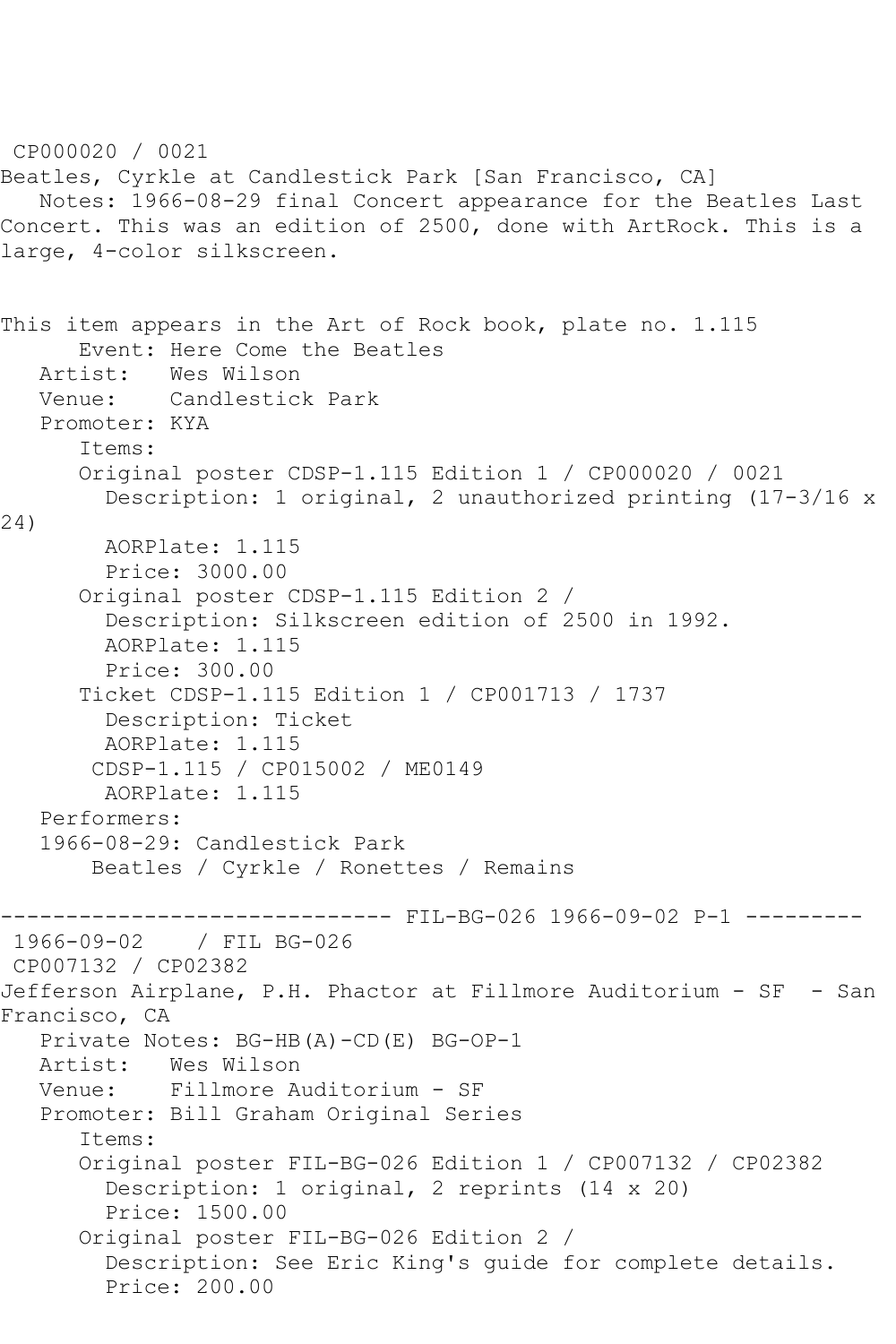```
 Original poster FIL-BG-026 Edition 3 / 
         Description: See Eric King's guide for complete details.
         Price: 60.00
       Handbill FIL-BG-026 Edition 1 / CP007701 / CP02945
         Description: 1 original on several paper stocks (5-1/8 x 8-
3/8)
        Price: 200.00
       Postcard FIL-BG-026 Edition 1 / CP007700 / CP02944
         Description: 1 original with several paper cut variations 
(4-15/16 \times 8-2/8) Price: 25.00
   Performers:
   1966-09-02 1966-09-05: Fillmore Auditorium - SF
        Jefferson Airplane / P.H. Phactor / Andrew Staples
   1966-09-03: Jefferson Airplane / P.H. Phactor / Andrew Staples
   1966-09-04: Grateful Dead / Quicksilver Messenger Service / 
Country Joe and the Fish
   1966-09-05: Martha Reeves / Johnny Talbot
------------------------------ USNY 1966-09-09 P-1 ---------
1966-09-09 / USNY 
CP000628 / 0632
Quicksilver Messenger Service, Robert Baker at Union Square - New 
York, NY
      Event: Inter-Tribal Dance, Speak Out-Spur
   Artist: Wes Wilson
   Venue: Union Square
       Items:
      Original poster USNY Edition 1 / CP000628 / 0632 (13-11/16 x 
20-1/2)
   Performers:
   1966-09-09 1966-09-10: Union Square
        Quicksilver Messenger Service / Robert Baker / Intertribal 
Dancers
------------------------------ FIL-BG-028 1966-09-16 P-1 ---------
1966-09-16 / FIL BG-028
CP005829 / CP01078
Byrds, Wildflower at Fillmore Auditorium - SF - San Francisco, CA
   Private Notes: BG-HB-CD BG-OP-1
   Artist: Wes Wilson
   Venue: Fillmore Auditorium - SF
   Promoter: Bill Graham Original Series
       Items:
       Original poster FIL-BG-028 Edition 1 / CP005829 / CP01078
         Description: 1 original, 2 reprints (13-11/16 x 24)
        Price: 1000.00
```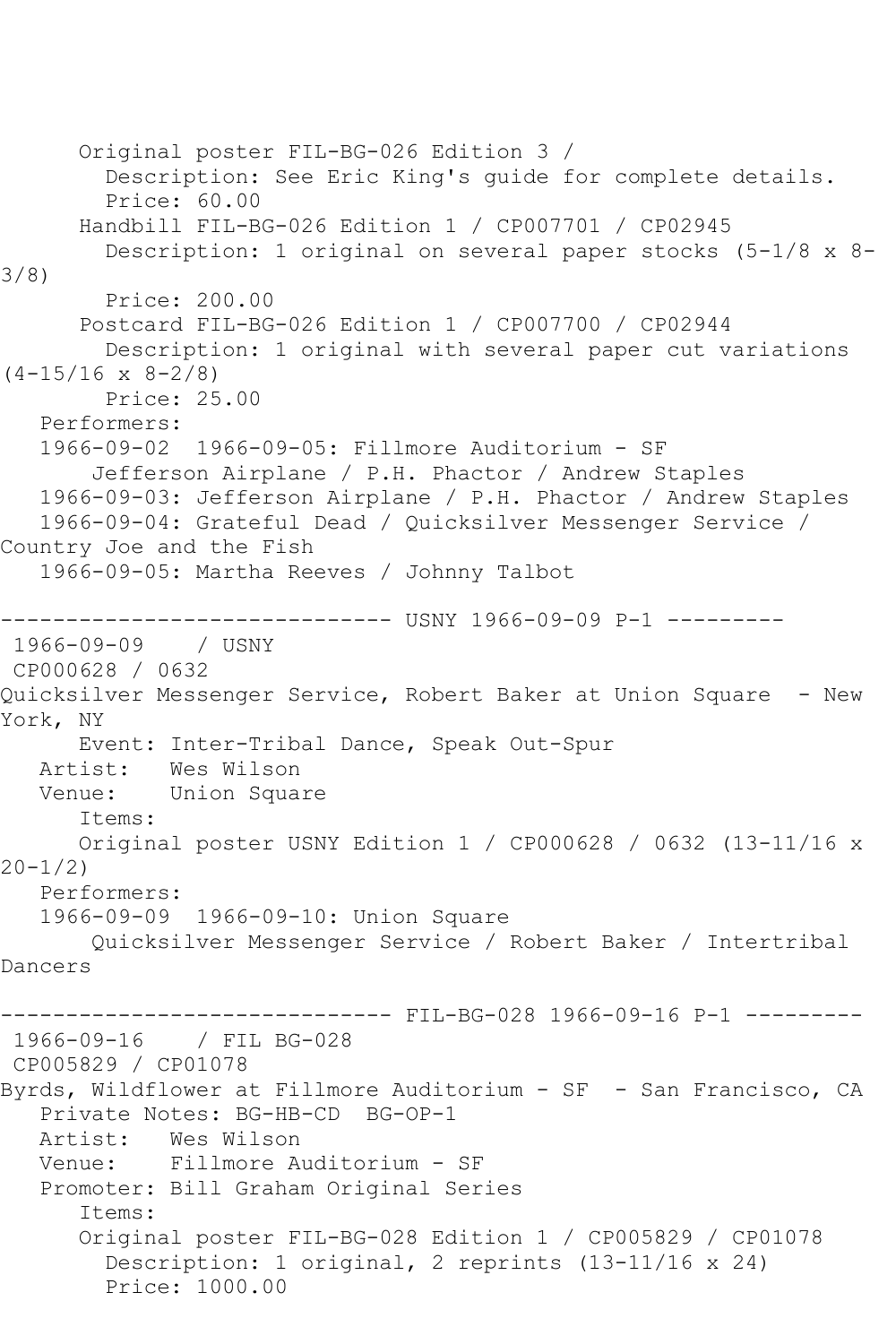Original poster FIL-BG-028 Edition 2 / Description: See Eric King's guide for complete details. Price: 150.00 Original poster FIL-BG-028 Edition 3 / Description: 1966 Wet Coast Litho reprint, with #26 scratched in after the Wilson credit. Price: 75.00 Handbill FIL-BG-028 Edition 1 / CP007705 / CP02949 Description: Poster Colors (4-11/16 x 8-1/2) Price: 175.00 Postcard FIL-BG-028 Edition 1 / CP007704 / CP02948 Description: Poster Colors (4-5/8 x 8-1/8) Price: 50.00 Performers: 1966-09-16 1966-09-17: Fillmore Auditorium - SF Byrds / Wildflower / New Stage Company Performing "The Dutchman" By Le Roi Jon / Directed By S.P. Mcginnes / Mark Hannah / Ellen Dapogny ------------------------------ WIN-BG-029 1966-09-23 P-1 --------- 1966-09-23 / WIN BG-029 CP005828 / CP01077 Jefferson Airplane, Muddy Waters at Winterland - San Francisco, CA Private Notes: BG-HB(2:A+C)-CD(E) BG-OP-1+BG-OP-2<br>Artist: Wes Wilson Artist: Wes Wilson<br>Venue: Winterland Winterland Promoter: Bill Graham Original Series Items: Original poster (Reprint) WIN-BG-029 Edition 1 / CP005828 / CP01077 Description: 1 original, 5 reprints (13-1/2 x 24-1/2) Price: 700.00 Original poster (Original) WIN-BG-029 Edition 1 / CP007706 / CP02950 (13-15/16 x 24-1/2) Price: 475.00 Original poster WIN-BG-029 Edition 2 / Description: See Eric King's guide for complete details. Price: 125.00 Original poster WIN-BG-029 Edition 3 / Description: Creative Litho on back. See Eric King's guide for complete details. Price: 75.00 Original poster WIN-BG-029 Edition 4 / Description: Wes Wilson 1986-1987 reprint. See Eric King's guide for complete details. Price: 15.00 Handbill WIN-BG-029 Edition 1 / CP007706 / CP02950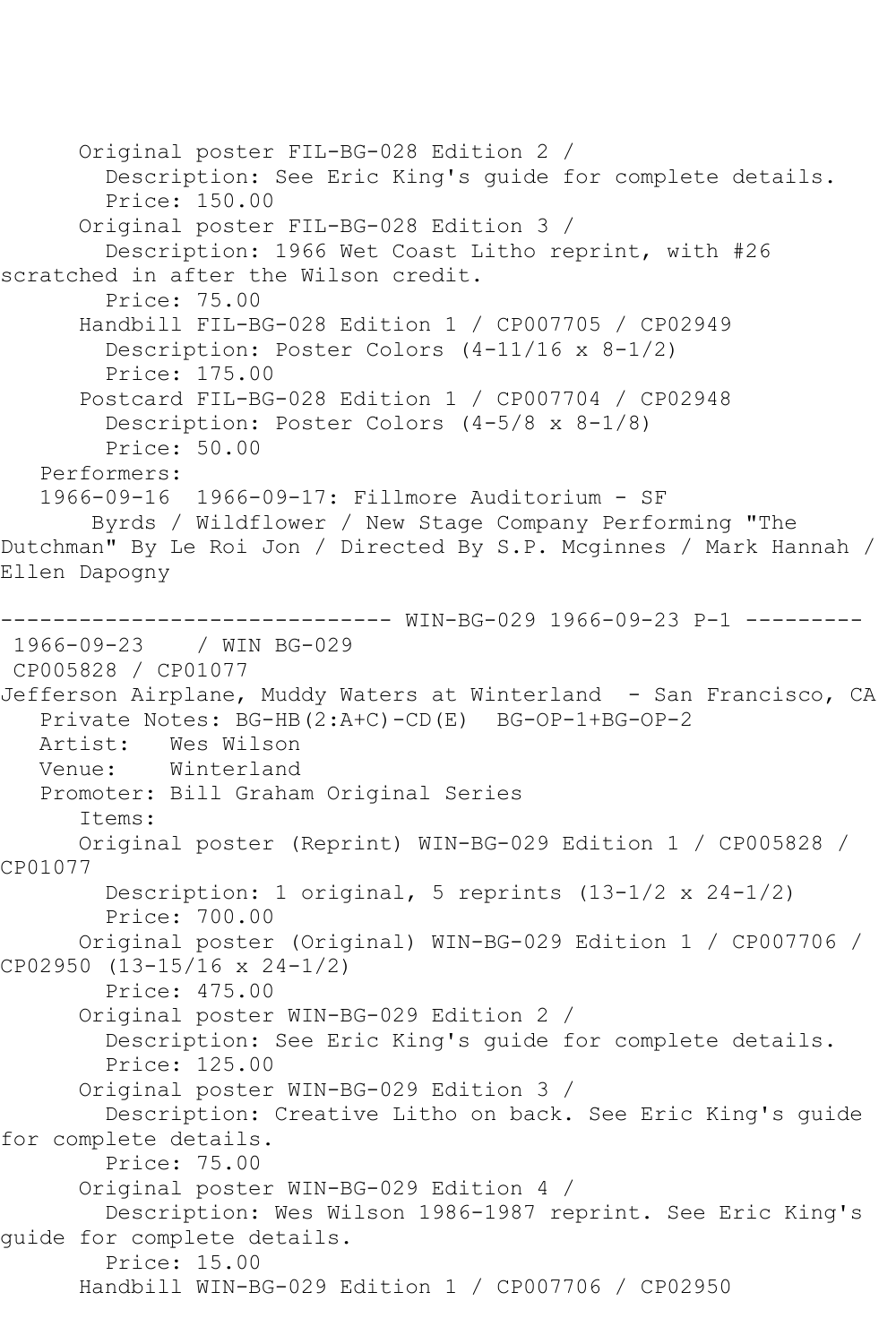```
 Description: Black ink on white paper (5 x 9/16)
         Price: 100.00
       Postcard WIN-BG-029 Edition 1 / CP007707 / CP02951
         Description: 1 original and several cut sizes (4-7/8 x 8-
3/16)
         Price: 25.00
       Button WIN-BG-029 Edition 1 / CP002238 / 2228
         Description: Button
         Notes: Artist: John H. Myers ??
    Performers:
    1966-09-23 1966-10-01: Winterland
        Jefferson Airplane / Muddy Waters
    1966-09-25 1966-10-02: Fillmore Auditorium - SF
        Paul Butterfield Blues Band
         ------------------------------ -2.364 1966-09-24 P-1 ---------
1966-09-24 / 2.364
CP700176
Red Hat Restaurant Grand Opening, Palo Alto, CA
   Notes: This item appears in the Art of Rock book, plate no. 2.364
       Event: Ninconfoolery!
   Artist: Wes Wilson
   Venue: Red Hat Restaurant
    Promoter: Book: Art of Rock
       Items:
       Original poster -2.364 Edition 1 / CP700176 (14 x 19)
       Original poster -2.364 Edition 1 / CP001948 / 1972 (14 x 19)
       Handbill -2.364 Edition 1 / CP000162 / 0166 (5-1/2 x 8-1/2)
         Price: 125.00
       Handbill -2.364 Edition 1 / CP070034
    Performers:
    1966-09-24: Red Hat Restaurant
                      ------------------------------ 1966-09-24 P ---------
1966-09-24 / 
CP060415 / CP060415
Nincomfoolery at Red Hat
  Artist: Wes Wilson<br>Venue: Red Hat
            Red Hat
       Items:
       Original poster / CP060415 / CP060415 (14 x 20)
   Performers:
    1966-09-24: Red Hat
        Nincomfoolery
```
------------------------------ WIN-BG-030 1966-10-07 P-1 ---------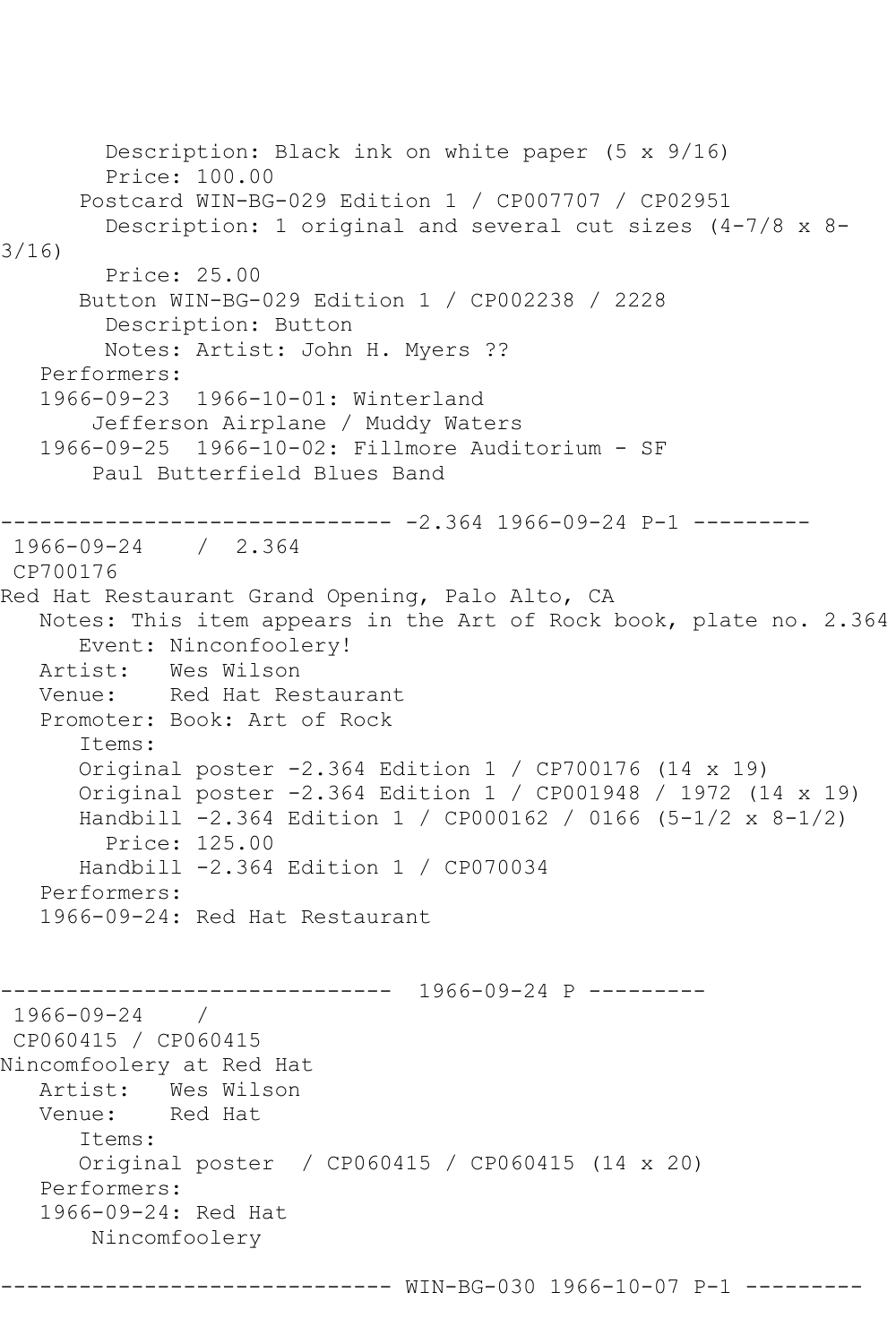```
1966-10-07 / WIN BG-030
CP005804 / CP01053
Paul Butterfield Blues Band, Jefferson Airplane at Winterland - San 
Francisco, CA
    Private Notes: BG-HB(A)-CD(C) BG-OP-1 * A1, 2nd 150 91st B/B+ 
375)<br>Artist:
            Wes Wilson
   Venue: Winterland
    Promoter: Bill Graham Original Series
       Items:
       Original poster WIN-BG-030 Edition 1 / CP005804 / CP01053
         Description: 1 original, 2 reprints (11-11/16 x 24-1/4)
         Price: 600.00
       Original poster WIN-BG-030 Edition 2 / 
         Description: See Eric King's guide for complete details.
         Price: 125.00
       Original poster WIN-BG-030 Edition 3 / 
         Description: See Eric King's guide for complete details.
         Price: 10.00
       Handbill WIN-BG-030 Edition 1 / CP007710 / CP02954
         Description: Colors of poster (4-3/8 x 8-1/4)
         Price: 225.00
       Postcard WIN-BG-030 Edition 1 / CP007709 / CP02953
         Description: Colors of poster (4-7/16 x 8-5/16)
         Price: 30.00
    Performers:
    1966-10-07 1966-10-08: Winterland
        Paul Butterfield Blues Band / Jefferson Airplane / Grateful 
Dead
                   ------------------------------ FIL-BG-031 1966-10-14 P-1 ---------
1966-10-14 / FIL BG-031
CP007134 / CP02384
Paul Butterfield Blues Band, Jefferson Airplane at Fillmore 
Auditorium - San Francisco, CA
    Notes: 1966-10-16 was cancelled
  Private Notes: BG-HB-CD(C) BG-OP-1<br>Artist: Wes Wilson
            Wes Wilson
   Venue: Fillmore Auditorium - SF
    Promoter: Bill Graham Original Series
       Items:
       Original poster FIL-BG-031 Edition 1 / CP007134 / CP02384
         Description: 1 original, 2 reprints (13-1/2 x 23-1/2)
         Price: 300.00
       Original poster FIL-BG-031 Edition 2 / 
         Description: See Eric King's guide for complete details.
         Price: 100.00
```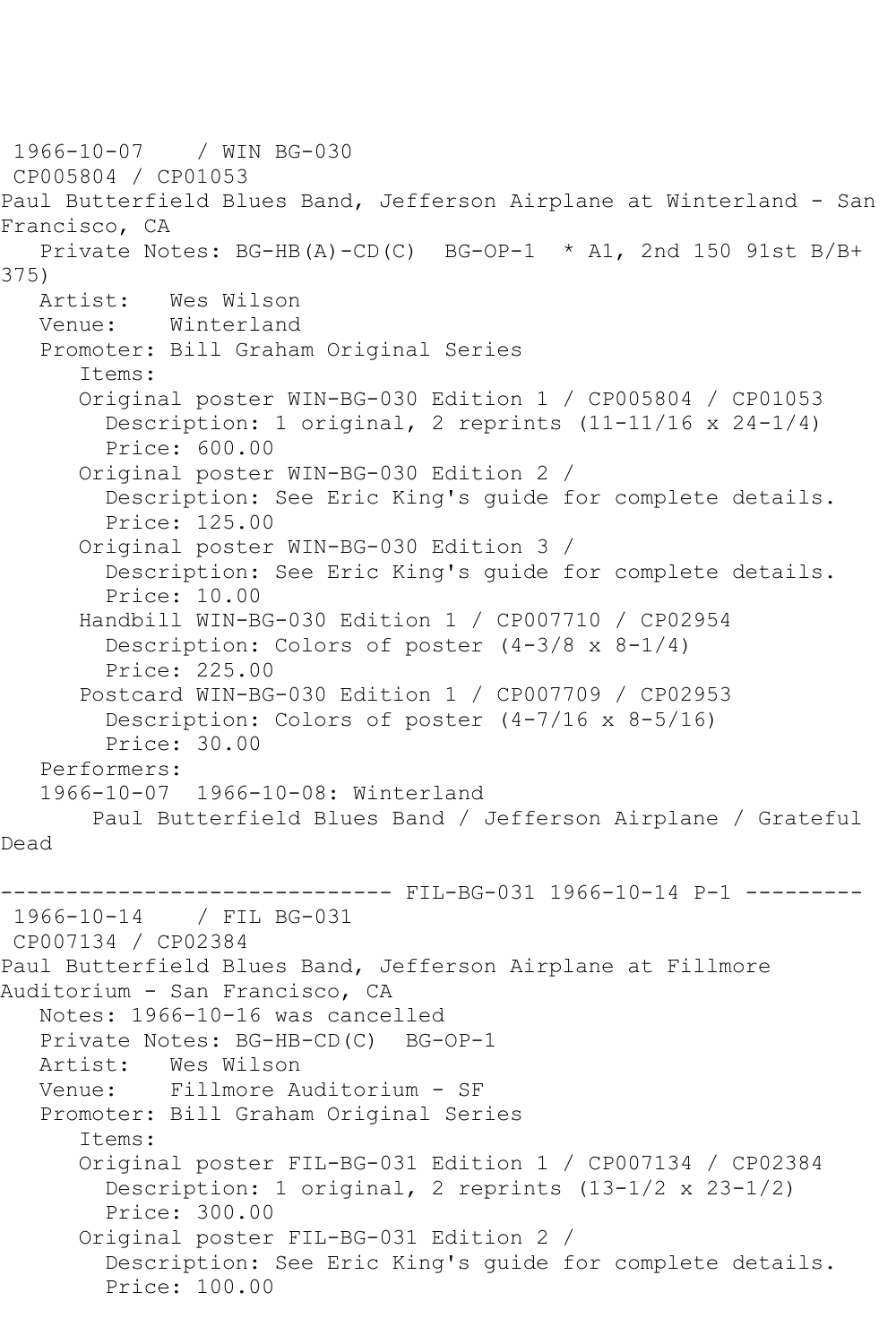Original poster FIL-BG-031 Edition 3 / Description: See Eric King's guide for complete details. Price: 35.00 Handbill FIL-BG-031 Edition 1 / CP007712 / CP02956 Description: 1 original (4-5/8 x 8-1/4) Price: 150.00 Postcard FIL-BG-031 Edition 1 / CP007711 / CP02955 Description: No October 16" overprint (4-5/8 x 8-2/8) Price: 20.00 Performers: 1966-10-14 1966-10-16: Fillmore Auditorium - SF Paul Butterfield Blues Band / Jefferson Airplane / Big Mama Thornton ------------------------------ FIL-BG-032 1966-10-21 P-1 --------- 1966-10-21 / FIL BG-032 CP007135 / CP02385 Grateful Dead, Lightnin' Hopkins at Fillmore Auditorium - SF - San Francisco, CA Private Notes: BG-HB-CD BG-OP-1 Artist: Wes Wilson Venue: Fillmore Auditorium - SF Promoter: Bill Graham Original Series Items: Original poster FIL-BG-032 Edition 1 / CP007135 / CP02385 Description: 1 original and 1 variant, 2 reprints, 1 pirate. See Eric King's guide for complete details. (13-11/16 x 22-1/2) Price: 700.00 Original poster FIL-BG-032 Edition 3 / Description: Full color. 1986 (says ;87) Wes Wilson, authorized printing. See Eric King's guide for complete details. Price: 79.00 Handbill FIL-BG-032 Edition 1 / CP007714 / CP02958 Description: 1 original and 1 variant (5-3/16 x 8) Price: 23.00 Postcard FIL-BG-032 Edition 1 / CP007713 / CP02957 Description: 1 original with paper-size variants, 1 reprint  $(5-1/8 \times 8)$  Price: 125.00 Postcard FIL-BG-032 Edition 2 / Description: See Eric King's guide for complete details. Price: 125.00 Postcard FIL-BG-032 Edition 3 / Description: See Eric King's guide for complete details. Price: 23.00 Performers: 1966-10-21 1966-10-22: Fillmore Auditorium - SF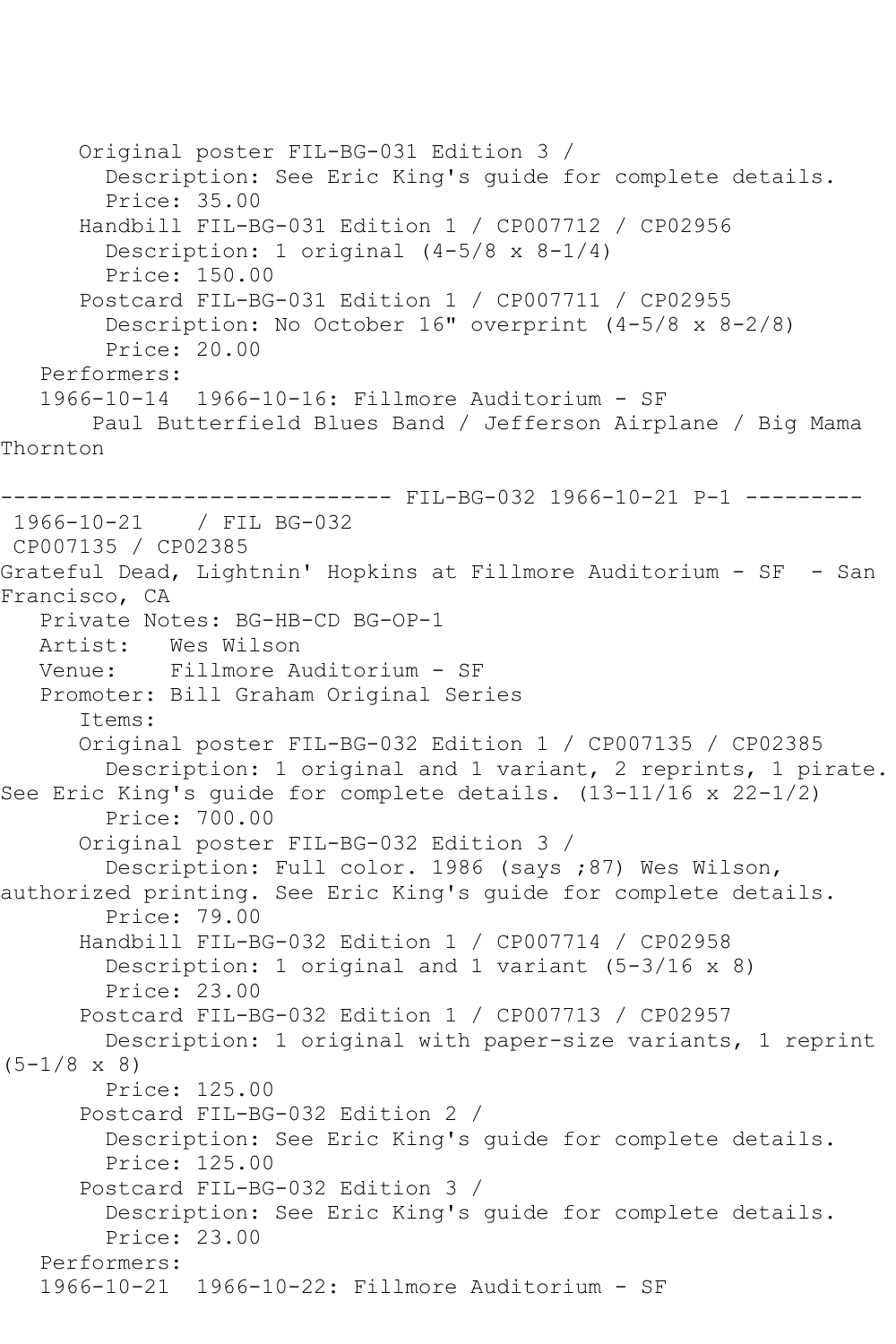Grateful Dead / Lightnin' Hopkins / Loading Zone / Yardbirds / Country Joe and the Fish 1966-10-22: Grateful Dead / Lightnin' Hopkins / Loading Zone / Yardbirds / Country Joe and the Fish 1966-10-23: Lightnin' Hopkins / Loading Zone / Yardbirds / Country Joe and the Fish ------------------------------ FIL-BG-034 1966-10-28 P-1 --------- 1966-10-28 / FIL BG-034 CP007151 / CP02401 Captain Beefheart and his Magic Band, Chocolate Watch Band at Fillmore Auditorium - SF - San Francisco, CA Private Notes: BG-HB-CD(C) BG-OP-1 Artist: Wes Wilson Venue: Fillmore Auditorium - SF Promoter: Bill Graham Original Series Items: Original poster FIL-BG-034 Edition 1 / CP007151 / CP02401 Description: 1 original, 1 reprint (13-11/16 x 19-1/4) Price: 700.00 Original poster FIL-BG-034 Edition 2 / Description: See Eric King's guide for complete details. Price: 75.00 Handbill FIL-BG-034 Edition 1 / CP007731 / CP02975 Description: Colors of poster (4-5/8 x 6-6/8) Price: 60.00 Postcard FIL-BG-034 Edition 1 / CP007718 / CP02962 Description: 1 original with mechanical varitations (4-13/16 x 7-7/16) Price: 30.00 Performers: 1966-10-28 1966-10-30: Fillmore Auditorium - SF Captain Beefheart and his Magic Band / Chocolate Watch Band / Great Pumpkin ------------------------------ SFAI 1966-11-02 P-1 --------- 1966-11-02 / SFAI CP000742 / 0756 Rock and Roll Poster Exhibition at San Francisco Art Institute - San Francisco, CA Other: Art Show Event: Rock and Roll Poster Exhibition at San Francisco Art Institute Wes Wilson Venue: San Francisco Art Institute Items: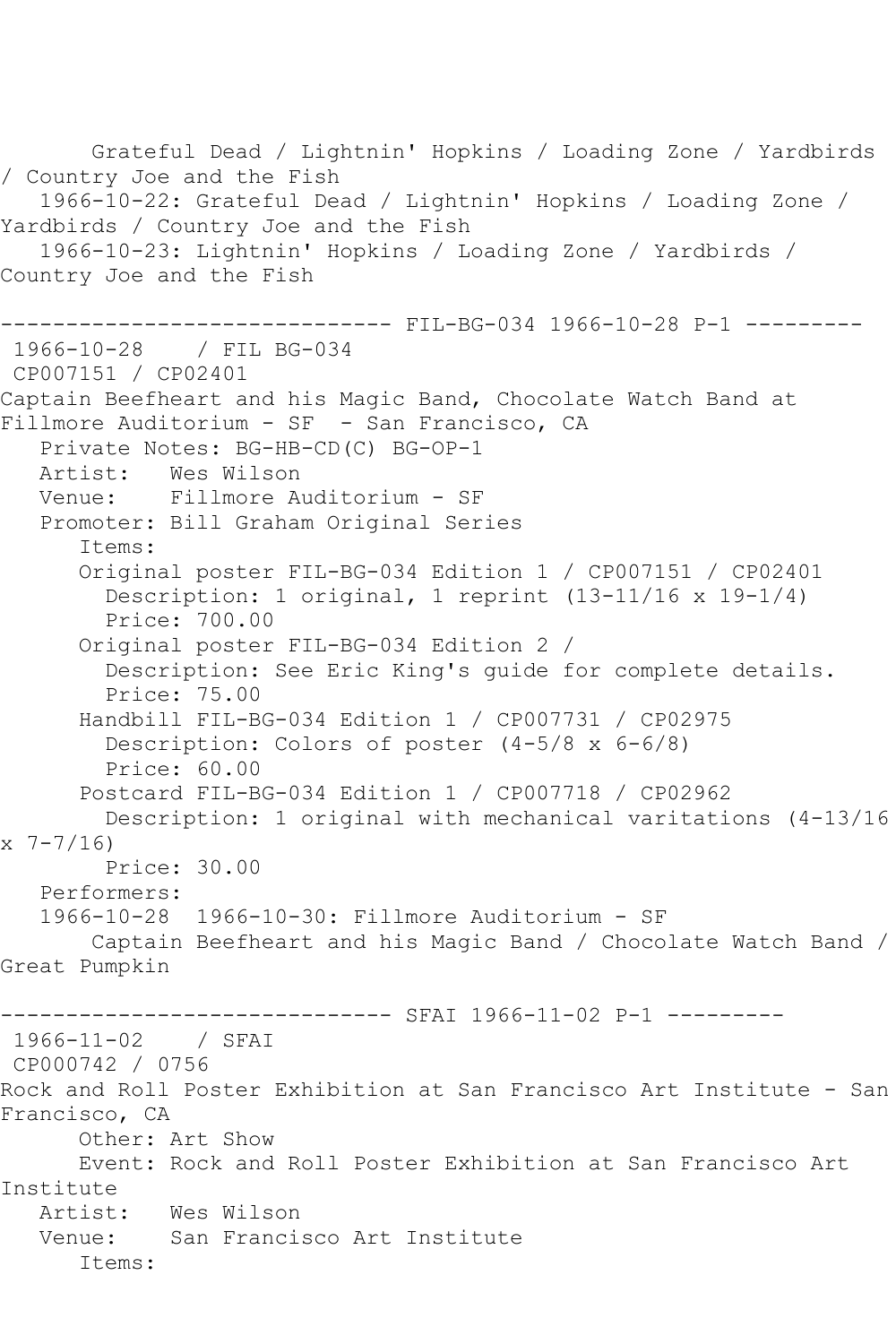Original poster SFAI Edition 1 / CP000742 / 0756 (16-3/16 x 24-1/2) Performers: 1966-11-02 1966-11-28: San Francisco Art Institute ------------------------------ 1966-11-02 P --------- 1966-11-02 / CP061146 / CP061146 Rock and Roll Poster Exhibition Artist: Wes Wilson<br>Venue: Institute Institute Gallery Items: Original poster / CP061146 / CP061146 (16-1/4 x 24-1/2) Performers: 1966-11-02 1966-11-28: Institute Gallery -------- FIL-BG-035 1966-11-04 P-1 ---------1966-11-04 / FIL BG-035 CP007138 / CP02388 Muddy Waters Blues Band, Quicksilver Messenger Service at Fillmore Auditorium - SF - San Francisco, CA Private Notes: BG-HB(B)-CD BG-OP-1 Artist: Wes Wilson<br>Venue: Fillmore A Fillmore Auditorium - SF Promoter: Bill Graham Original Series Items: Original poster FIL-BG-035 Edition 1 / CP007138 / CP02388 Description: 1 original, 2 reprints (13-11/16 x 22-1/2) Price: 600.00 Original poster FIL-BG-035 Edition 2 / Description: See Eric King's guide for complete details. Price: 100.00 Handbill FIL-BG-035 Edition 1 / CP007720 / CP02964 Description: 1 original and 1 variant Price: 125.00 Postcard FIL-BG-035 Edition 1 / CP007719 / CP02963 Description: 1 original (4-6/8 x 8) Price: 25.00 Performers: 1966-11-04 1966-11-06: Fillmore Auditorium - SF Muddy Waters Blues Band / Quicksilver Messenger Service / Andrew Staples ------------------------------ FIL-BG-036 1966-11-11 P-1 ---------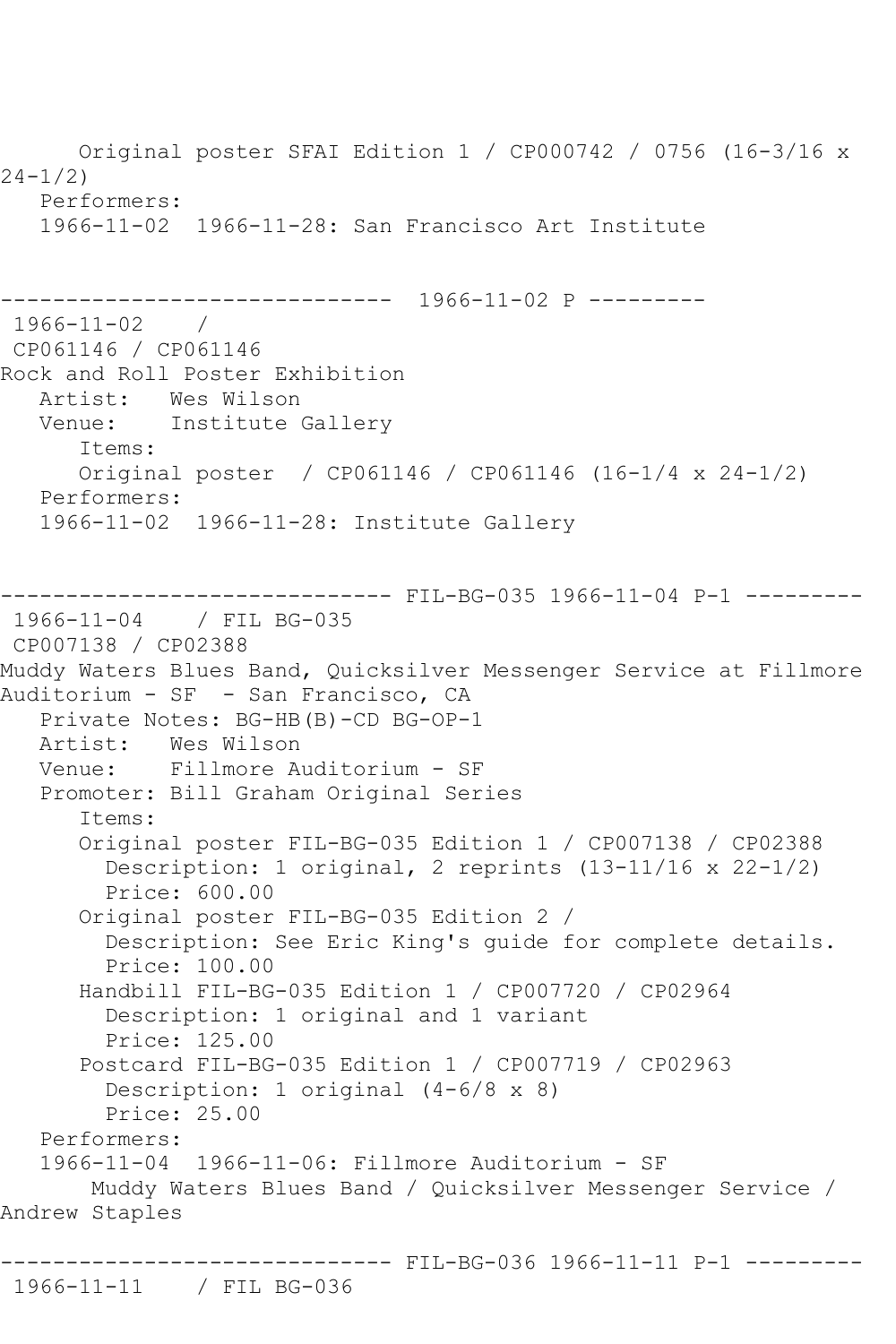CP005843 / CP01092 Bola Sete, Country Joe and the Fish at Fillmore Auditorium - SF - San Francisco, CA Private Notes: BG-HB(A)-CD(F) BG-OP-1 \* 1st, 275, B+ Event: Kiddies Free!<br>Artist: Wes Wilson Wes Wilson Venue: Fillmore Auditorium - SF Promoter: Bill Graham Original Series Items: Original poster FIL-BG-036 Edition 1 / CP005843 / CP01092 Description: 1 original, 3 reprints (14 x 24-1/2) Price: 600.00 Original poster FIL-BG-036 Edition 2 / Description: See Eric King's guide for complete details. Price: 300.00 Original poster FIL-BG-036 Edition 3 / Description: See Eric King's guide for complete details. Price: 80.00 Handbill FIL-BG-036 Edition 1 / CP007722 / CP02966 Description: 1 original and 2 variants  $(4-6/8 \times 8-1/4)$  Price: 175.00 Postcard FIL-BG-036 Edition 1 / CP007721 / CP02965 Description: 1 original and many variations  $(4-6/8 \times 8-1/4)$  Price: 25.00 Postcard FIL-BG-036 Edition 2 / Description: See Eric King's guide for complete details. Price: 100.00 Postcard FIL-BG-036 Edition 3 / Description: See Eric King's guide for complete details. Price: 15.00 Performers: 1966-11-11 1966-11-13: Fillmore Auditorium - SF Bola Sete / Country Joe and the Fish / Buffalo Springfield -------------------------------- FIL-BG-038 1966-11-18 P-1 ----------<br>1966-11-18 / FIL BG-038 / FIL BG-038 CP007139 / CP02389 Grateful Dead, James Cotton Blues Band at Fillmore Auditorium - SF - San Francisco, CA Private Notes: BG-HB-CD BG-OP-1<br>Artist: Wes Wilson Artist: Wes Wilson<br>Venue: Fillmore A Fillmore Auditorium - SF Promoter: Bill Graham Original Series Items: Original poster FIL-BG-038 Edition 1 / CP007139 / CP02389 Description: 1 original on several stocks, 2 reprints (13- 1/2 x 21)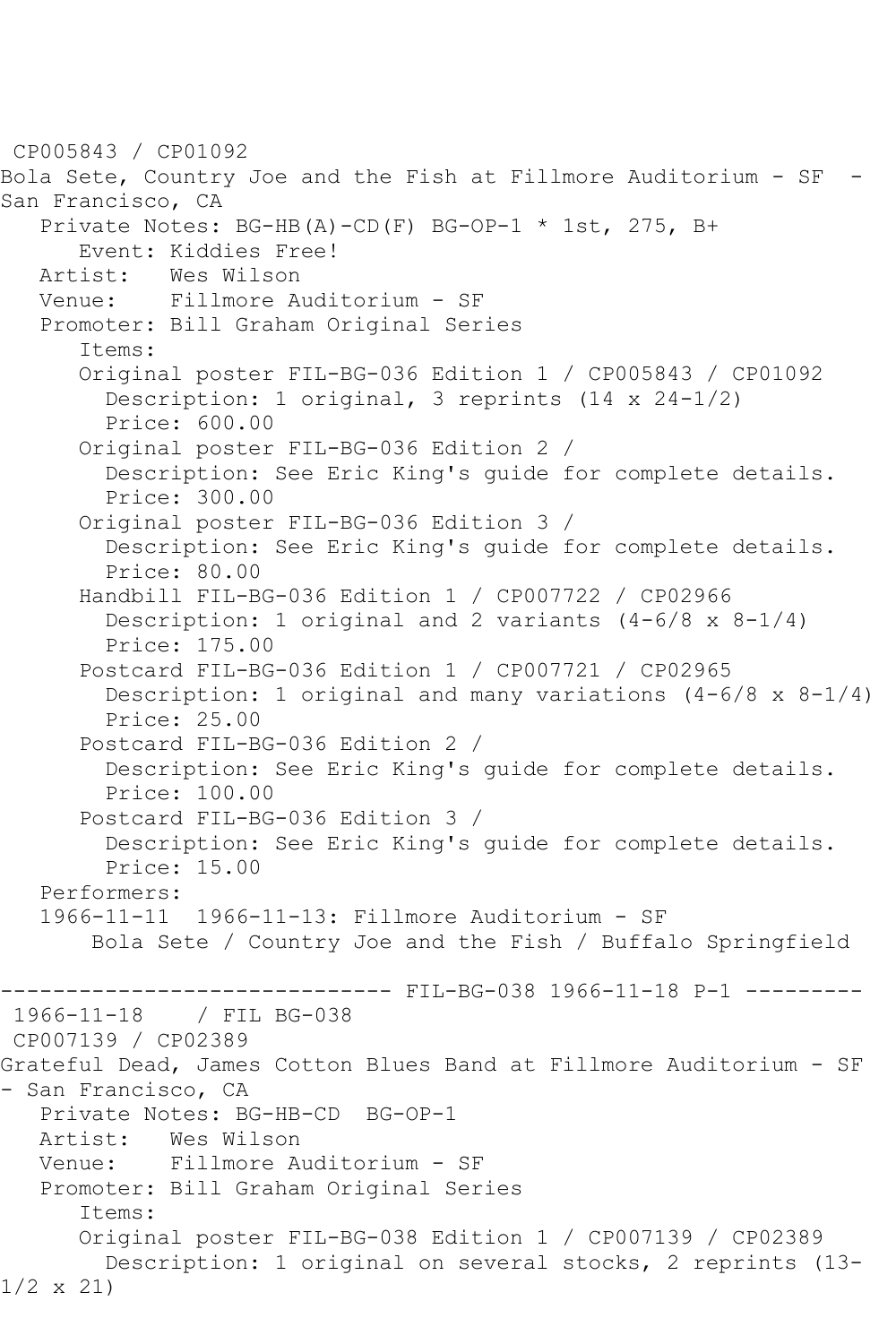```
 Price: 900.00
       Original poster FIL-BG-038 Edition 2 / 
         Description: See Eric King's guide for complete details.
         Price: 225.00
       Original poster FIL-BG-038 Edition 3 / 
         Description: See Eric King's guide for complete details.
         Price: 100.00
       Original poster FIL-BG-038 Edition 4 / 
         Description: See Eric King's guide for complete details.
         Price: 25.00
       Handbill FIL-BG-038 Edition 1 / CP007725 / CP02969
         Description: 1 original (5-1/16 x 7-15/16)
         Price: 150.00
       Postcard FIL-BG-038 Edition 1 / CP007726 / CP02970
         Description: 1 original, 1 reprint (5 x 7-13/16)
         Price: 40.00
       Postcard FIL-BG-038 Edition 2 / 
         Description: See Eric King's guide for complete details.
         Price: 35.00
       Postcard FIL-BG-038 Edition 4 / 
         Description: See Eric King's guide for complete details.
         Price: 5.00
   Performers:
    1966-11-18 1966-11-20: Fillmore Auditorium - SF
        Grateful Dead / James Cotton Blues Band / Lothar and the Hand 
People
                   ------------------------------ USMG-2.234 1966-11-19 P-1 ---------
1966-11-19 / USMG 2.234
CP000612 / 0616
Righteous Brothers, Nino Tempo at University of San Francisco 
Memorial Gymnasium - San Fra
   Notes: This item appears in the Art of Rock book, plate no. 2.234
   Artist: Wes Wilson
   Venue: University of San Francisco Memorial Gymnasium
   Promoter: Special Events Committee
       Items:
       Original poster USMG-2.234 Edition 1 / CP000612 / 0616 (14 x 
20)
         AORPlate: 2.234 
    Performers:
    1966-11-19: University of San Francisco Memorial Gymnasium
        Righteous Brothers / Nino Tempo / April Stevens / Gaylord and 
Holiday
              ------------------------------ 1966-11-20 NS-1 ---------
1966-11-20 /
```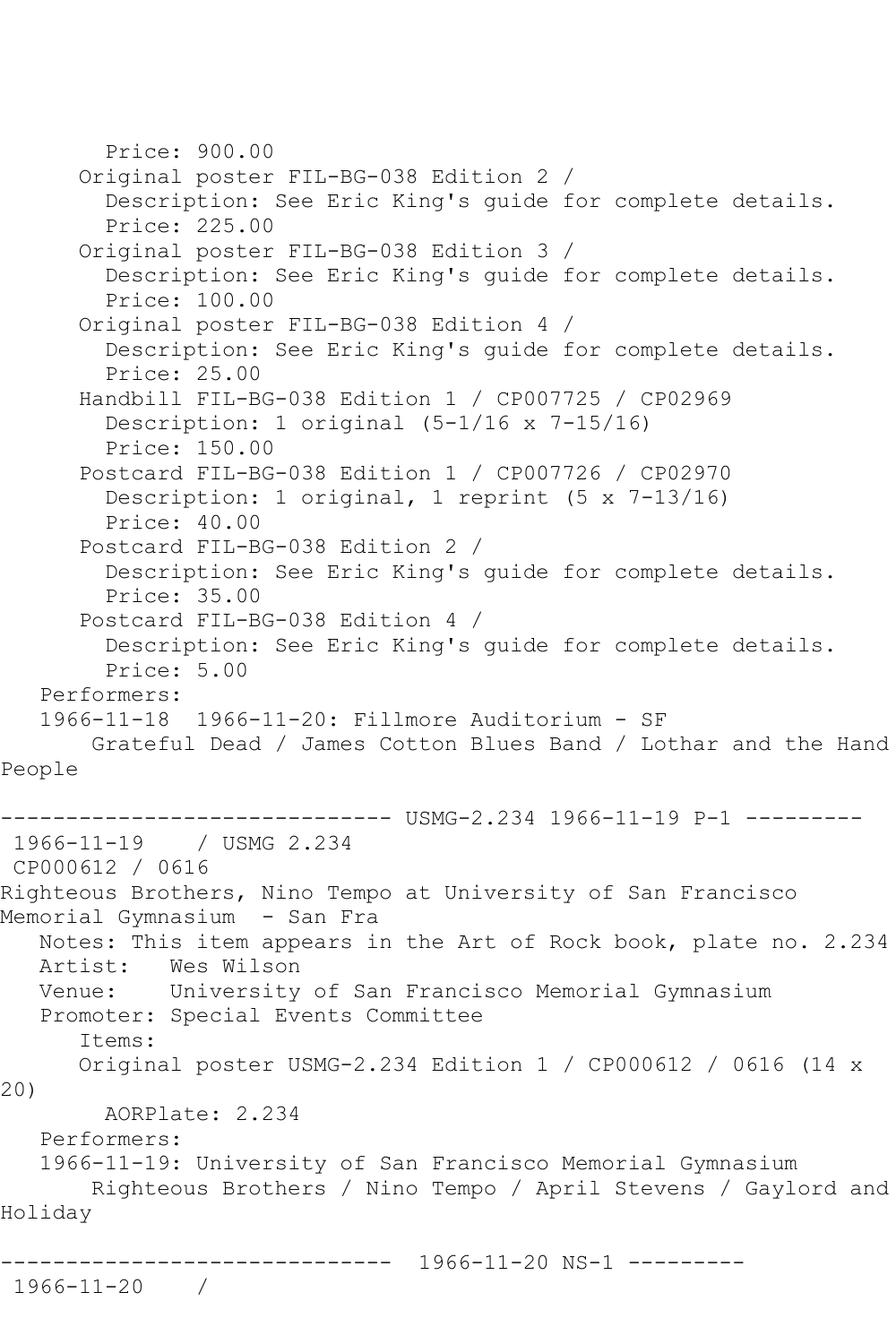CP001544 / 1566 California Living Cover: Wes Wilson Event: California Living Cover: Wes Wilson, San Francisco Examiner<br>Artist: Wes Wilson Items: Edition 1 / CP001544 / 1566 (10-1/2 x 12-1/2) Performers:  $1966 - 11 - 20:$ ------------------------------ FIL-BG-039 1966-11-25 P-1 --------- 1966-11-25 / FIL BG-039 CP007140 / CP02390 Jefferson Airplane, James Cotton Blues Band at Fillmore Auditorium - SF - San Francisco, CA Private Notes: BG-HB-CD BG-OP-1 Event: Kiddies Free! Artist: Wes Wilson Venue: Fillmore Auditorium - SF Promoter: Bill Graham Original Series Items: Original poster FIL-BG-039 Edition 1 / CP007140 / CP02390 Description: 1 original, 2 reprints (13-1/2 x 22-3/4) Price: 500.00 Original poster FIL-BG-039 Edition 2 / Description: See Eric King's guide for complete details. Price: 200.00 Original poster FIL-BG-039 Edition 3 / Description: See Eric King's guide for complete details. Price: 100.00 Handbill FIL-BG-039 Edition 1 / CP007728 / CP02972 Description: 1 original with many variations (4-15/16 x 7- 13/16) Price: 125.00 Postcard FIL-BG-039 Edition 1 / CP007727 / CP02971 Description: 1 original with varitions, 1 reprint (5-1/16 x 7-7/8) Price: 25.00 Postcard FIL-BG-039 Edition 2 / Description: See Eric King's guide for complete details. Price: 20.00 Performers: 1966-11-25 1966-11-27: Fillmore Auditorium - SF Jefferson Airplane / James Cotton Blues Band / Moby Grape --------- FIL-BG-040 1966-12-02 P-1 ---------1966-12-02 / FIL BG-040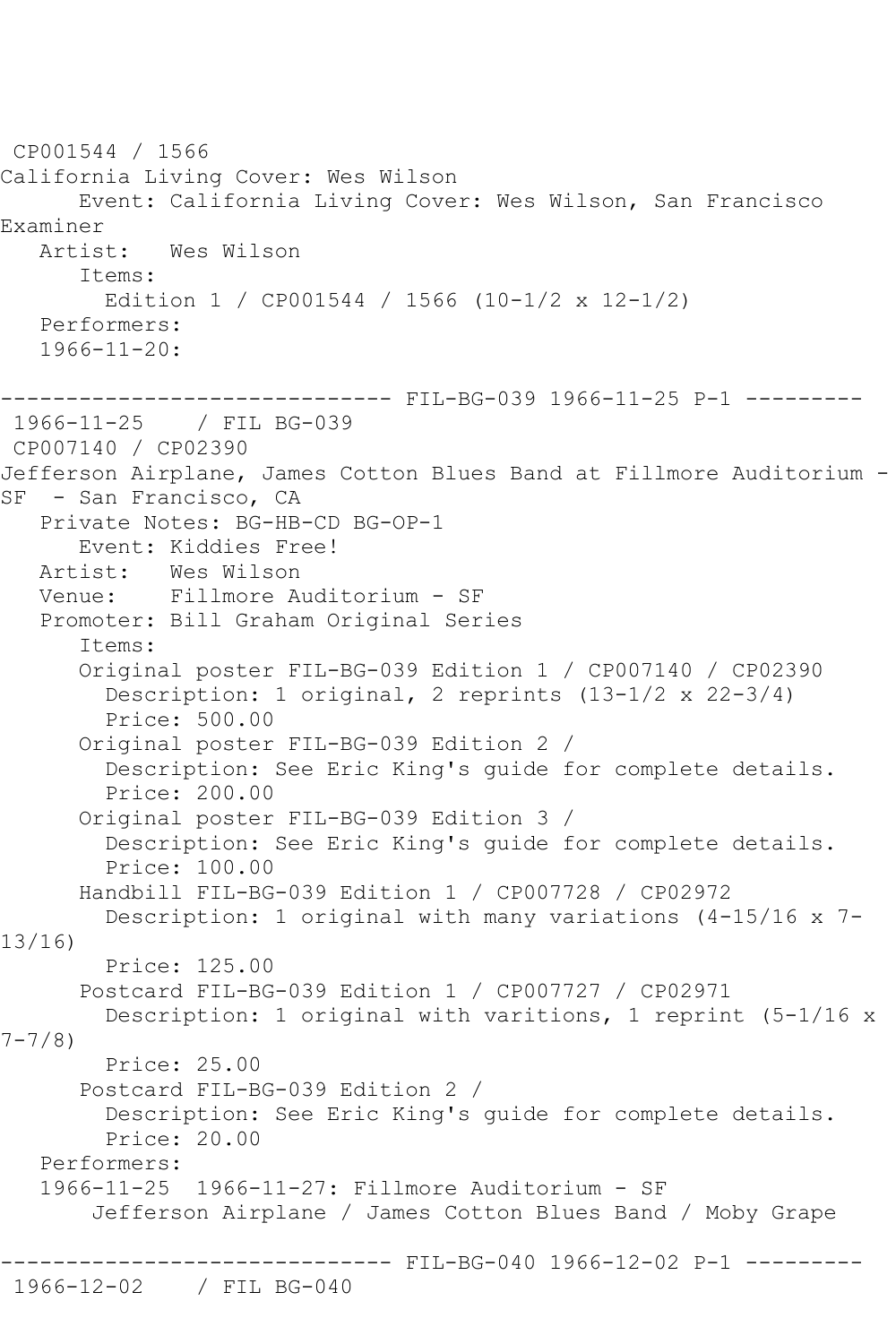CP007141 / CP02391 Love, Moby Grape at Fillmore Auditorium - SF - San Francisco, CA Private Notes: BG-HB-CD BG-OP-1<br>Artist: Wes Wilson Artist: Wes Wilson<br>Venue: Fillmore A Fillmore Auditorium - SF Promoter: Bill Graham Original Series Items: Original poster FIL-BG-040 Edition 1 / CP007141 / CP02391 Description: 2 originals, 2 reprints (14 x 23-1/2) Price: 800.00 Original poster FIL-BG-040 Edition 2 / Description: See Eric King's guide for complete details. Price: 75.00 Original poster FIL-BG-040 Edition 3 / Description: See Eric King's guide for complete details. Price: 60.00 Handbill FIL-BG-040 Edition 1 / CP007730 / CP02974 Description: 1 original with a great many variants (4-1/2 x  $7 - 5/8$  Price: 200.00 Postcard FIL-BG-040 Edition 1 / CP007729 / CP02973 Description: 1 original (4-7/16 x 7-13/16) Price: 30.00 Postcard FIL-BG-040 Edition 2 / Description: See Eric King's guide for complete details. Price: 20.00 Performers: 1966-12-02 1966-12-04: Fillmore Auditorium - SF Love / Moby Grape / Lee Michaels ------ FIL-BG-041 1966-12-09 P-1 ---------1966-12-09 / FIL BG-041 CP007142 / CP02392 Grateful Dead, Big Mama Thornton at Fillmore Auditorium - SF - San Francisco, CA Private Notes: BG-HB(A)-CD(D) BG-OP-1 Event: Hey Joe Artist: Wes Wilson<br>Venue: Fillmore A Fillmore Auditorium - SF Promoter: Bill Graham Original Series Items: Original poster FIL-BG-041 Edition 1 / CP007142 / CP02392 Description: 1 original, 1 reprint. West Coast Litho credits. See Eric King's guide for complete details. (14 x 22) Price: 600.00 Original poster FIL-BG-041 Edition 2 /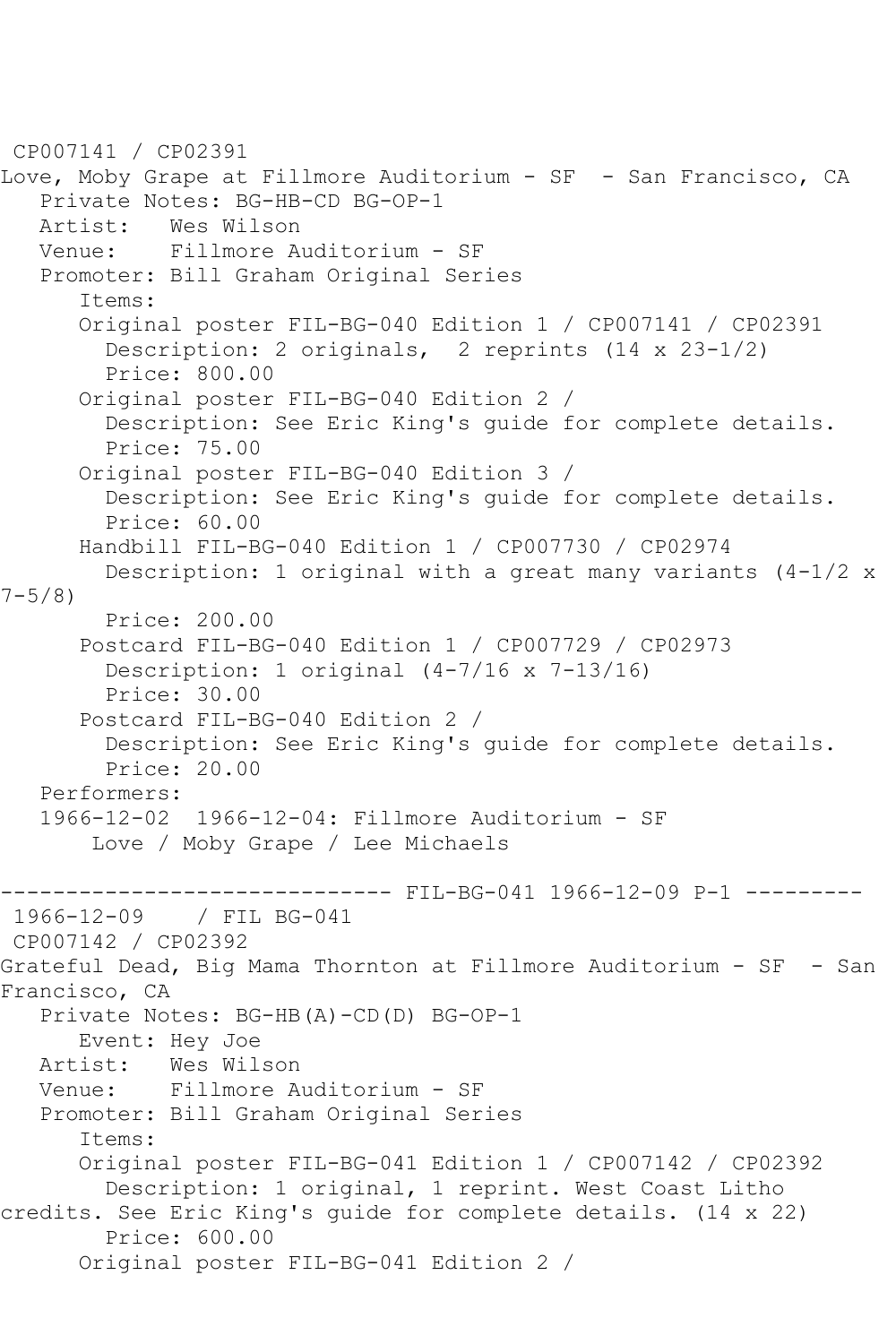Description: No printer credits. See Eric King's guide for complete details. Price: 100.00 Handbill FIL-BG-041 Edition 1 / CP007732 / CP02976 Description: 1 original and 2 variants (4-11/16 x 7-6/8) Price: 250.00 Postcard FIL-BG-041 Edition 1 / CP007717 / CP02961 Description: 1 original and 1 variant (4-5/8 x 7-6/8) Price: 40.00 Postcard FIL-BG-041 Edition 2 / Description: See Eric King's guide for complete details. Price: 25.00 Performers: 1966-12-09 1966-12-11: Fillmore Auditorium - SF Grateful Dead / Big Mama Thornton / Tim Rose ------------------------------ -2.354 1966-12-10 P-1 --------- 1966-12-10 / 2.354 CP000744 / 0758 Levi Straus: We Dream of a Time When Knowledge Comes of Age to Show Us a Beginning Which Has No Ending Notes: This item appears in the Art of Rock book, plate no. 2.354 Event: Levi Straus: We Dream of a Time When Knowledge Comes of Age to Show Us a B<br>Artist: Wes W Artist: Wes Wilson<br>Venue: Job Co-Op Job Co-Op Promoter: Book: Art of Rock Items: Original poster -2.354 Edition 1 / CP000744 / 0758 (19 x 25) AORPlate: 2.354 Performers: 1966-12-10: Job Co-Op ---- FIL-BG-042 1966-12-16 P-1 ---------1966-12-16 / FIL BG-042 CP005622 / CP00871 Jefferson Airplane, Junior Wells at Fillmore Auditorium - SF - San Francisco, CA Private Notes: BG-HB(A)-CD BG-OP-1  $\star$ , 2nd, A-/B+ 25 1st 350 signed slick Event: Hey Joe, Kiddies Free!<br>Artist: Wes Wilson Wes Wilson Venue: Fillmore Auditorium - SF Promoter: Bill Graham Original Series Items: Original poster FIL-BG-042 Edition 1 / CP005622 / CP00871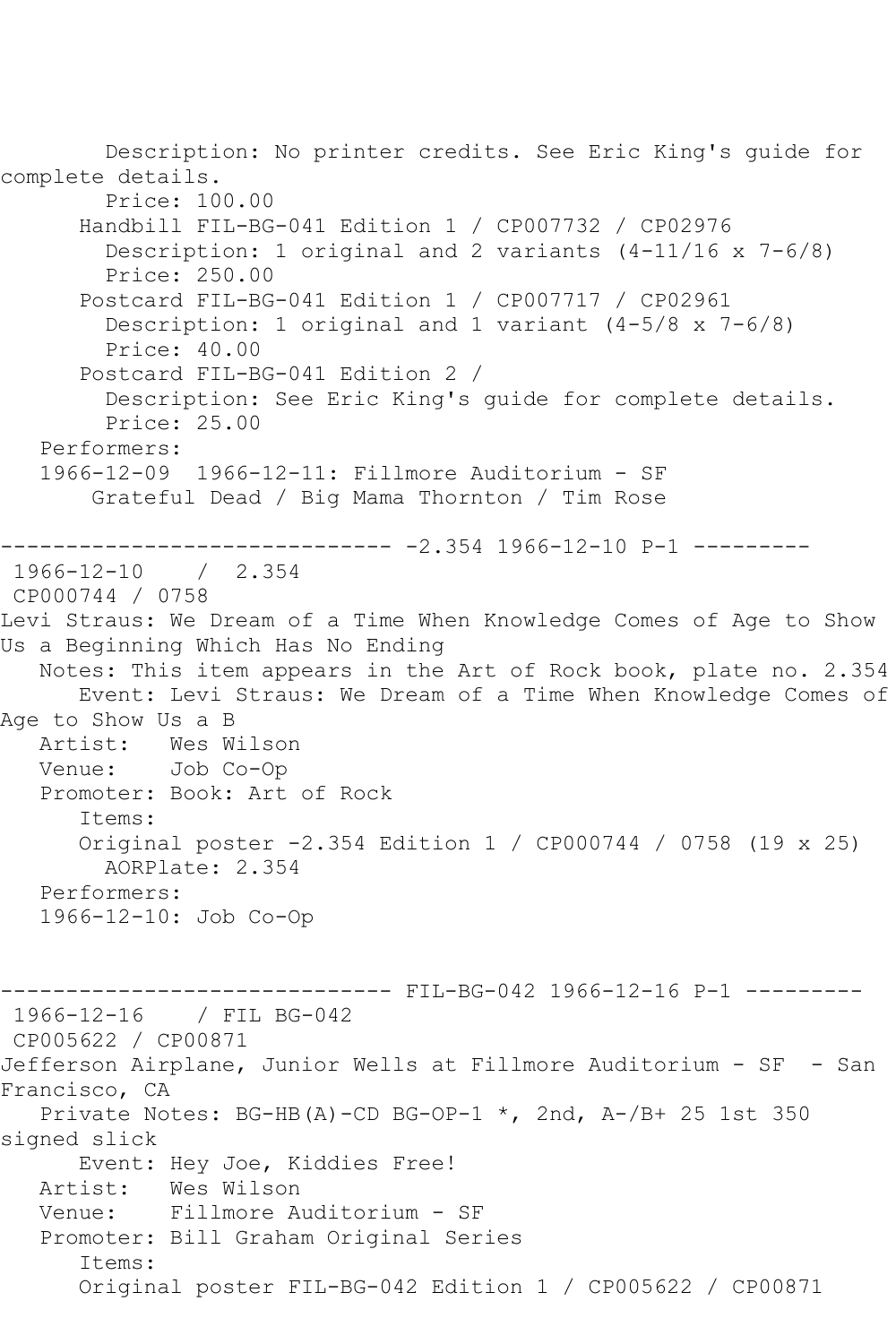Description: 1 original, 2 reprints (14 x 22) Price: 450.00 Original poster FIL-BG-042 Edition 2 / Description: See Eric King's guide for complete details. Price: 200.00 Handbill FIL-BG-042 Edition 1 / CP007734 / CP02978 Description: 1 original and 1 variant (4-1/2 x 7-1/2) Price: 150.00 Handbill FIL-BG-042 Edition 2 / Description: See Eric King's guide for complete details. Price: 45.00 Postcard FIL-BG-042 Edition 1 / CP007733 / CP02977 Description: 1 original with postal variations (4-9/16 x 7- 7/16) Price: 50.00 Performers: 1966-12-16 1966-12-18: Fillmore Auditorium - SF Jefferson Airplane / Junior Wells / Tim Rose ------------------------------ FIL-BG-043 1966-12-20 P-1 --------- / FIL BG-043 CP007144 / CP02394 Otis Redding, Grateful Dead at Fillmore Auditorium - SF - San Francisco, CA Notes: This item appears in the Art of Rock book, plate no. 2.044 Private Notes: BG-HB(A)-CD BG-OP-1<br>Artist: Wes Wilson Wes Wilson Venue: Fillmore Auditorium - SF Promoter: Book: Art of Rock Items: Original poster FIL-BG-043 Edition 1 / CP007144 / CP02394 Description: 1 original and 1 variatn (14 x 22-3/4) AORPlate: 2.044 Price: 600.00 Handbill FIL-BG-043 Edition 1 / CP007736 / CP02980 Description: 1 original and 1 variant  $(4-7/16 \times 7-1/4)$  AORPlate: 2.044 Price: 150.00 Postcard FIL-BG-043 Edition 1 / CP007735 / CP02979 Description: 1 original (4-3/8 x 7-1/4) AORPlate: 2.044 Price: 250.00 Performers: 1966-12-20 1966-12-22: Fillmore Auditorium - SF Otis Redding / Grateful Dead 1966-12-21: Otis Redding / Johnny Talbot 1966-12-22: Otis Redding / Country Joe and the Fish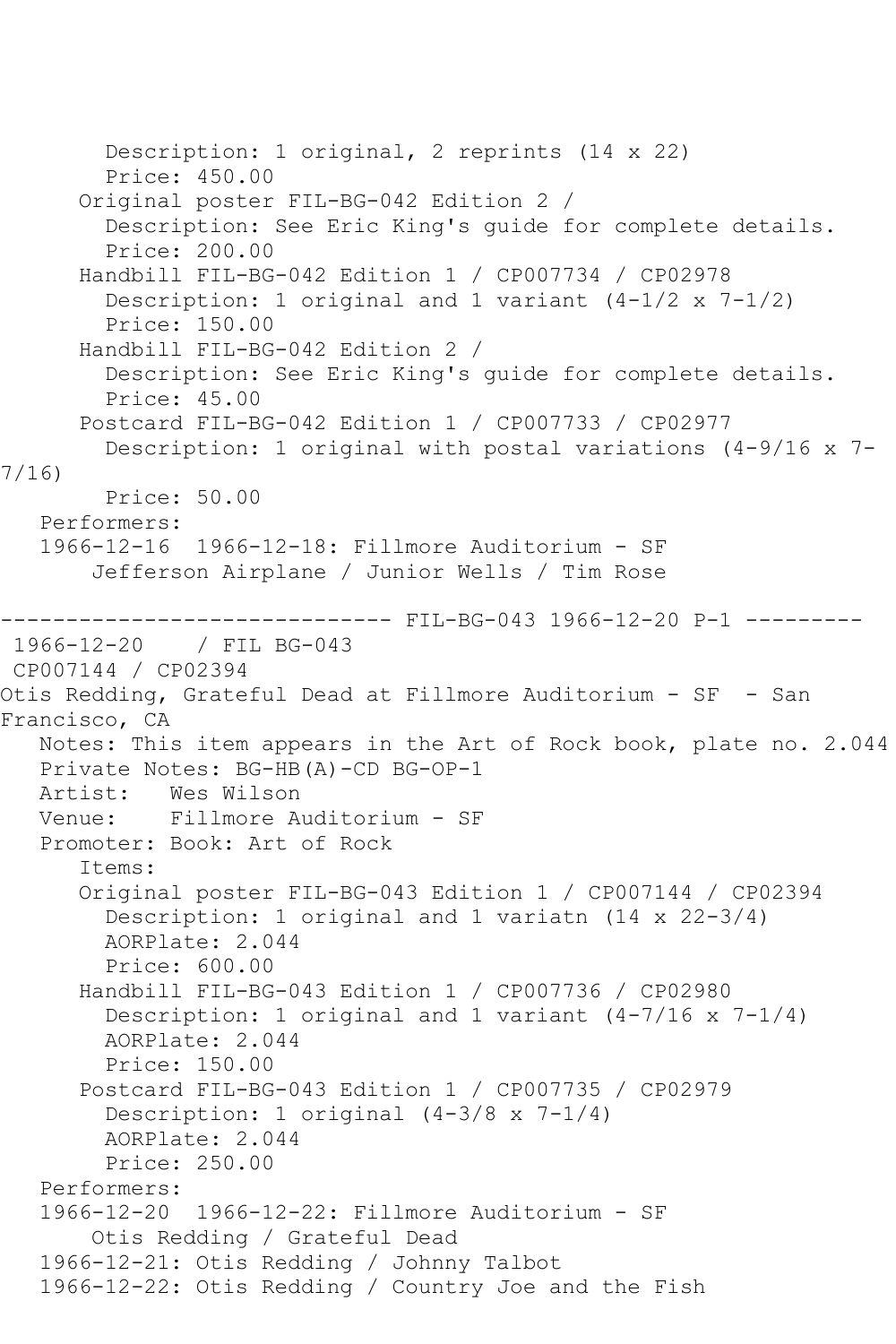```
------------------------------ FIL-BG-037 1966-12-30 P-1 ---------
1966-12-30 / FIL BG-037
CP005832 / CP01081
Jefferson Airplane, Grateful Dead at Fillmore Auditorium - SF - San 
Francisco, CA
   Private Notes: BG-HB-CD BG-OP-1
       Event: New Year Bash, with Breakfast
   Artist: Wes Wilson
   Venue: Fillmore Auditorium - SF
   Promoter: Bill Graham Original Series
       Items:
      Original poster FIL-BG-037 Edition 1 / CP005832 / CP01081
        Description: 1 original, 1 reprint (14 x 24-3/4)
         Price: 800.00
       Original poster FIL-BG-037 Edition 2 / 
         Price: 225.00
       Handbill FIL-BG-037 Edition 1 / CP007724 / CP02968
        Description: 1 original and 1 variant (4-1/4 \times 8) Price: 200.00
       Postcard FIL-BG-037 Edition 1 / CP007723 / CP02967
         Description: 1 original and postal variants (4-1/4 x 8)
         Price: 25.00
       Postcard FIL-BG-037 Edition 2 / 
         Description: See Eric King's guide for complete details.
         Price: 20.00
   Performers:
   1966-12-30 1966-12-31: Fillmore Auditorium - SF
       Jefferson Airplane / Grateful Dead / Quicksilver Messenger 
Service
------------------------------ 1967 P-1 ---------
 1967 / 
 CP022113 / XQ138
Family Dog (original art)
   Artist: Wes Wilson
       Items:
      Original poster Edition 1 / CP022113 / XQ138
   Performers:
   1967:
        ------------------------------ 1967 P-1 ---------
1967 / 
CP000948 / 0965
Jack Morrison For Mayor
      Event: Jack Morrison For Mayor
   Artist: Wes Wilson
```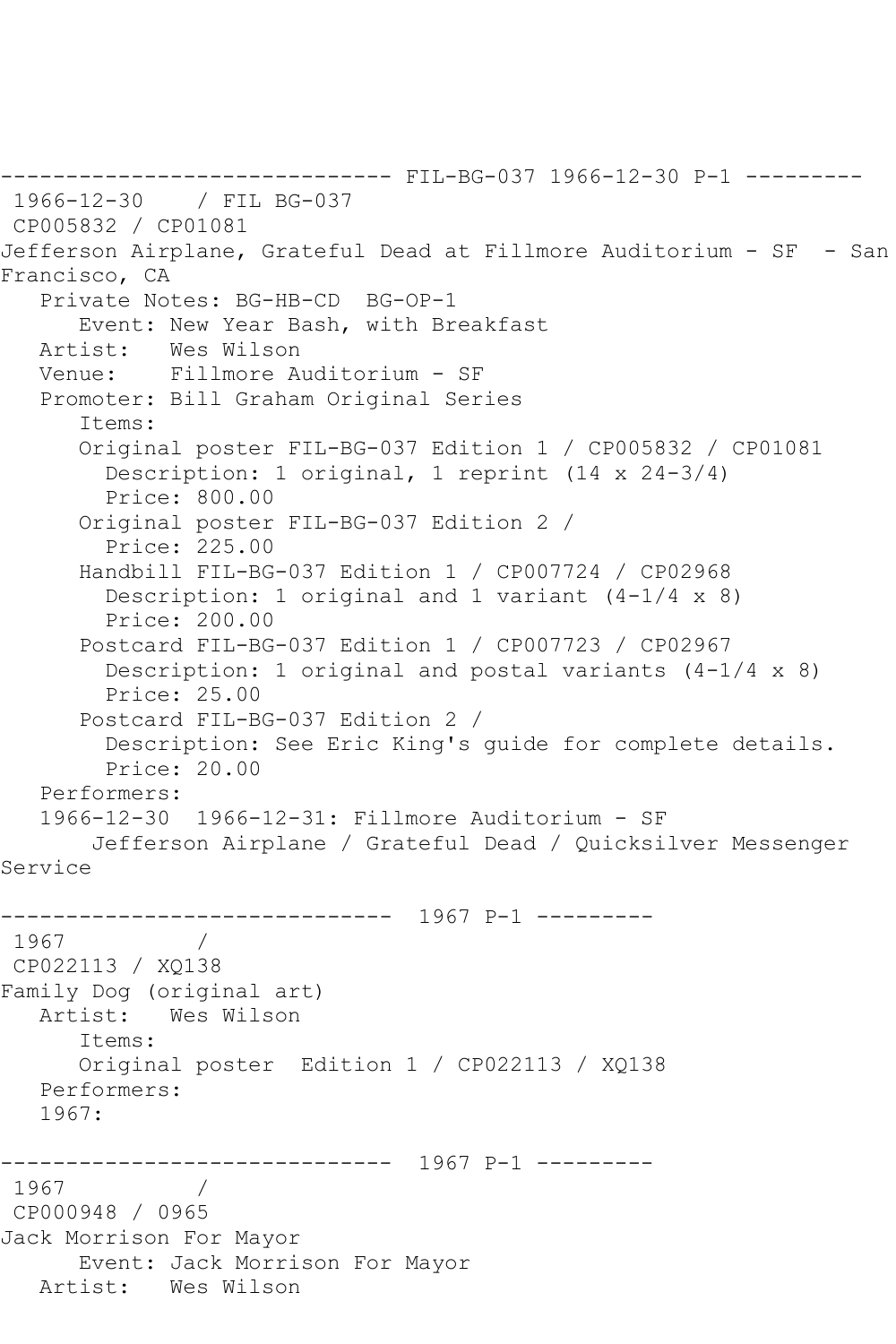Items: Original poster Edition 1 / CP000948 / 0965 (14 x 20) Performers: 1967: Jack Morrison ------------------------------ 1967 P-1 --------- 1967 CP022183 / XQ207 Morrison for Mayor Artist: Wes Wilson Items: Original poster Edition 1 / CP022183 / XQ207 Performers: 1967: ------------------------------ FIL-BG-044 1967-01-06 P-1 --------- 1967-01-06 / FIL BG-044 CP007145 / CP02395 Young Rascals, Sopwith Camel at Fillmore Auditorium - SF - San Francisco, CA Private Notes: BG-HB-CD BG-OP-1 Artist: Wes Wilson Venue: Fillmore Auditorium - SF Promoter: Bill Graham Original Series Items: Original poster FIL-BG-044 Edition 1 / CP007145 / CP02395 Description: 1 original, 1 reprint (14 x 23-3/4) Price: 700.00 Original poster FIL-BG-044 Edition 2 / Description: See Eric King's guide for complete details. Price: 75.00 Handbill FIL-BG-044 Edition 1 / CP007738 / CP02982 Description: 1 original and 1 variant (4-5/8 x 8) Price: 300.00 Postcard FIL-BG-044 Edition 1 / CP007737 / CP02981 Description: 1 original (4-5/8 x 7-7/8) Price: 60.00 Performers: 1967-01-06 1967-01-08: Fillmore Auditorium - SF Young Rascals / Sopwith Camel / Doors ------------------------------ FIL-BG-045 1967-01-13 P-1 --------- 1967-01-13 / FIL BG-045 CP007146 / CP02396 Grateful Dead, Junior Wells at Fillmore Auditorium - SF - San Francisco, CA Private Notes: BG-HB-CD BG-OP-1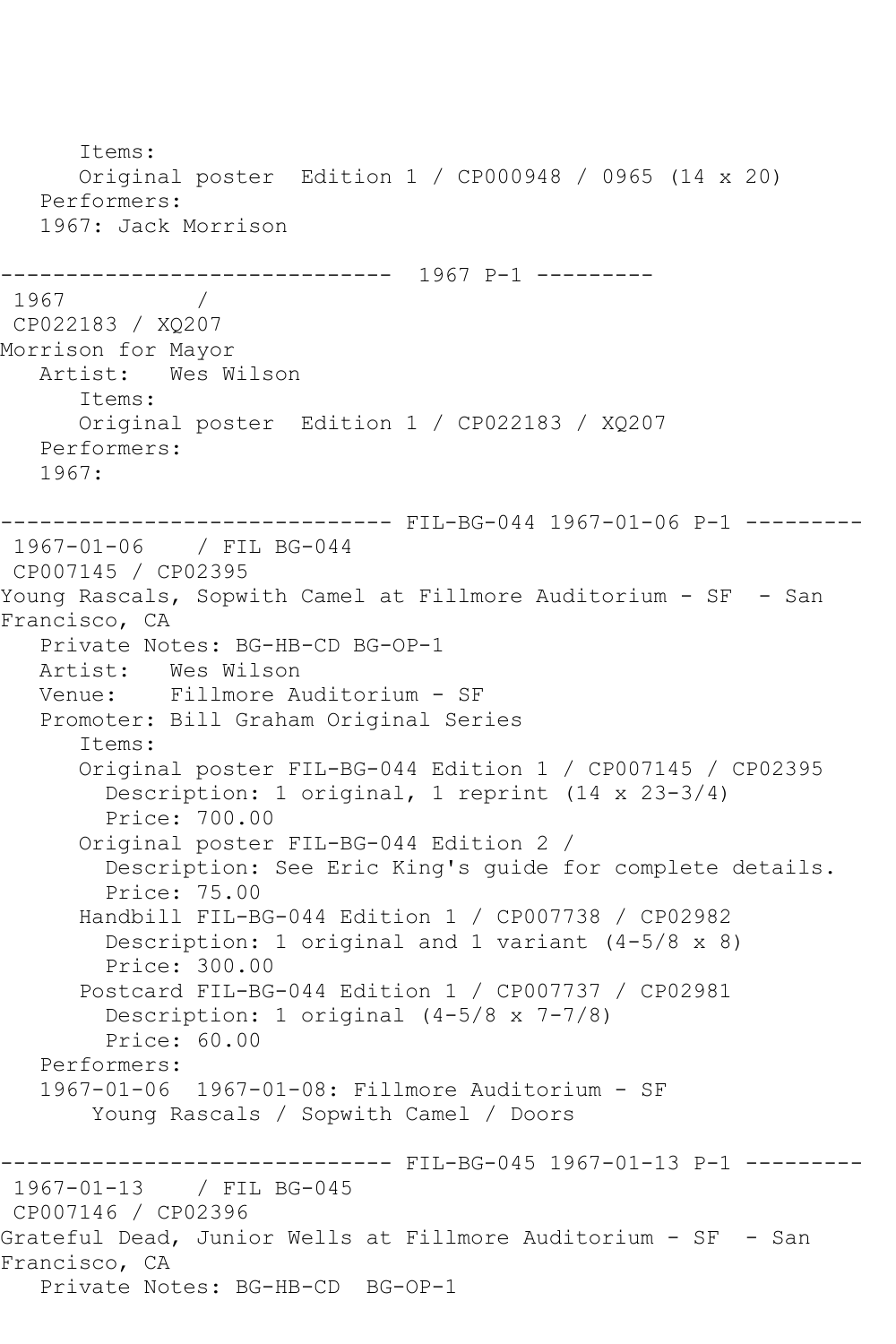Event: Sunday Afternoon, Kiddies Free! Artist: Wes Wilson<br>Venue: Fillmore A Fillmore Auditorium - SF Promoter: Bill Graham Original Series Items: Original poster FIL-BG-045 Edition 1 / CP007146 / CP02396 Description: 1 original and 1 variant, 2 reprints (14 x 22) Price: 1400.00 Original poster FIL-BG-045 Edition 2 / Description: See Eric King's guide for complete details. Price: 225.00 Original poster FIL-BG-045 Edition 3 / Description: See Eric King's guide for complete details. Price: 150.00 Original poster FIL-BG-045 Edition 4 / Description: 1986 Wes Wilson printing in gold. See Eric King's guide for complete details. Price: 40.00 Handbill FIL-BG-045 Edition 1 / CP007740 / CP02984 Description: 1 original and 1 variant (4-5/16 x 7-1/8) Price: 150.00 Postcard FIL-BG-045 Edition 1 / CP007739 / CP02983 Description: 1 original, 2 reprints (4-2/8 x 7-1/16) Price: 25.00 Postcard FIL-BG-045 Edition 4 / Description: See Eric King's guide for complete details. Price: 25.00 Performers: 1967-01-13 1967-01-15: Fillmore Auditorium - SF Grateful Dead / Junior Wells / Doors ------------------------------ POL-2.216 1967-01-14 H-1 --------- / POL 2.216 CP000158 / 0162 Allen Ginsberg, Timothy Leary at Polo Grounds, Golden Gate Park - San Francisco, Notes: This item appears in the Art of Rock book, plate no. 2.216 300 Event: Pow-Wow, A Gathering of the Tribes, Human Be-In Artist: Wes Wilson<br>Venue: Polo Grouno Polo Grounds, Golden Gate Park Promoter: Human Be-In Items: Handbill POL-2.216 Edition 1 / CP000158 / 0162 (8-1/2 x 11) AORPlate: 2.216 300 Price: 400.00 POL-2.216 / CP001097 / 1111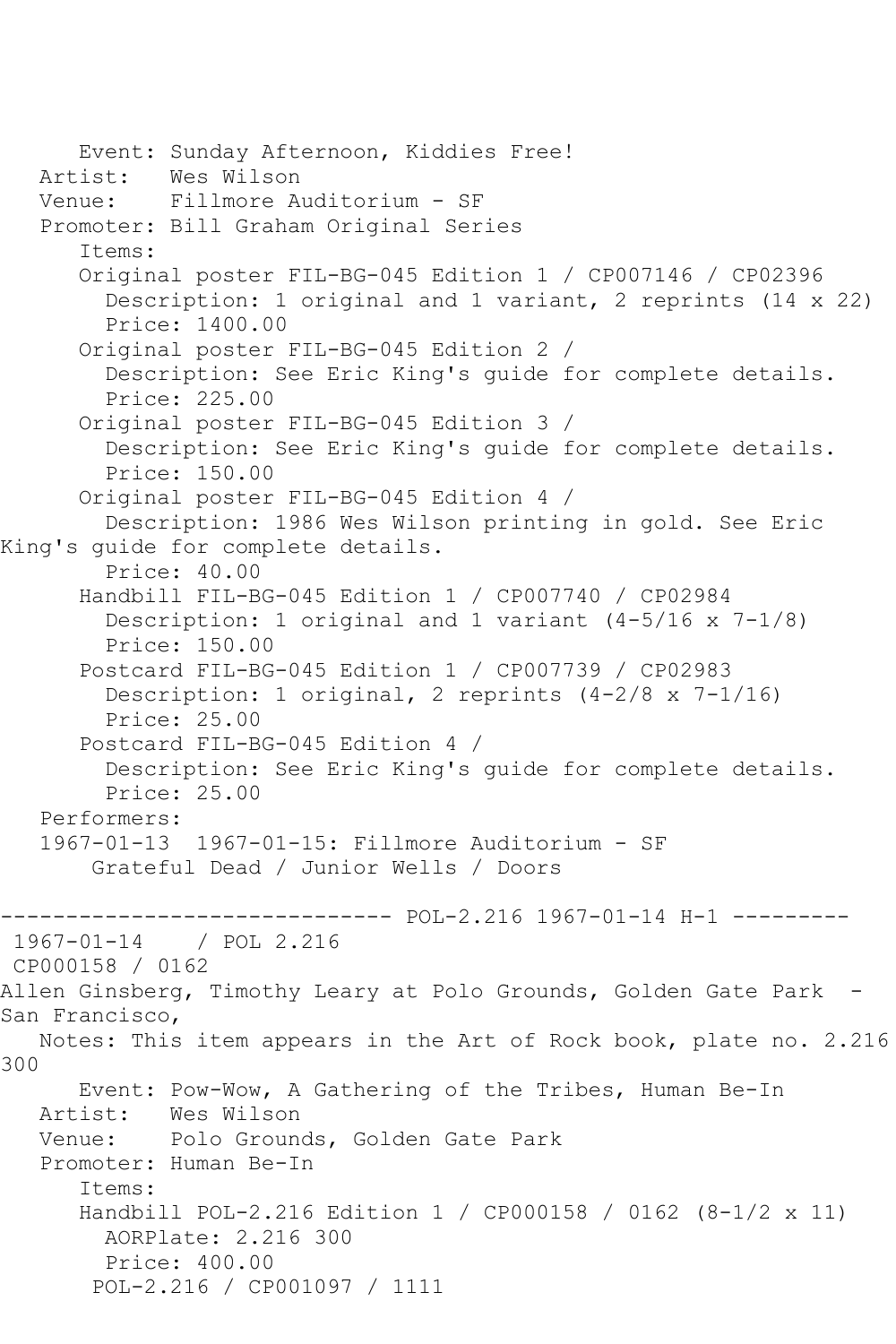```
 AORPlate: 2.216 300 
        POL-2.216 / CP018805 / XA19670114
        AORPlate: 2.216 300 
        POL-2.216 / NONE / XA1967011
        AORPlate: 2.216 300 
        POL-2.216 / CP022002 / XP085
        AORPlate: 2.216 300 
   Performers:
   1967-01-14: Polo Grounds, Golden Gate Park
        Allen Ginsberg / Timothy Leary / Ferlinghetti / Richard 
Alpert / Jerry Rubin / Gregory / Gary Snyder
------------------------------ FIL-BG-046 1967-01-20 P-1 ---------
1967-01-20 / FIL BG-046
CP007147 / CP02397
Paul Butterfield Blues Band, Charles Lloyd Quartet at Fillmore 
Auditorium - San Francisco, CA
   Private Notes: BG-CD BG-OP-1
   Artist: Wes Wilson
   Venue: Fillmore Auditorium - SF
   Promoter: Bill Graham Original Series
       Items:
       Original poster FIL-BG-046 Edition 1 / CP007147 / CP02397
         Description: 1 original and 1 variant (14-11/16 x 22)
         Price: 400.00
       Postcard FIL-BG-046 Edition 1 / CP007741 / CP02985
         Description: 1 original with postal variations, See Eric 
King's guide for complete details. (4-6/8 x 7-1/16)
        Price: 30.00
   Performers:
   1967-01-20 1967-01-22: Fillmore Auditorium - SF
        Paul Butterfield Blues Band / Charles Lloyd
------------------------------ FIL-BG-047 1967-01-27 P-1 ---------
1967-01-27 / FIL BG-047
CP007148 / CP02398
Paul Butterfield Blues Band, Charles Lloyd Quartet at Fillmore 
Auditorium - San Francisco, CA
   Private Notes: BG-CD(A) BG-OP-1
   Artist: Wes Wilson
   Venue: Fillmore Auditorium - SF
   Promoter: Bill Graham Original Series
       Items:
       Original poster FIL-BG-047 Edition 1 / CP007148 / CP02398
         Description: 1 original (14-1/2 x 23)
         Price: 100.00
       Postcard FIL-BG-047 Edition 1 / CP007742 / CP02986
```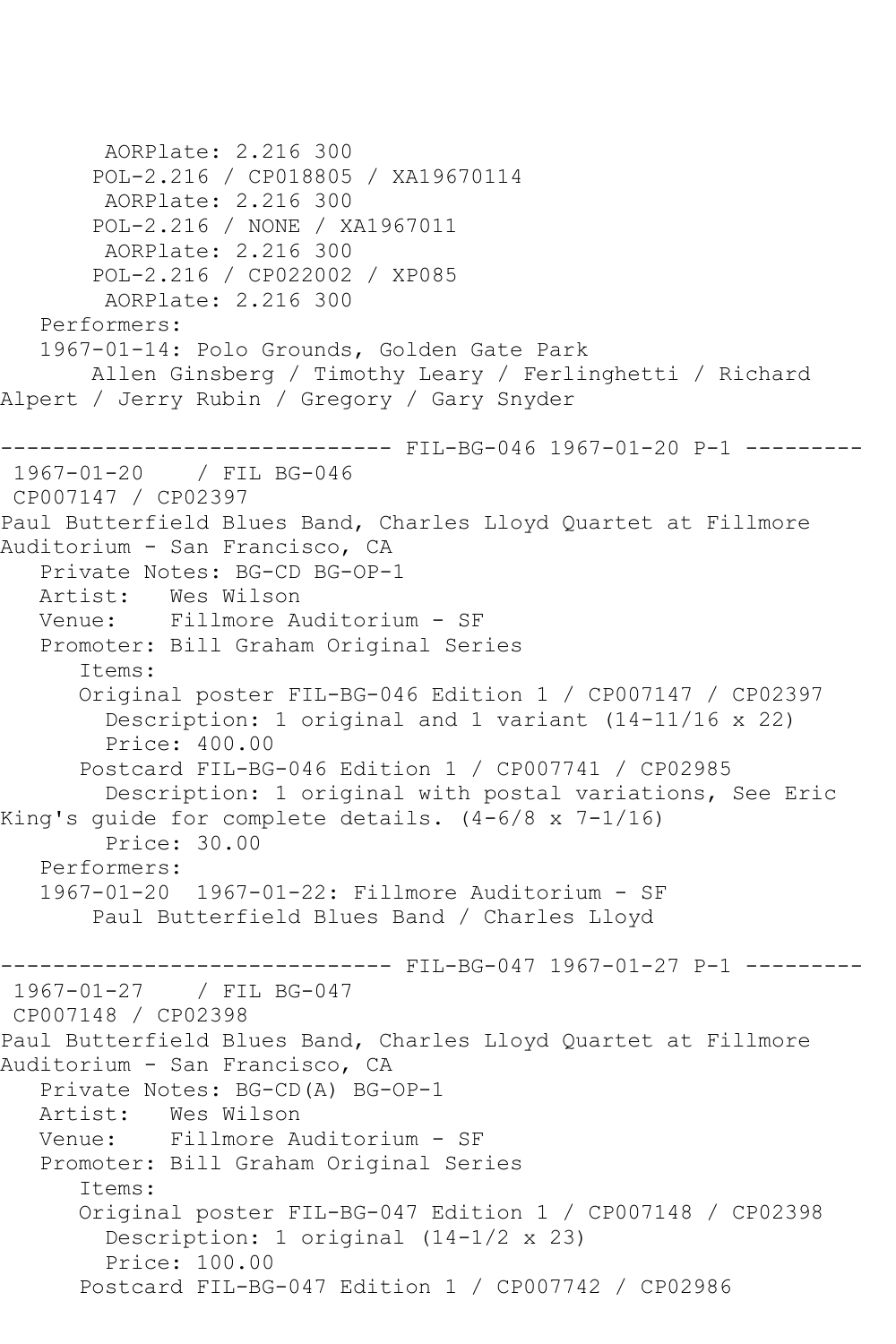```
 Description: 1 original with postal variations. See Eric 
King's guide for complete details. (4-7/16 x 7-1/8)
         Price: 20.00
   Performers:
   1967-01-27 1967-01-29: Fillmore Auditorium - SF
        Paul Butterfield Blues Band / Charles Lloyd
------------------------------ FIL-BG-048 1967-02-03 P-1 ---------
1967-02-03 / FIL BG-048
CP007149 / CP02399
Jefferson Airplane, Quicksilver Messenger Service at Fillmore 
Auditorium - SF - San Francisco, CA
   Private Notes: BG-HB(A)-CD(E) BG-OP-1
   Artist: Wes Wilson
   Venue: Fillmore Auditorium - SF
   Promoter: Bill Graham Original Series
       Items:
       Original poster FIL-BG-048 Edition 1 / CP007149 / CP02399
         Description: 1 original with 2 variants, (14 x 23)
         Price: 1300.00
       Original poster FIL-BG-048 Edition 2 / 
         Description: See Eric King's guide for complete details.
         Price: 100.00
       FIL-BG-048 Edition 1 / CP000480 / 0485
         Description: Partial Proof
       Handbill FIL-BG-048 Edition 1 / CP007744 / CP02988
         Description: 1 original and 1 variant (4-7/8 x 8-1/8)
         Price: 125.00
       Postcard FIL-BG-048 Edition 1 / CP007743 / CP02987
         Description: 1 original with postal variants (4-7/8 x 8-1/8)
         Price: 20.00
       Postcard FIL-BG-048 Edition 2 / 
         Description: See Eric King's guide for complete details.
        Price: 20.00
   Performers:
   1967-02-03 1967-02-05: Fillmore Auditorium - SF
       Jefferson Airplane / Quicksilver Messenger Service / Dino 
Valenti
------------------------------ FIL-BG-050 1967-02-17 P-1 ---------
1967-02-17 / FIL BG-050
CP007137 / CP02387
Blues Project, Mothers of Invention at Fillmore Auditorium - SF -
San Francisco, CA
   Private Notes: BG-CD(A) BG-OP-1
   Artist: Wes Wilson
   Venue: Fillmore Auditorium - SF
```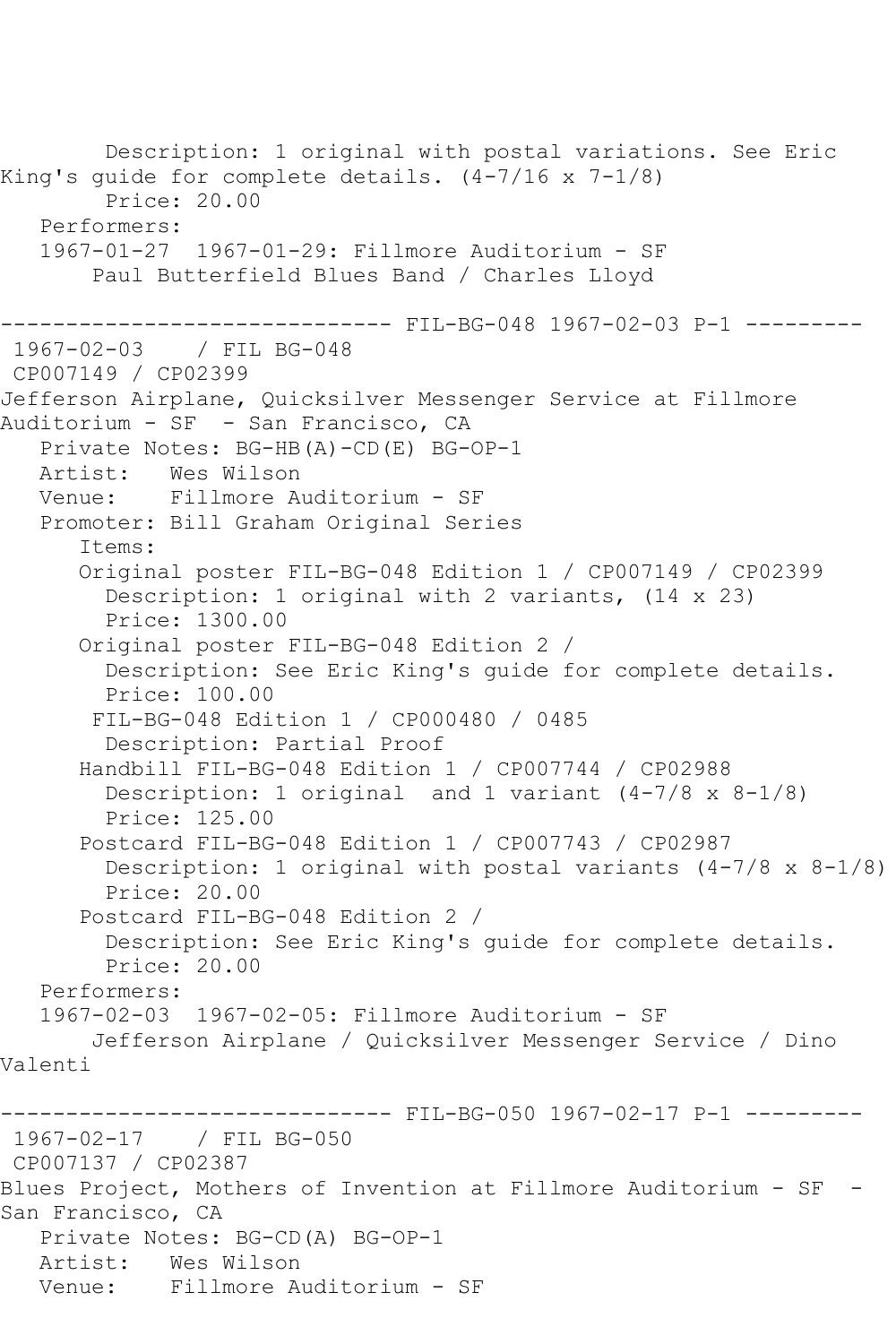Promoter: Bill Graham Original Series Items: Original poster FIL-BG-050 Edition 1 / CP007137 / CP02387 Description: 1 original , 1 reprint (13-11/16 x 21-3/4) Price: 350.00 Original poster FIL-BG-050 Edition 2 / Description: See Eric King's guide for complete details. Price: 150.00 Postcard FIL-BG-050 Edition 1 / CP007745 / CP02989 Description: 1 original with postal variants (5-1/16 x 7- 7/8) Price: 25.00 Performers: 1967-02-17 1967-02-19: Fillmore Auditorium - SF Blues Project / Mothers of Invention / Canned Heat Blues Band ------------------------------ FIL-BG-051 1967-02-24 P-1 --------- 1967-02-24 / FIL BG-051 CP007152 / CP02402 Otis Rush and his Chicago Blues Band, Grateful Dead at Fillmore Auditorium - San Francisco, CA Private Notes: BG-CD(A) BG-OP-1 Artist: Wes Wilson Venue: Fillmore Auditorium - SF Promoter: Bill Graham Original Series Items: Original poster FIL-BG-051 Edition 1 / CP007152 / CP02402 Description: 1 original , 1 reprint (13-1/2 x 22) Price: 1200.00 Original poster FIL-BG-051 Edition 2 / Description: See Eric King's guide for complete details. Price: 300.00 Postcard FIL-BG-051 Edition 1 / CP007747 / CP02991 Description: 1 original with variants, postal and otherwise. See Eric King's guide for complete details. (4-5/8 x 7- 6/8) Price: 40.00 Performers: 1967-02-24 1967-02-26: Fillmore Auditorium - SF Otis Rush / Grateful Dead / Canned Heat Blues Band ------------------------------ FIL-BG-053 1967-03-03 P-1 --------- 1967-03-03 / FIL BG-053 CP007154 / CP02404 Rush, Otis Spann at Fillmore Auditorium - SF - San Francisco, CA Private Notes: BG-CD(A+B+C) BG-OP-1 Artist: Wes Wilson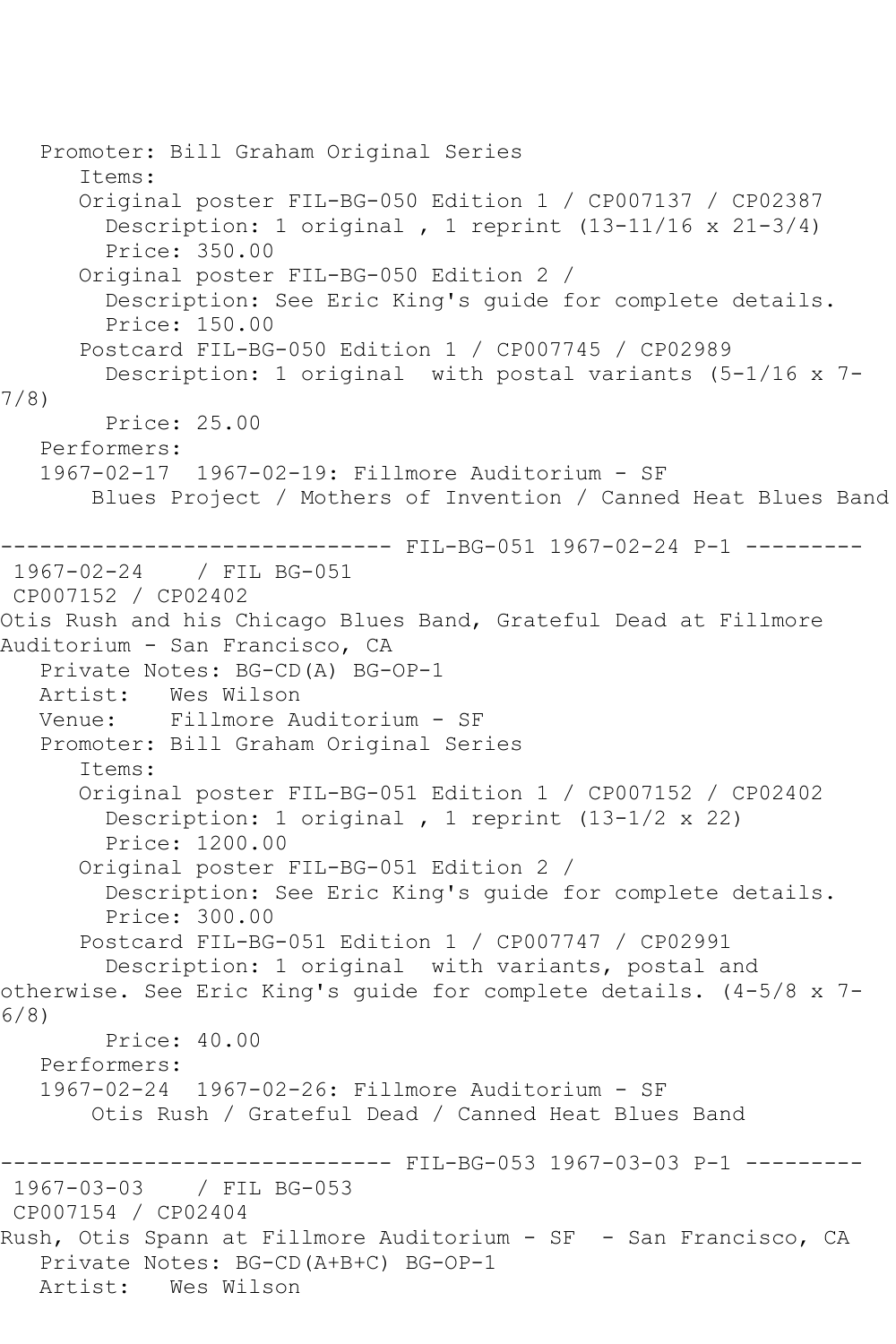Venue: Fillmore Auditorium - SF Promoter: Bill Graham Original Series Items: Original poster FIL-BG-053 Edition 1 / CP007154 / CP02404 Var. VAR Description: 1 original , 1 reprint (13-1/2 x 22-1/2) Price: 500.00 Original poster FIL-BG-053 Edition 2 / Description: See Eric King's guide for complete details. Price: 125.00 FIL-BG-053 Edition 1 / CP000483 / 0488 Description: Partial Proof Postcard FIL-BG-053 Edition 1 / CP007750 / CP02994 Var. A Description: 1 original with postal variations (4-11/16 x 8) Price: 100.00 Postcard FIL-BG-053 Edition 1 / CP007749 / CP02993 Var. B Description: 1 original with postal variations (4-11/16 x 8) Price: 100.00 Postcard FIL-BG-053 Edition 1 / CP007751 / CP02995 Var. C Description: 1 original with postal variations (4-11/16 x 8) Price: 100.00 Performers: 1967-03-03 1967-03-05: Fillmore Auditorium - SF Rush / Otis Spann / Mothers of Invention / Morning Glory ------------------------------ WIN-BG-054 1967-03-10 P-1 --------- 1967-03-10 / WIN BG-054 CP007155 / CP02405 Jefferson Airplane, Jimmy Reed at Winterland - San Francisco, CA Private Notes: BG-CD(D) BG-OP-1 Artist: Wes Wilson Venue: Winterland Promoter: Bill Graham Original Series Items: Original poster WIN-BG-054 Edition 1 / CP007155 / CP02405 Description: 1 original (13-1/2 x 20) Price: 200.00 Original poster WIN-BG-054 Edition 2 / Description: See Eric King's guide for complete details. Price: 75.00 WIN-BG-054 Edition 1 / CP000482 / 0487 Description: Partial Proof Postcard WIN-BG-054 Edition 1 / CP007752 / CP02996 Description: 1 original with postal variations (4-15/16 x 7- 2/8) Price: 75.00 WIN-BG-054 / CP002389 / 2376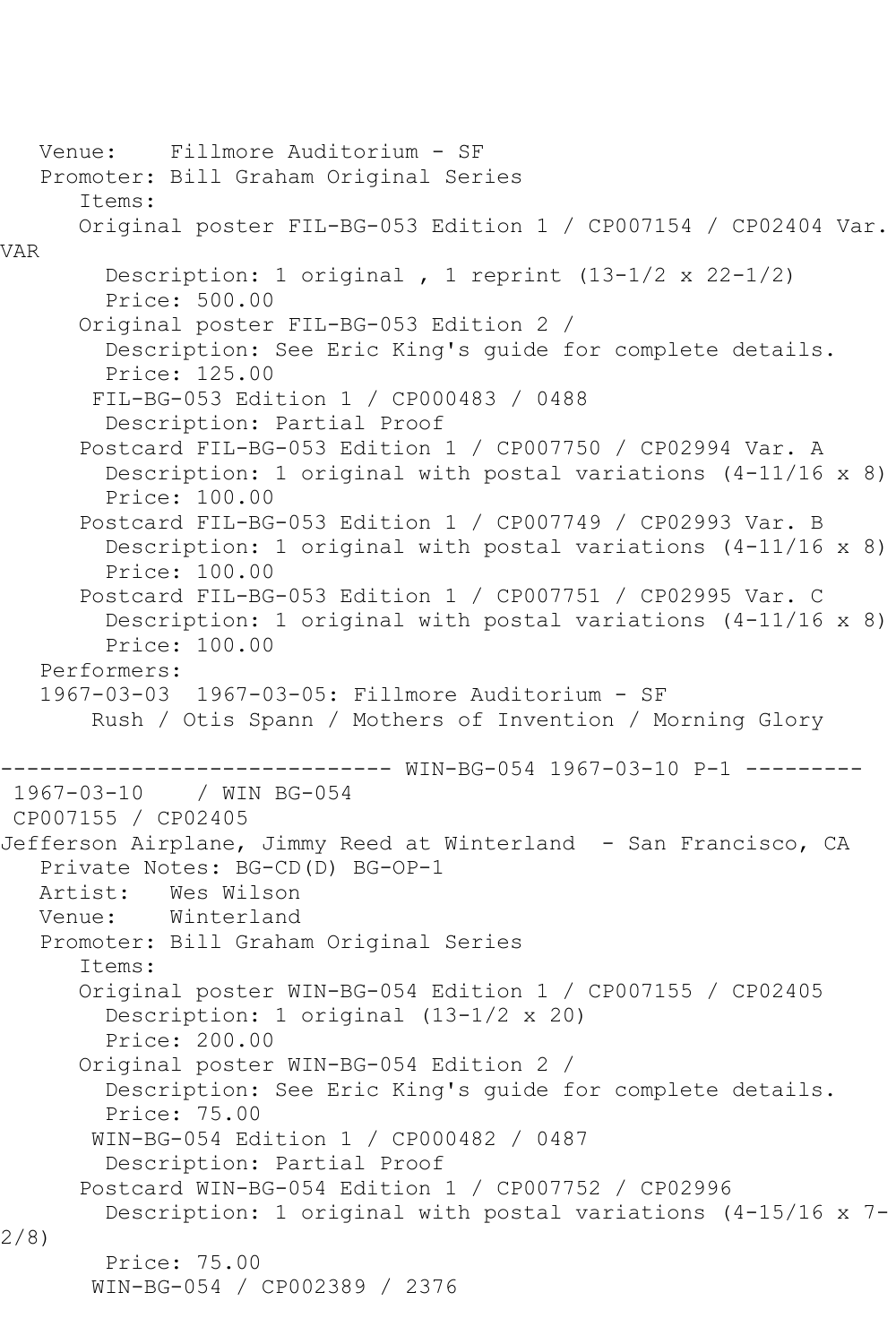Performers: 1967-03-10 1967-03-11: Winterland Jefferson Airplane / Jimmy Reed / John Lee Hooker / Stu Gardner Trio 1967-03-12: Fillmore Auditorium - SF Jefferson Airplane / John Lee Hooker / Jimmy Reed / Stu Gardner Trio ------------------------------ WIN-BG-055 1967-03-17 P-1 --------- 1967-03-17 / WIN BG-055 CP007156 / CP02406 Chuck Berry, Grateful Dead at Winterland - San Francisco, CA Private Notes: BG-CD(A) BG-OP-1 Artist: Wes Wilson Venue: Winterland Promoter: Bill Graham Original Series Items: Original poster WIN-BG-055 Edition 1 / CP007156 / CP02406 Description: 1 original, 1 reprint  $(13-1/2 \times 21-1/2)$  Price: 300.00 Postcard WIN-BG-055 Edition 1 / CP007753 / CP02997 Description: 1 original with variations, postal and otherwise. See Eric King's guide for complete details. (4-15/16 x 7- 7/8) Price: 60.00 WIN-BG-055 / CP002390 / 2377 Performers: 1967-03-17 1967-03-19: Winterland Winterland ---: Winterland ---: Winterland ---: Fillmore Auditorium - SF ---: Fillmore Auditorium - SF Chuck Berry / Chuck Berry / Grateful Dead / Grateful Dead / Johnny Talbot / Johnny Talbot ------------------------------ WIN-BG-056 1967-03-24 P-1 --------- 1967-03-24 / WIN BG-056 CP007157 / CP02407 Moby Grape, Chambers Brothers at Winterland - San Francisco, CA Private Notes: BG-CD(A+B+C) BG-OP-1 Artist: Wes Wilson Venue: Winterland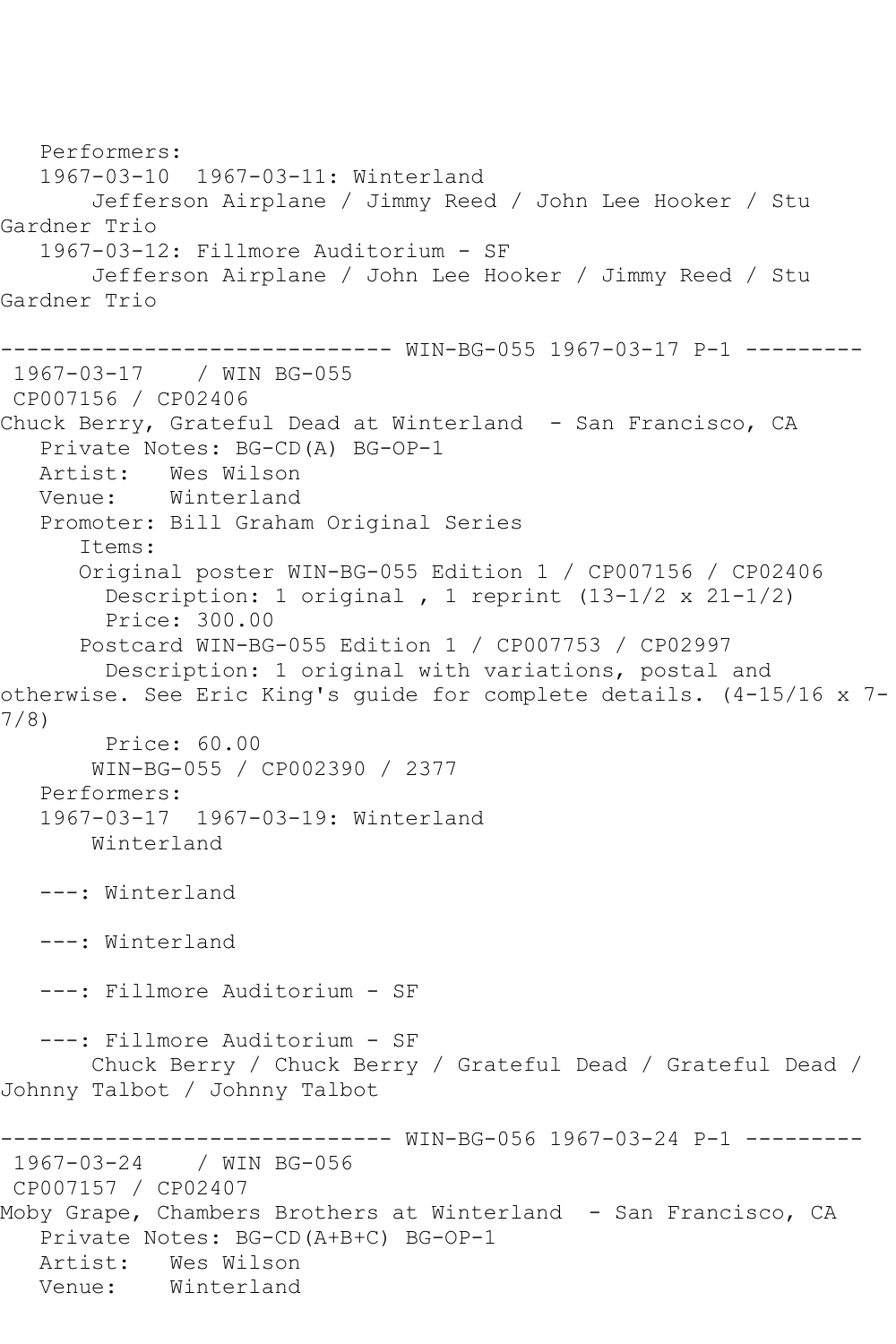Promoter: Bill Graham Original Series Items: Original poster WIN-BG-056 Edition 1 / CP007157 / CP02407 Var. VAR Description: 1 original (13-11/16 x 21) Price: 300.00 Postcard WIN-BG-056 Edition 1 / CP007755 / CP02999 Var. A Description: See Eric King's guide for complete details. (5  $x \t7-9/16$  Price: 100.00 Postcard WIN-BG-056 Edition 1 / CP007754 / CP02998 Var. B Description: 1 original with 2 variants, postal variants. See Eric King's guide for complete details. (5 x 7-9/16) Price: 100.00 Postcard WIN-BG-056 Edition 1 / CP007756 / CP03000 Var. C Description: See Eric King's guide for complete details. (5 x 7-9/16) Price: 100.00 WIN-BG-056 / CP002391 / 2378 Performers: 1967-03-24 1967-03-25: Winterland Moby Grape / Chambers Brothers / Charlatans 1967-03-26: Winterland Moby Grape / Chambers Brothers / Charlatans ------------------------------ -2.352 1967-03-24 P-1 --------- 1967-03-24 / 2.352 CP000096 / 0097 Pitschel Players at 120 Julian Street - San Francisco, CA Notes: This item appears in the Art of Rock book, plate no. 2.352 Event: W.C. Fields Memorial Orphanage<br>Artist: Wes Wilson Artist: Wes Wilson<br>Venue: 120 Julian 120 Julian Street Promoter: Book: Art of Rock Items: Original poster -2.352 Edition 1 / CP000096 / 0097 (14 x 20) AORPlate: 2.352 Performers: 1967-03-24: 120 Julian Street Pitschel Players ------------------------------ WIN-BG-057 1967-03-31 P-1 --------- 1967-03-31 / WIN BG-057 CP007158 / CP02408 Byrds, Moby Grape at Winterland - San Francisco, CA Private Notes: BG-CD BG-OP-1 Artist: Wes Wilson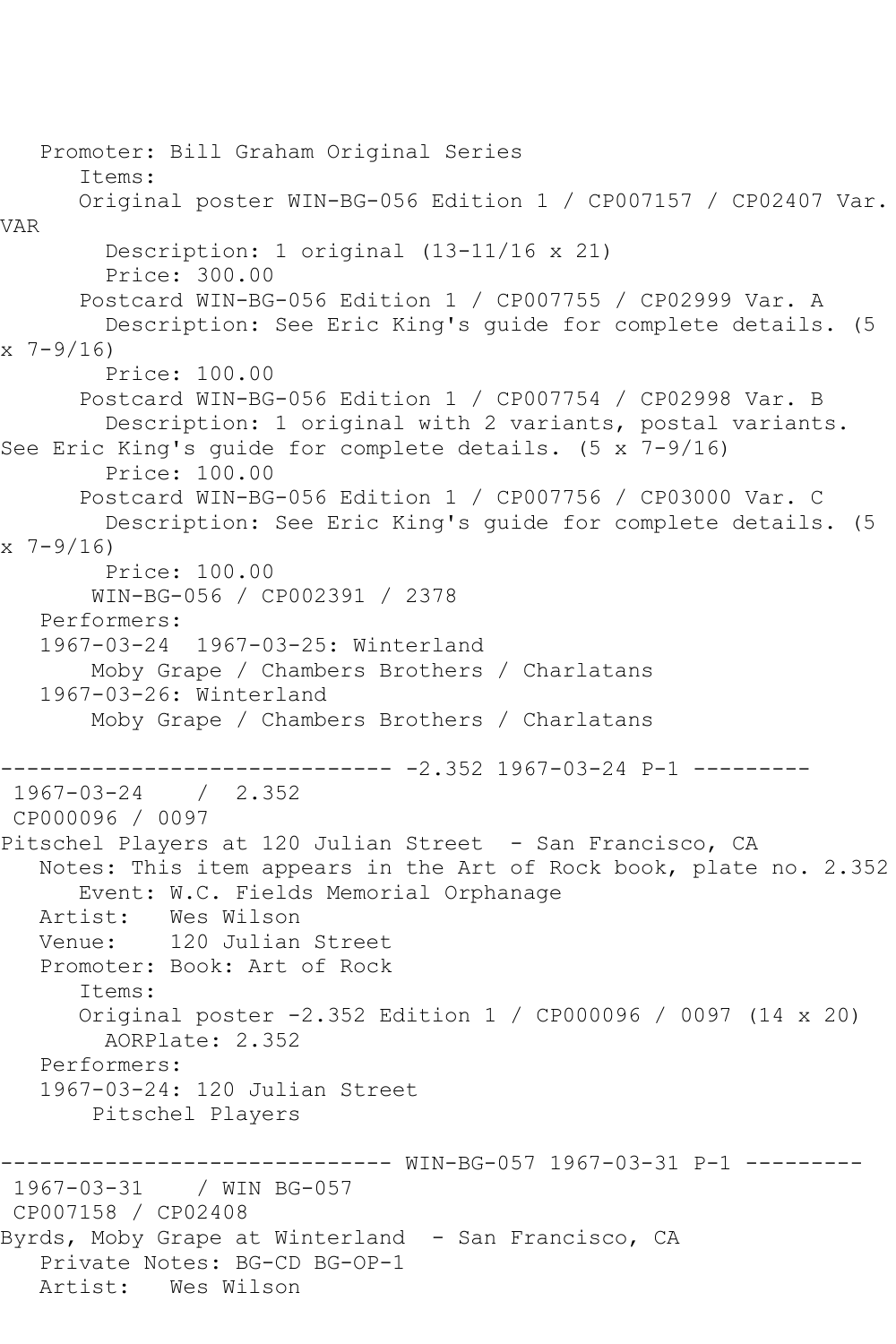```
 Venue: Winterland
    Promoter: Bill Graham Original Series
       Items:
       Original poster WIN-BG-057 Edition 1 / CP007158 / CP02408
         Description: 1 original , 1 reprint (13-1/2 x 22-3/4)
         Price: 400.00
       Original poster WIN-BG-057 Edition 2 / 
         Description: See Eric King's guide for complete details.
         Price: 100.00
       Postcard WIN-BG-057 Edition 1 / CP007757 / CP03001
         Description: 1 original with 2 variations, postal variation 
(4-7/8 \times 7-7/8) Price: 25.00
       Postcard WIN-BG-057 Edition 2 / 
         Description: See Eric King's guide for complete details.
         Price: 15.00
        WIN-BG-057 / CP000481 / 0486
        WIN-BG-057 / CP002392 / 2379
    Performers:
    1967-03-31 67-04-01: Winterland
        Byrds / Moby Grape / Andrew Staples
    1967-04-02: Winterland
        Moby Grape / Byrds / Andrew Staples
                   ------------------------------ FIL-BG-058 1967-04-07 P-1 ---------
1967-04-07 / FIL BG-058
CP005833 / CP01082
Chambers Brothers, Quicksilver Messenger Service at Fillmore 
Auditorium - SF - San Francisco, CA
    Private Notes: BG-CD(A) BG-OP-1
  Artist: Wes Wilson<br>Venue: Fillmore A
            Venue: Fillmore Auditorium - SF
    Promoter: Bill Graham Original Series
       Items:
       Original poster FIL-BG-058 Edition 1 / CP005833 / CP01082
         Description: 1 original (13-11/16 x 24-3/4)
         Price: 350.00
       Postcard FIL-BG-058 Edition 1 / CP007758 / CP03002
         Description: 1 original with postal variations. See Eric 
King's guide for complete details. (4-6/8 x 8)
         Price: 25.00
    Performers:
    1967-04-07 1967-04-09: Fillmore Auditorium - SF
        Chambers Brothers / Quicksilver Messenger Service / Bull / 
Sandy
                         ------- FIL-BG-060 1967-04-21 P-1 ------
```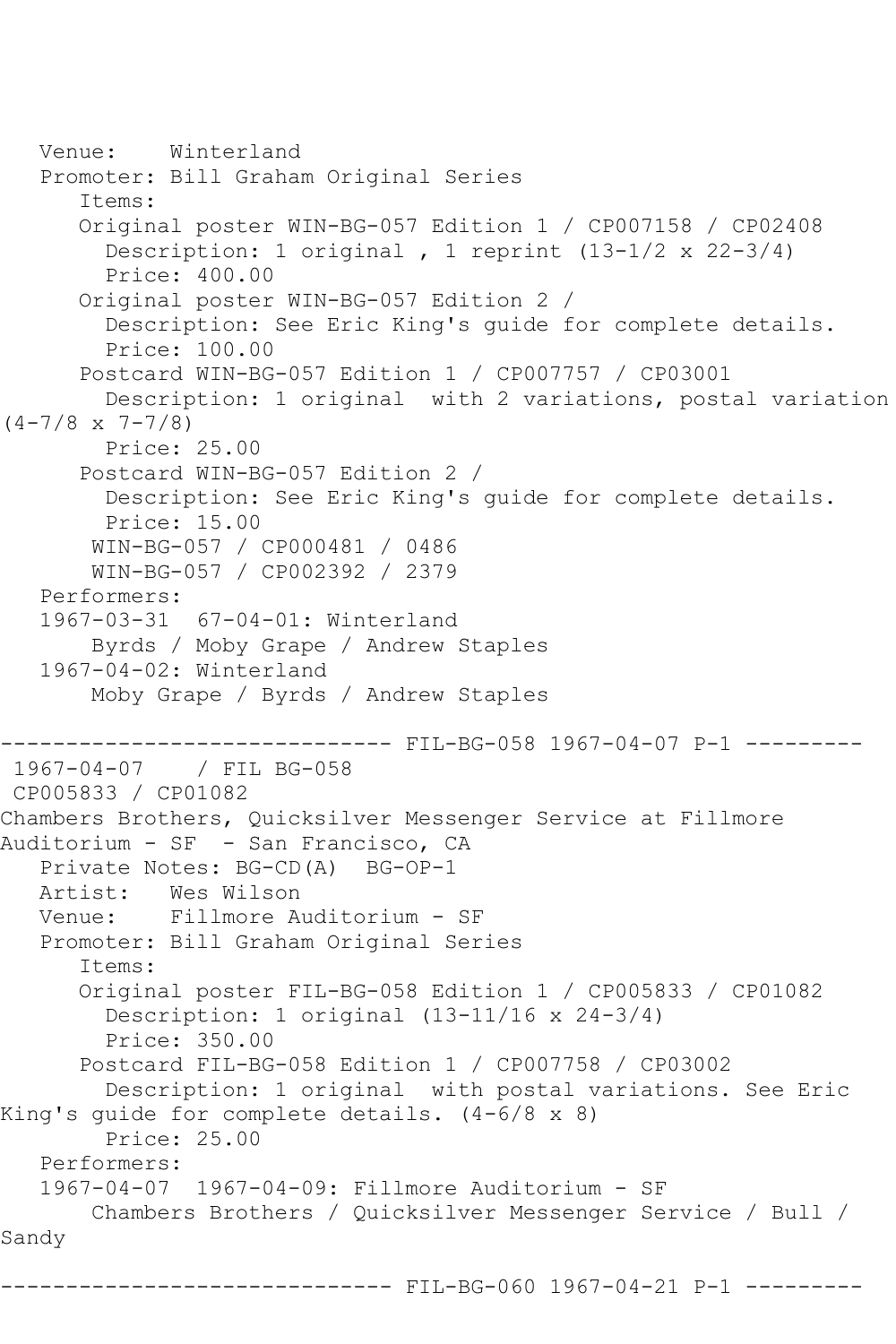```
1967-04-21 / FIL BG-060
CP007160 / CP02410
Howlin' Wolf, Big Brother and the Holding Company at Fillmore 
Auditorium - SF - San Francisco, CA
  Private Notes: BG-CD(A) BG-OP-1<br>Artist: Wes Wilson
           Wes Wilson
   Venue: Fillmore Auditorium - SF
   Promoter: Bill Graham Original Series
       Items:
      Original poster FIL-BG-060 Edition 1 / CP007160 / CP02410
         Description: 1 original (14 x 23-3/4)
         Price: 75.00
       Postcard FIL-BG-060 Edition 1 / CP007760 / CP03004
         Description: 1 original, postal variations (4-1/2 x 8)
         Price: 20.00
   Performers:
   1967-04-21 1967-04-23: Fillmore Auditorium - SF
        Howlin' Wolf / Big Brother and the Holding Company / 
Harbinger Complex
------------------------------ DRE-3.020 1967-04-25 P-1 ---------
1967-04-25 / DRE 3.020
CP001222 / 1237
Sons of Champlin, Rose Amber Whne at Dream Bowl - Napa, CA
   Notes: This item appears in the Art of Rock book, plate no. 3.020
  Event: New Dream Bowl Grand Opening<br>Artist: Wes Wilson
           Wes Wilson
   Venue: Dream Bowl
   Promoter: Book: Art of Rock
       Items:
      Original poster DRE-3.020 Edition 1 / CP001222 / 1237 (11 x 
22-1/2)
         AORPlate: 3.020 
   Performers:
   1967-04-25 1967-04-26: Dream Bowl
        Sons of Champlin / Rose Amber Whne
                        ------- FIL-BG-061 1967-04-28 P-1 ---------
1967-04-28 / FIL BG-061
CP007161 / CP02411
Buffalo Springfield, Steve Miller Blues Band at Fillmore Auditorium 
- SF - San Francisco, CA
   Private Notes: BG-CD(A) BG-OP-1
   Artist: Wes Wilson
   Venue: Fillmore Auditorium - SF
   Promoter: Bill Graham Original Series
       Items:
```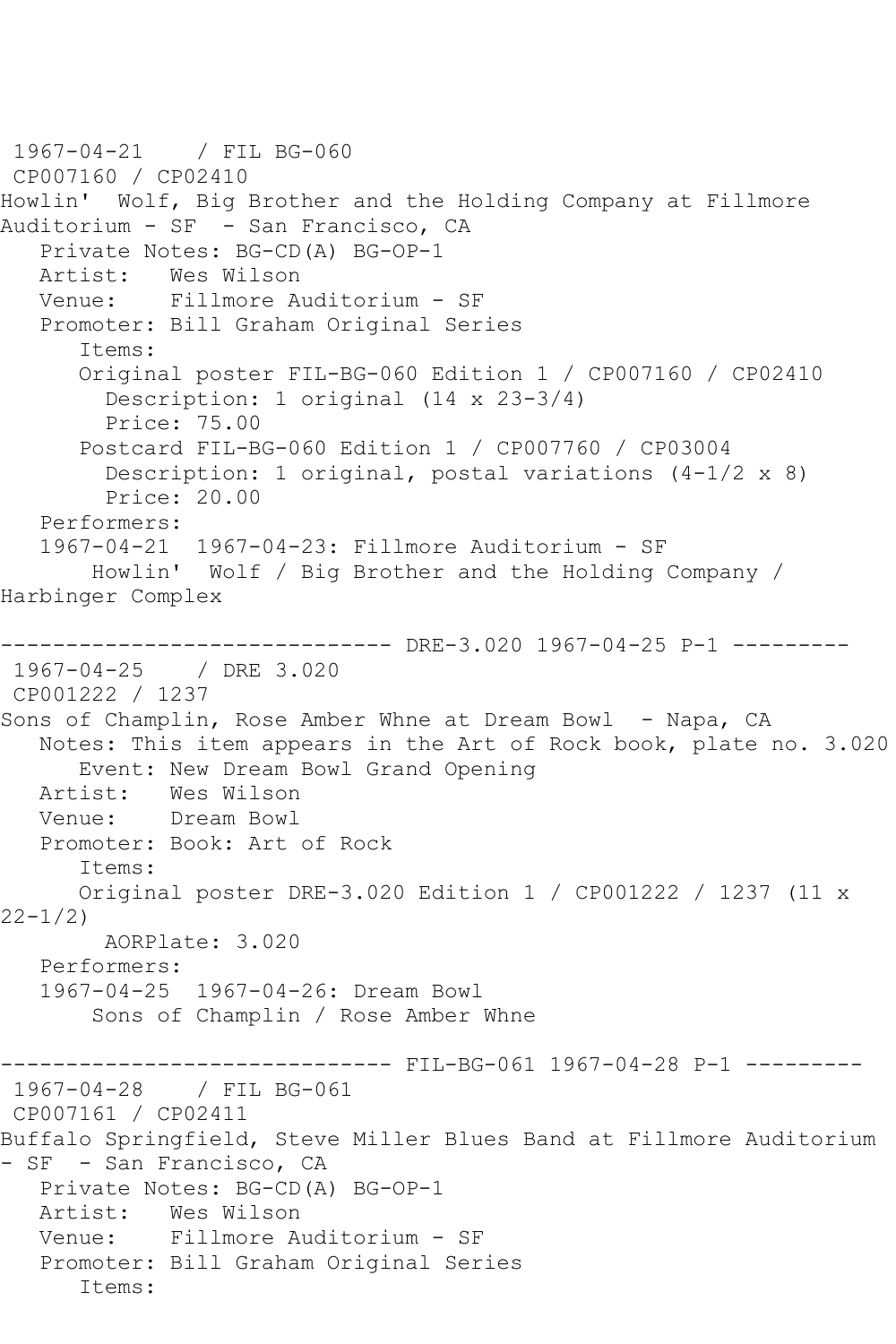Original poster FIL-BG-061 Edition 1 / CP007161 / CP02411 Description: 1 original, 1 pirate (14 x 23) Price: 200.00 Original poster FIL-BG-061 Edition 2 / Description: See Eric King's guide for complete details. Price: 50.00 Postcard FIL-BG-061 Edition 1 / CP007748 / CP02992 Description: 1 original with postal variation  $(4-1/2 \times 8)$  Price: 25.00 Performers: 1967-04-28 1967-04-30: Fillmore Auditorium - SF Buffalo Springfield / Steve Miller Blues Band / Freedom Highway ------------------------------ FIL-BG-062 1967-05-05 P-1 --------- 1967-05-05 / FIL BG-062 CP007162 / CP02412 Grateful Dead, Paupers at Fillmore Auditorium - SF - San Francisco, CA Private Notes: BG-CD(E+C+B+K) BG-OP-1 Event: From the Mind of Wes Wilson Artist: Wes Wilson Venue: Fillmore Auditorium - SF Promoter: Bill Graham Original Series Items: Original poster FIL-BG-062 Edition 1 / CP007162 / CP02412 Description: 1 original and 1 variation, 1 reprint (14 x 23) Price: 750.00 Original poster FIL-BG-062 Edition 2 / Description: See Eric King's guide for complete details. Price: 200.00 Postcard FIL-BG-062 Edition 1 / CP007762 / CP03006 Description: 1 original with 11 color or postal variations  $(4-1/2 \times 8)$  Price: 60.00 Postcard FIL-BG-062 Edition 1 / CP007763 / CP03007 Var. Var Description: 1 original with 11 color or postal variations  $(4-1/2 \times 8)$  Price: 60.00 Postcard FIL-BG-062 Edition 1 / CP007765 / CP03009 Var. Var Description: 1 original with 11 color or postal variations  $(4-9/16 \times 8)$  Price: 60.00 Postcard FIL-BG-062 Edition 1 / CP007764 / CP03008 Var. Var Description: 1 original with 11 color or postal variations  $(4-1/2 \times 8)$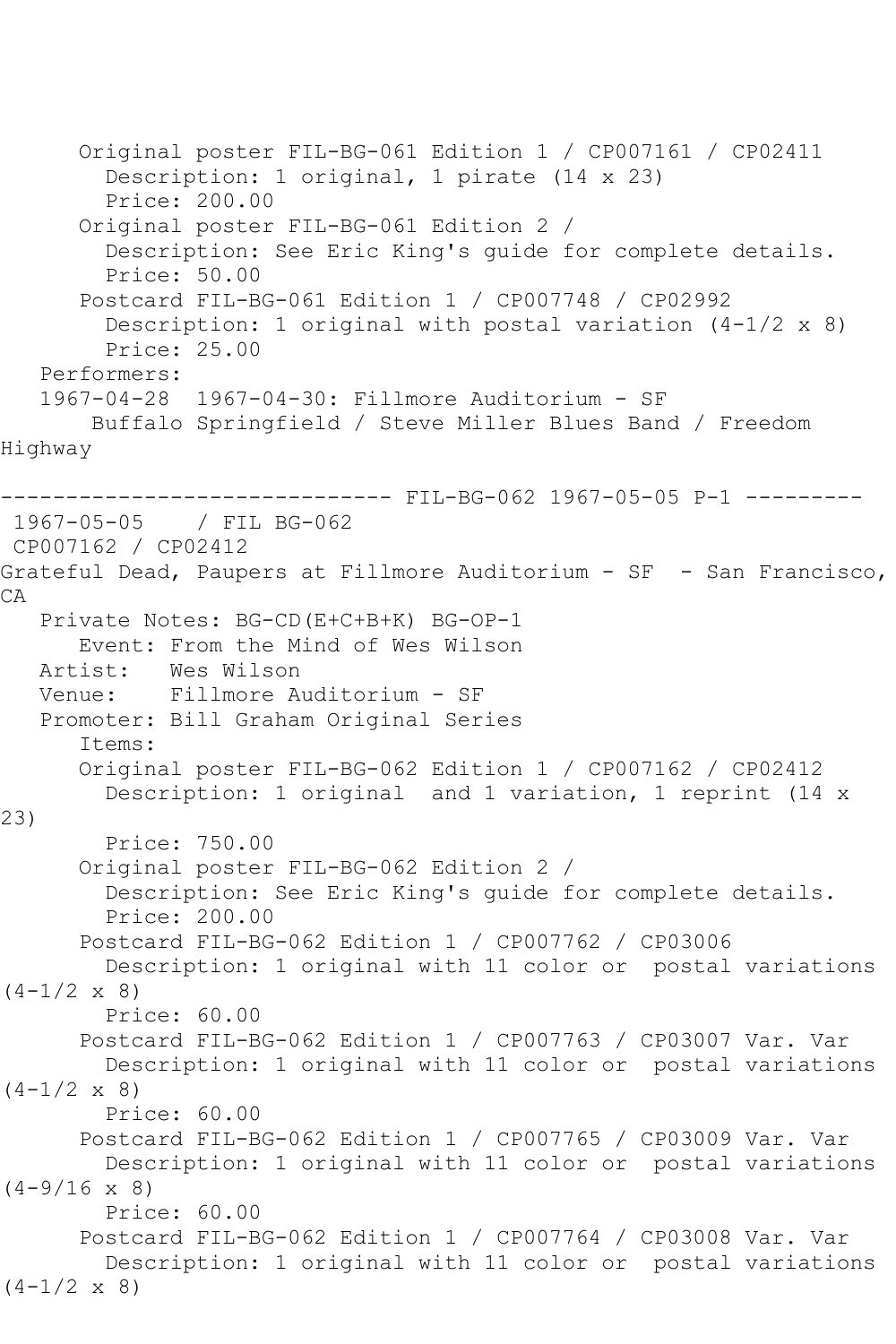```
 Price: 60.00
       Postcard FIL-BG-062 Edition 2 / 
         Description: See Eric King's guide for complete details.
         Price: 40.00
    Performers:
    1967-05-05 1967-05-06: Fillmore Auditorium - SF
        Grateful Dead / Paupers / Collage / Alive
                   ------------------------------ 1967-05-23 P-1 ---------
1967 - 05 - 23CP007044 / CP02294
J. Walter Thompson at John WalterThompson - San Francisco, CA
   Notes: This is a Wes Wilson poster commissioned by J. Walter 
Thompson Gallery exhibition.
    Private Notes: * B+80@
       Event: Open Up and See Our Continuing Exhibit of Contemporary 
Art
   Artist: Wes Wilson
   Venue: John WalterThompson
       Items:
       Original poster Edition 1 / CP007044 / CP02294 (19-3/16 x 14)
         Price: 100.00
         / CP000104 / 0104
   Performers:
    1967-05-23: John WalterThompson
        J. Walter Thompson
                   ------------ MOOR-2.349 1967-07-17 P-1 ---------
1967-07-17 / MOOR 2.349
CP005791 / CP01040
The Joint Show at Moore Gallery
   Notes: This item appears in the Art of Rock book, plate no. 2.349
   Private Notes: Joint Show * A- 75.00 CHECK
       Other: Joint Show at Moore Gallery
   Artist: Wes Wilson
   Venue: Moore Gallery
   Promoter: Joint Show
       Items:
       Original poster MOOR-2.349 Edition 1 / CP005791 / CP01040 (26-
1/2 \times 37 - 1/2 AORPlate: 2.349 
         Price: 75.00
        MOOR-2.349 / CP001078 / 1093
         AORPlate: 2.349 
        MOOR-2.349 / CP001079 / 1094
         AORPlate: 2.349 
   Performers:
```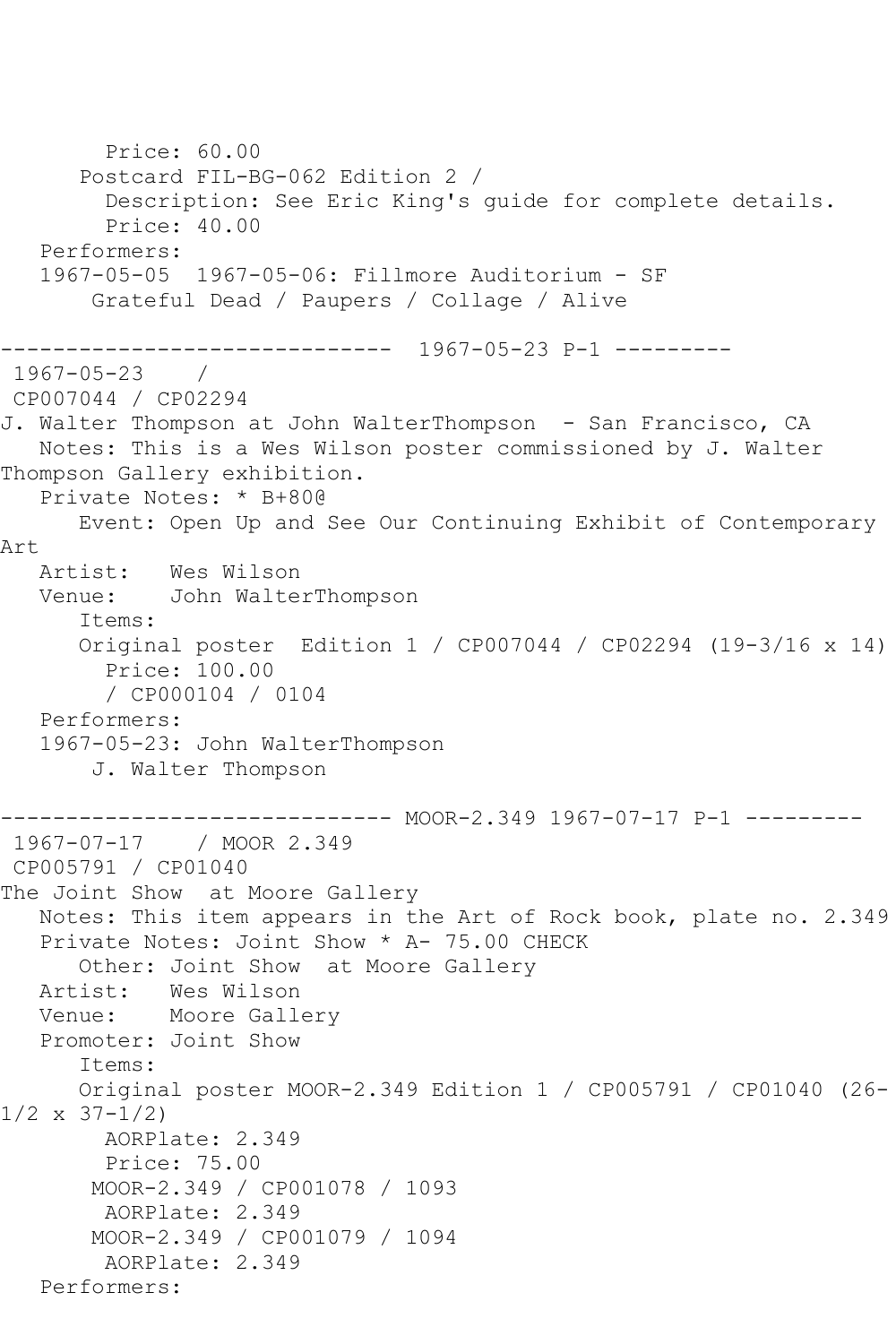------------------------------ MOOR 1967-07-17 P-1 ---------1967-07-17 / MOOR CP000676 / 0683 The Joint Show at Moore Gallery Other: Art Show Artist: Wes Wilson Venue: Moore Gallery Promoter: Joint Show Items: Original poster MOOR Edition 1 / CP000676 / 0683 Performers: 1967-07-17: Moore Gallery Alton Kelley / Victor Moscoso / Rick Griffin / Stanley Mouse ------------------------------ MOOR 1967-07-17 P --------- 1967-07-17 / MOOR CP060006 / CP060006 Zig-Zap Packet Inserts: Joint Show at the Moore Gallery Artist: Wes Wilson Venue: Moore Gallery Promoter: Joint Show Items: Original poster MOOR / CP060006 / CP060006 (9.5 x 11) Performers: 1967-07-17: Moore Gallery ------------------------------ 1967-10-06 P-1 --------- 1967-10-06 / CP007060 / CP02310 An Exhibition of Psychedelic Posters Notes: An exhibition of psychedelic posters In the student union at the University of California at Berkeley celebrating the breaking of the ground fo the university art museum.<br>Private Notes: Misc  $A/A-75$  @ Private Notes: Misc Event: Groundbreaking for the University Art Museum Event: Exhibition of Psychedelic Posters Wes Wilson Venue: Union Hall at University of California at Berkeley Items: Original poster Edition 1 / CP007060 / CP02310 (14 x 20) Price: 75.00 / CP001223 / 1238 / CP018818 / XA19671006

1967-07-17: Moore Gallery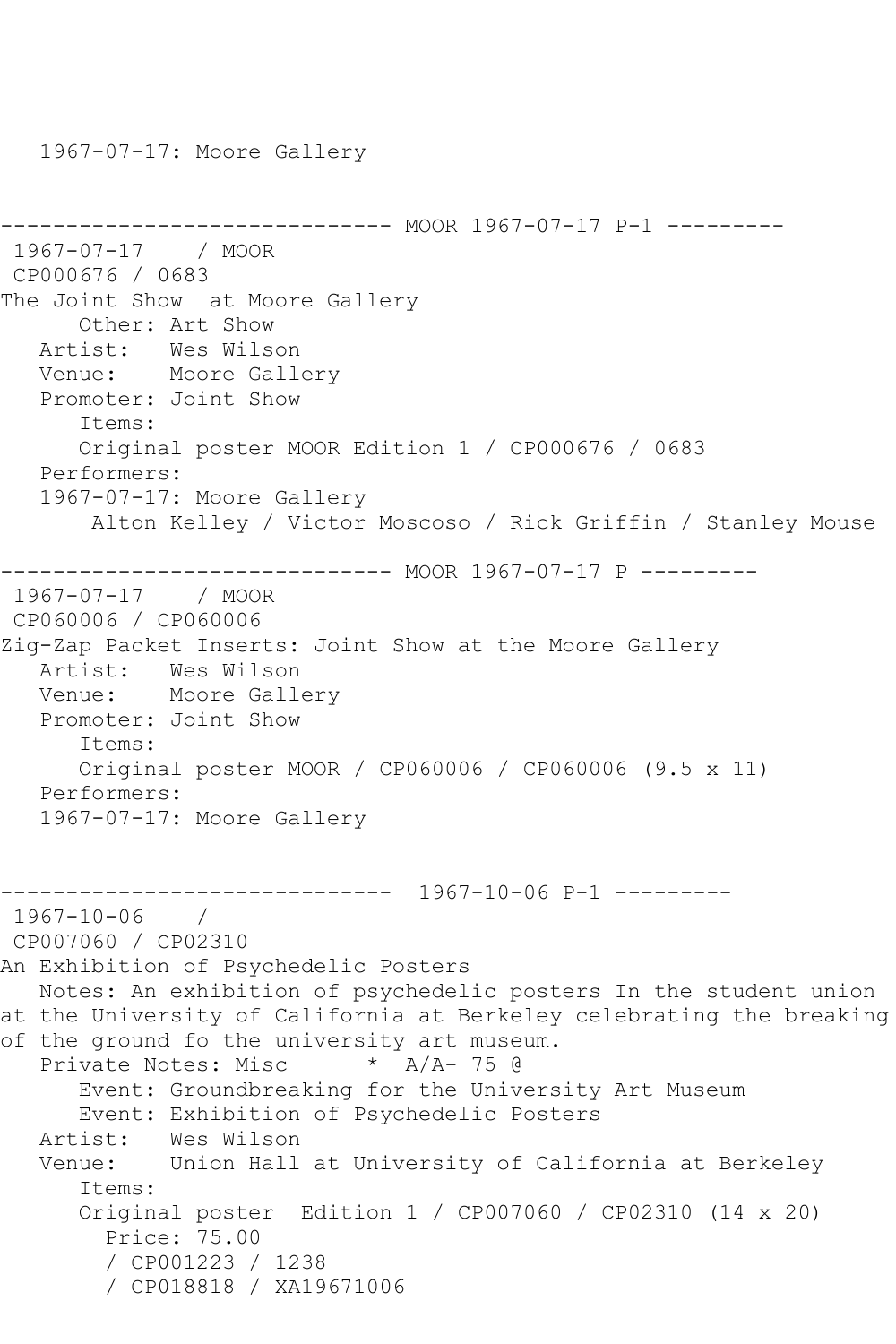Performers: 1967-10-06 1967-10-14: Union Hall at University of California at Berkeley ------------------------------ AVAL-FD-088 1967-10-20 P-1 --------- 1967-10-20 / AVAL FD-088 CP006354 / CP01604 Van Morrison, Daily Flash at Avalon Ballroom - San Francisco, CA Private Notes: FD-CD(stamp) FD-OP-1-Signed-wilson Artist: Wes Wilson<br>Venue: Avalon Bal Avalon Ballroom Promoter: Family Dog Presents Items: Original poster AVAL-FD-088 Edition 1 / CP006354 / CP01604 Description: 1 original (13-6/8 x 20) Price: 75.00 Postcard AVAL-FD-088 Edition 1 / CP005346 / CP00594 Description: 1 original with postal variants. See Eric King's guide for complete details. (5 x 7-1/16) Price: 20.00 Performers: 1967-10-20 1967-10-22: Avalon Ballroom Set: Family Dog Series Van Morrison / Daily Flash / Hair ------------------------------ 1967-12-23 P --------- 1967-12-23 / CP060768 / CP060768 David Swanston Takes as his Wife Walterene Jackson Artist: Wes Wilson<br>Venue: Hamilton M Hamilton Methodist Church Items: Original poster / CP060768 / CP060768 (10-1/2 x 14-7/8) Performers: 1967-12-23: Hamilton Methodist Church ------------------------------ 1967-12-23 P --------- 1967-12-23 / CP060769 / CP060769 Hamilton Methodist Church Artist: Wes Wilson Venue: Hamilton Methodist Church Items: Original poster / CP060769 / CP060769 (10-1/2 x 14-7/8) Performers: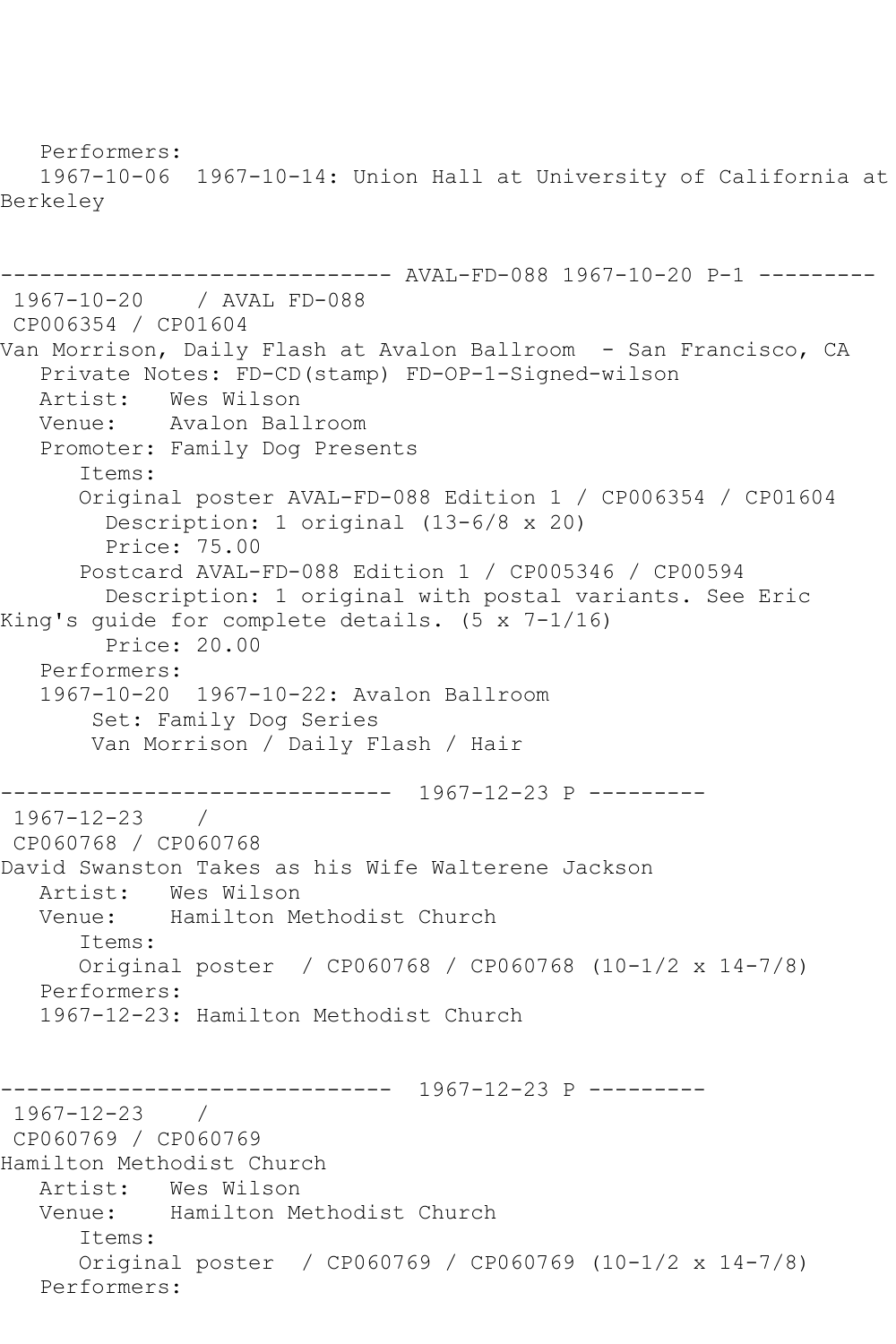1967-12-23: Hamilton Methodist Church

```
------------------------------ RET-RETCIR 1967-12-26 P-1 ---------
1967-12-26 / RET RETCIR
CP006148 / CP01397
Wildflower, United Empire Loyalists at Retinal Circus - Vancouver,
BC
   Notes: Location: [Probably] 1024 Davie at Burrard, Vancouver
This item appears in the Art of Rock book, plate no. 3.180
   Private Notes: P * A/A-
   Artist: Eric Fisher [Magic Theater Ltd]
   Venue: Retinal Circus
   Promoter: Retinal Circus Presents
       Items:
       Original poster RET-RETCIR / CP060382 (16 x 22-3/4)
         AORPlate: 3.180 
      Original poster RET-RETCIR Edition 1 / CP006148 / CP01397 (16 
x \ 22 - 3/4 AORPlate: 3.180 
      Original poster RET-RETCIR Edition 1 / CP006155 / CP01404 (16 
x \ 22 - 3/4 AORPlate: 3.180 
       Postcard RET-RETCIR / CP053234
         AORPlate: 3.180 
   Performers:
   1967-12-26: Retinal Circus
        Wildflower / United Empire Loyalists
   1967-12-27: Collectors / Tomorrow's Eyes
   1967-12-28: Collectors / Papa Bear's Medicine Show
   1967-12-29: Youngbloods / Papa Bear's Medicine Show
   1967-12-30: My Indole Ring / Youngbloods
------------------------------ AVAL-FD-113 1968-04-05 P-1 ---------
1968-04-05 / AVAL FD-113
CP006388 / CP01638
Blues Project, It's a Beautiful Day at Avalon Ballroom - San 
Francisco, CA
   Private Notes: FD-CD(stamp) FD-OP-1
   Artist: Wes Wilson
   Venue: Avalon Ballroom
   Promoter: Family Dog Presents
       Items:
       Original poster AVAL-FD-113 Edition 1 / CP006388 / CP01638
         Description: 1 original (13-6/8 x 20-1/2)
         Price: 50.00
       Postcard AVAL-FD-113 Edition 1 / CP005371 / CP00619
```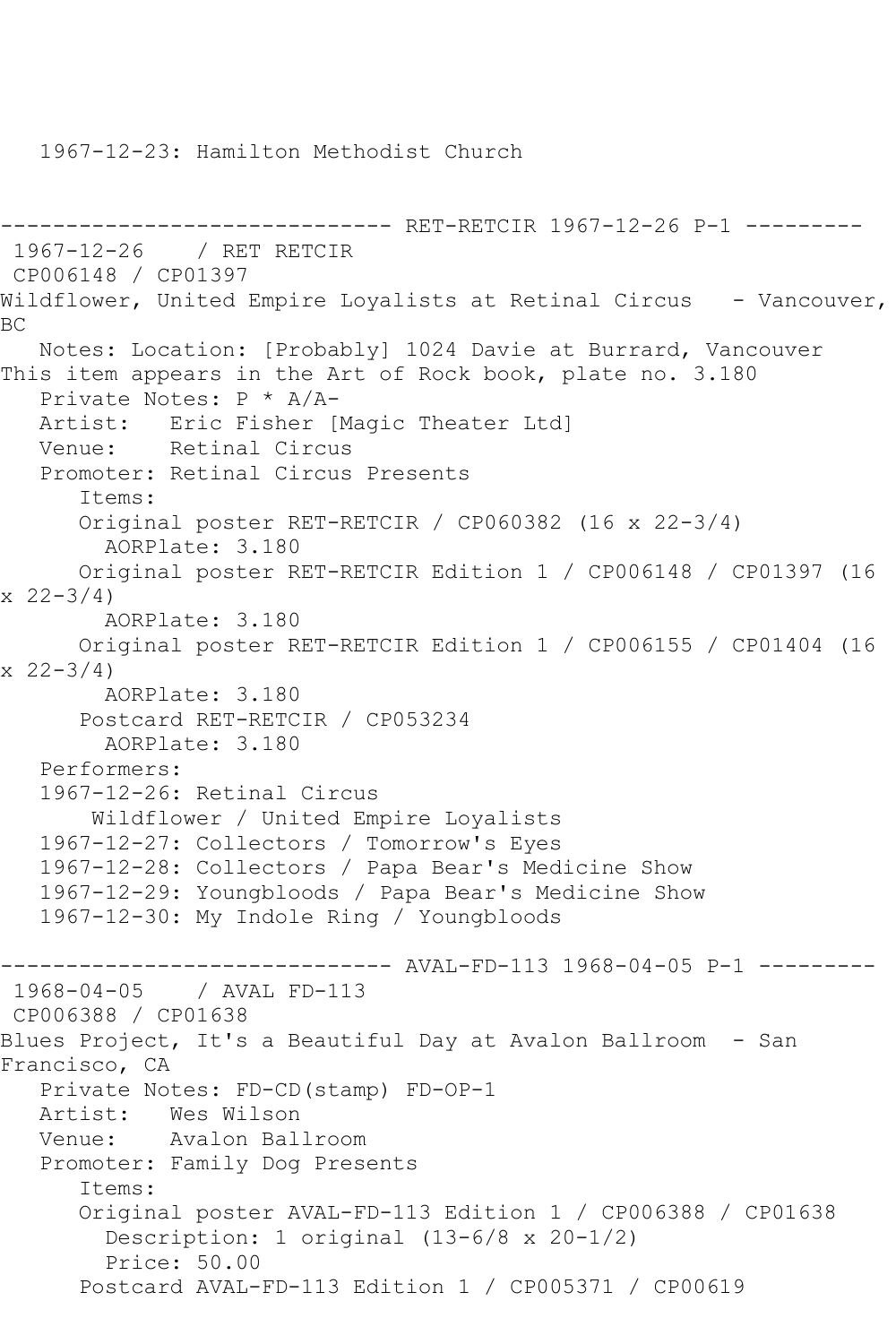Description: 1 original with postal variants. See Eric King's guide for complete details. (5 x 7) Price: 20.00 Performers: 1968-04-05 1968-04-07: Avalon Ballroom Set: Family Dog Series Blues Project / It's a Beautiful Day / Nazz-Are Blues Band ------------------------------ AVAL-FD 113 1968-04-05 P-1 --------- 1968-04-05 / AVAL FD 113 CP009684 / CS04683 Original Art FD-113 Artist: Wes Wilson Venue: Avalon Ballroom Promoter: Family Dog Presents Items: Original poster AVAL-FD 113 Edition 1 / CP009684 / CS04683 Performers: 1968-04-05 1968-04-07: Avalon Ballroom ---------- AVAL-FD 113 1968-04-05 P-1 ---------1968-04-05 / AVAL FD 113 CP009685 / CS04684 Original Art FD-113 Artist: Wes Wilson Venue: Avalon Ballroom Promoter: Family Dog Presents Items: Original poster AVAL-FD 113 Edition 1 / CP009685 / CS04684 Performers: 1968-04-05 1968-04-07: Avalon Ballroom -------- AVAL-FD 113 1968-04-05 P-1 ---------1968-04-05 / AVAL FD 113 CP009689 / CS04688 Original Art FD-113 Artist: Wes Wilson<br>Venue: Avalon Bal Avalon Ballroom Promoter: Family Dog Presents Items: Original poster AVAL-FD 113 Edition 1 / CP009689 / CS04688 Performers: 1968-04-05 1968-04-07: Avalon Ballroom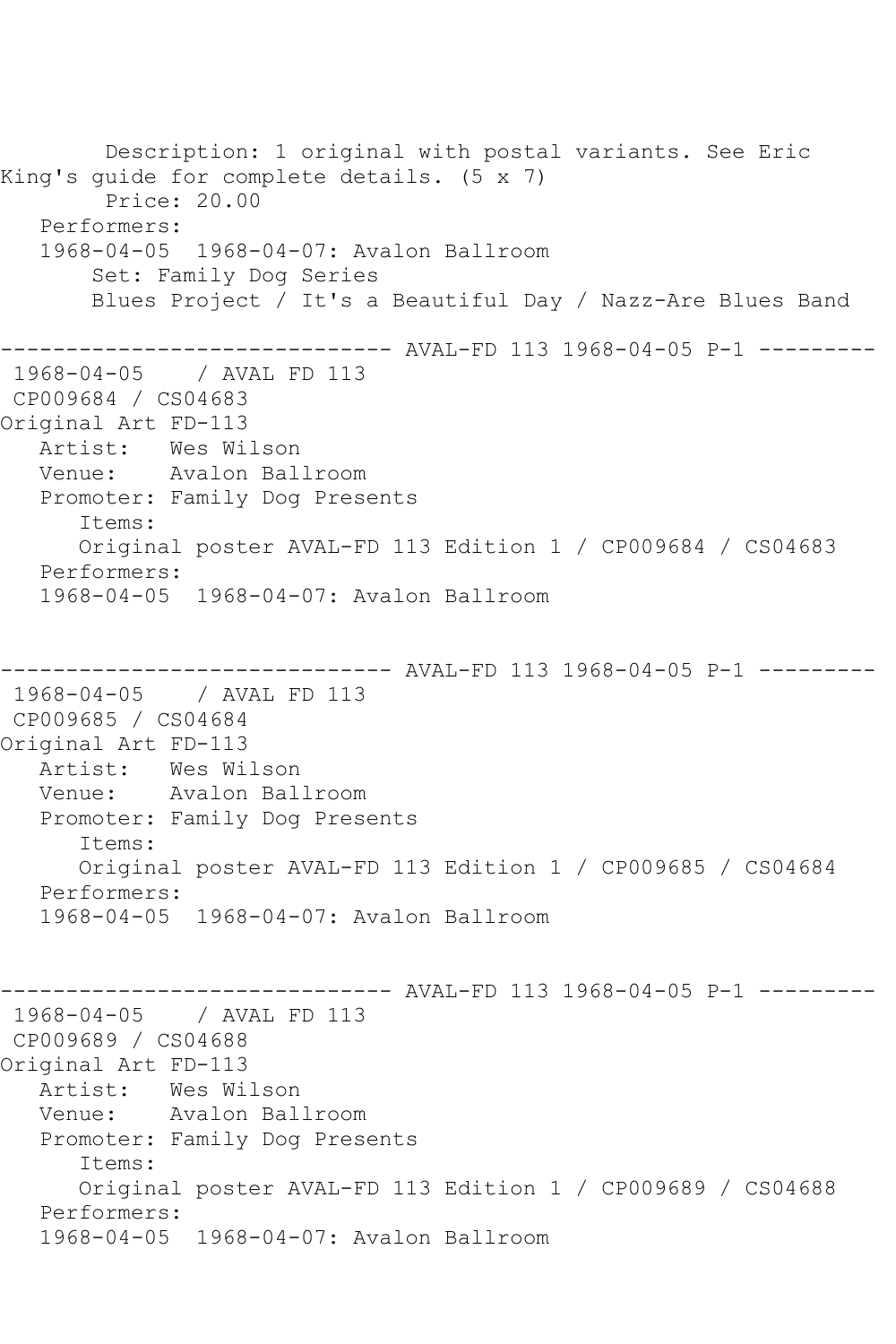------------------------------ AVAL-FD 113 1968-04-05 P-1 --------- 1968-04-05 / AVAL FD 113 CP009692 / CS04691 Original Art FD-113 Artist: Wes Wilson Venue: Avalon Ballroom Promoter: Family Dog Presents Items: Original poster AVAL-FD 113 Edition 1 / CP009692 / CS04691 Performers: 1968-04-05 1968-04-07: Avalon Ballroom ------------------------------ AVAL-FD 113 1968-04-05 P-1 --------- 1968-04-05 / AVAL FD 113 CP009693 / CS04692 Original Art FD-113 Artist: Wes Wilson Venue: Avalon Ballroom Promoter: Family Dog Presents Items: Original poster AVAL-FD 113 Edition 1 / CP009693 / CS04692 Performers: 1968-04-05 1968-04-07: Avalon Ballroom ------------------------------ AVAL-FD 113 1968-04-05 P-1 --------- 1968-04-05 / AVAL FD 113 CP009694 / CS04693 Original Art FD-113 Artist: Wes Wilson Venue: Avalon Ballroom Promoter: Family Dog Presents Items: Original poster AVAL-FD 113 Edition 1 / CP009694 / CS04693 Performers: 1968-04-05 1968-04-07: Avalon Ballroom ------------------------------ AVAL-FD 113 1968-04-05 P-1 --------- 1968-04-05 / AVAL FD 113 CP009695 / CS04694 Original Art FD-113 Artist: Wes Wilson Venue: Avalon Ballroom Promoter: Family Dog Presents Items: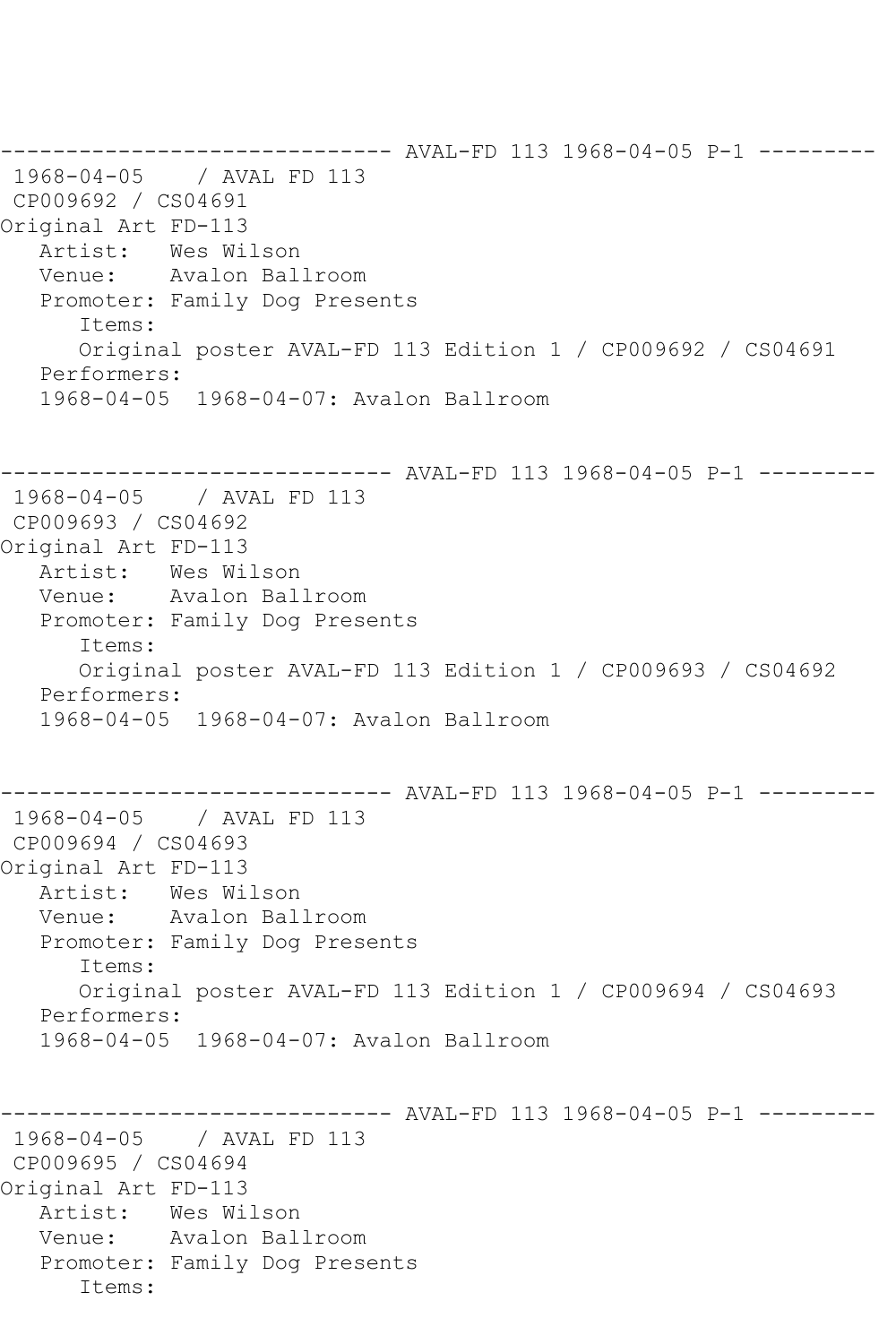Original poster AVAL-FD 113 Edition 1 / CP009695 / CS04694 Performers: 1968-04-05 1968-04-07: Avalon Ballroom --------- AVAL-FD 113 1968-04-05 P-1 ---------1968-04-05 / AVAL FD 113 CP009697 / CS04696 Original Art FD-113 Artist: Wes Wilson Venue: Avalon Ballroom Promoter: Family Dog Presents Items: Original poster AVAL-FD 113 Edition 1 / CP009697 / CS04696 Performers: 1968-04-05 1968-04-07: Avalon Ballroom ------------------------------ 1968-06-06 P-1 --------- 1968-06-06 / CP000484 / 0489 National Arts Conference, Arts People Event: National Arts Conference, Arts People<br>Artist: Wes Wilson Wes Wilson Items: Original poster Edition 1 / CP000484 / 0489 (15 x 28-1/4) Performers: 1968-06-06 1968-06-08: ------------------------------ AVAL-FD-137 1968-09-13 P-1 --------- 1968-09-13 / AVAL FD-137 CP006412 / CP01662 John Mayall, Big Mama Thornton at Avalon Ballroom - San Francisco, CA Private Notes: FD-CD(double-138) FD-OP-1 Artist: Wes Wilson Venue: Avalon Ballroom Promoter: Family Dog Presents Items: Original poster AVAL-FD-137 Edition 1 / CP006412 / CP01662 Description: 1 original (14 x 19-7/8) Price: 50.00 Postcard AVAL-FD-137 Edition 1 / CP008913 / CP04430 Description: Double card with FD-138, with postal variants. See Eric King's guide for complete details. (6-9/16 x 9-2/8) Price: 25.00 Performers: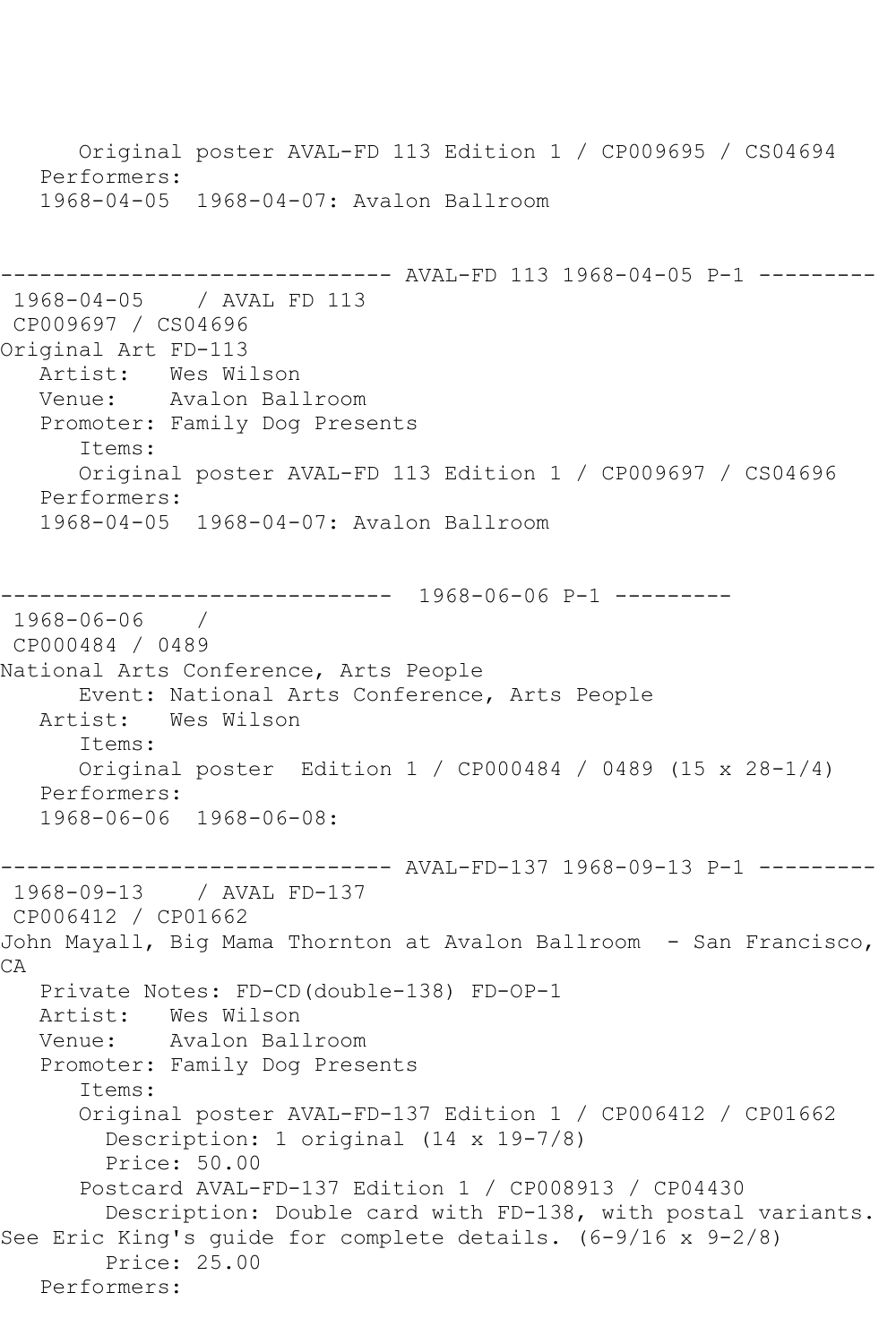1968-09-13 1968-09-15: Avalon Ballroom Set: Family Dog Series John Mayall / Big Mama Thornton / Hound Dog Band / Harmonica George Smith / Black Pearl ------------------------------ AVAL-FD-138 1968-09-20 P-1 --------- 1968-09-20 / AVAL FD-138 CP006413 / CP01663 Steve Miller Blues Band, Muddy Waters at Avalon Ballroom - San Francisco, CA Private Notes: FD-CD(double-137) FD-OP-1 Artist: Wes Wilson<br>Venue: Avalon Bal Avalon Ballroom Promoter: Family Dog Presents Items: Original poster AVAL-FD-138 Edition 1 / CP006413 / CP01663 Description: 1 original (14-2/8 x 20-1/8) Price: 40.00 Postcard AVAL-FD-138 Edition 1 / CP008913 / CP04430 Description: Double card with FD-137, with postal variants. See Eric King's guide for complete details. (6-9/16 x 9-2/8) Price: 25.00 Performers: 1968-09-20 1968-09-22: Avalon Ballroom Set: Family Dog Series Steve Miller Blues Band / Muddy Waters / A.B. Skhy Blues Band ------------------------------ AVAL-FD-139 1968-09-27 P-1 --------- 1968-09-27 / AVAL FD-139 CP006414 / CP01664 Flatt and Scruggs, Jack Elliott at Avalon Ballroom - San Francisco, CA Notes: Photo by Jim Smircich Private Notes: FD-CD(stamp) FD-OP-1 Artist: Wes Wilson Venue: Avalon Ballroom Promoter: Family Dog Presents Items: Original poster AVAL-FD-139 Edition 1 / CP006414 / CP01664 Description: 1 original (14 x 20-1/8) Price: 50.00 Postcard AVAL-FD-139 Edition 1 / CP005408 / CP00657 Description: Double card with FD-140, with postal variants. See Eric King's guide for complete details. (4-5/8 x 6-1/2) Price: 20.00 Performers: 1968-09-27 1968-09-29: Avalon Ballroom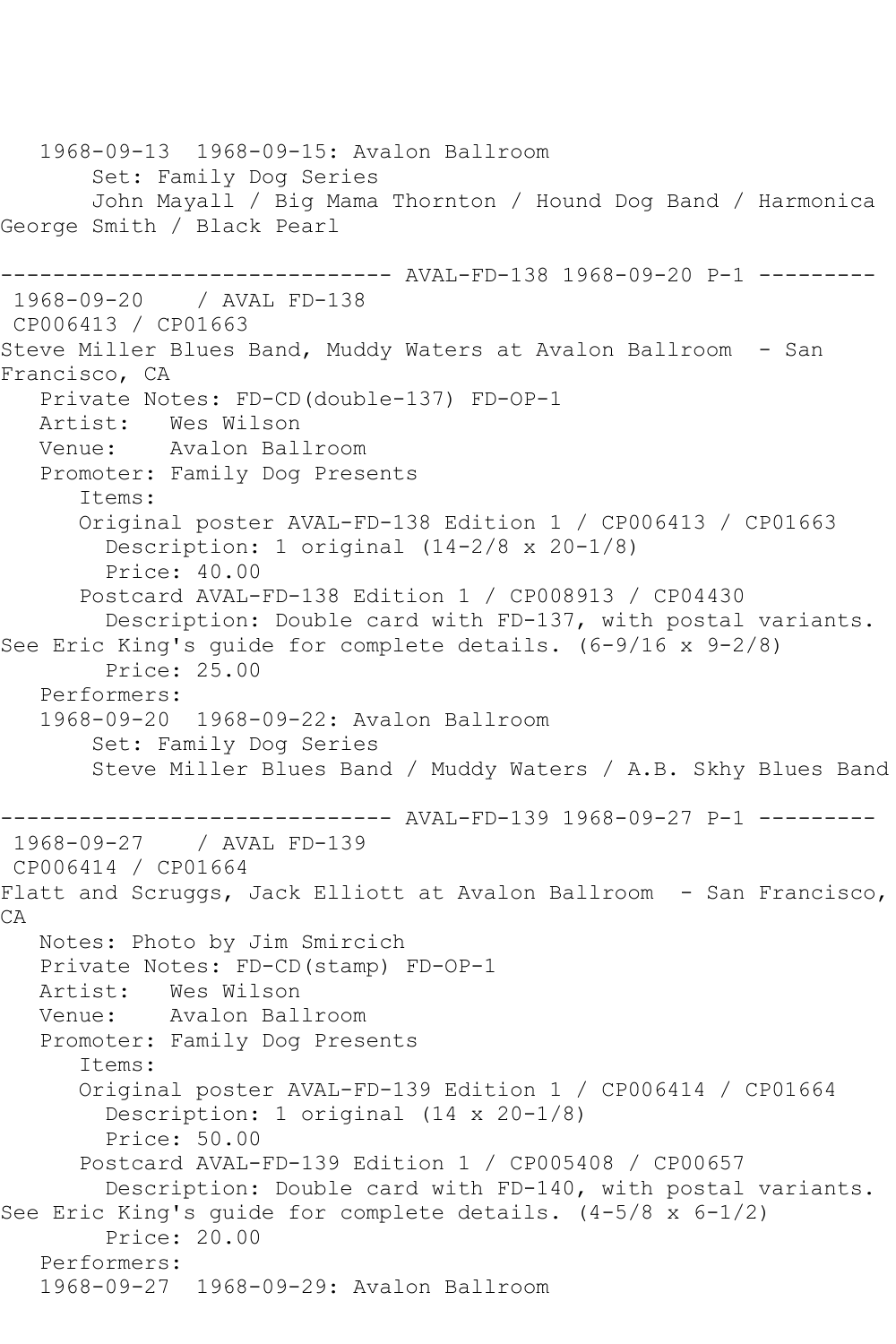Set: Family Dog Series Flatt and Scruggs / Jack Elliott / Sons of Champlin / Country Weather ------------------------------ AVAL-FD-140 1968-10-04 P-1 --------- 1968-10-04 / AVAL FD-140 CP006415 / CP01665 Quicksilver Messenger Service, Black Pearl at Avalon Ballroom - San Francisco, CA Notes: Photo by Dean Cail Private Notes: FD-CD(stamp) FD-OP-1 Artist: Wes Wilson<br>Venue: Avalon Bal Avalon Ballroom Promoter: Family Dog Presents Items: Original poster AVAL-FD-140 Edition 1 / CP006415 / CP01665 Description: 1 original (14 x 20) Price: 50.00 Postcard AVAL-FD-140 Edition 1 / CP005409 / CP00658 Description: Double card with FD-139, with postal variants. See Eric King's guide for complete details. (4-9/16 x 6-1/2) Price: 20.00 Performers: 1968-10-04 1968-10-06: Avalon Ballroom Set: Family Dog Series Quicksilver Messenger Service / Black Pearl / Ace of Cups ------------------------------ AVAL-FD-141 1968-10-11 P-1 --------- 1968-10-11 / AVAL FD-141 CP006416 / CP01666 Grateful Dead, Lee Michaels at Avalon Ballroom - San Francisco, CA Notes: Photo by Robert Knight Private Notes: FD-CD(stamp) FD-OP-1 Artist: Wes Wilson Venue: Avalon Ballroom Promoter: Family Dog Presents Items: Original poster AVAL-FD-141 Edition 1 / CP006416 / CP01666 Description: 1 original (14-3/8 x 20-5/8) Price: 250.00 Postcard AVAL-FD-141 Edition 1 / CP005410 / CP00659 Description: Double card with FD-142, with postal variants. See Eric King's guide for complete details. (4-5/8 x 6-9/16) Price: 30.00 Performers: 1968-10-11 1968-10-13: Avalon Ballroom Set: Family Dog Series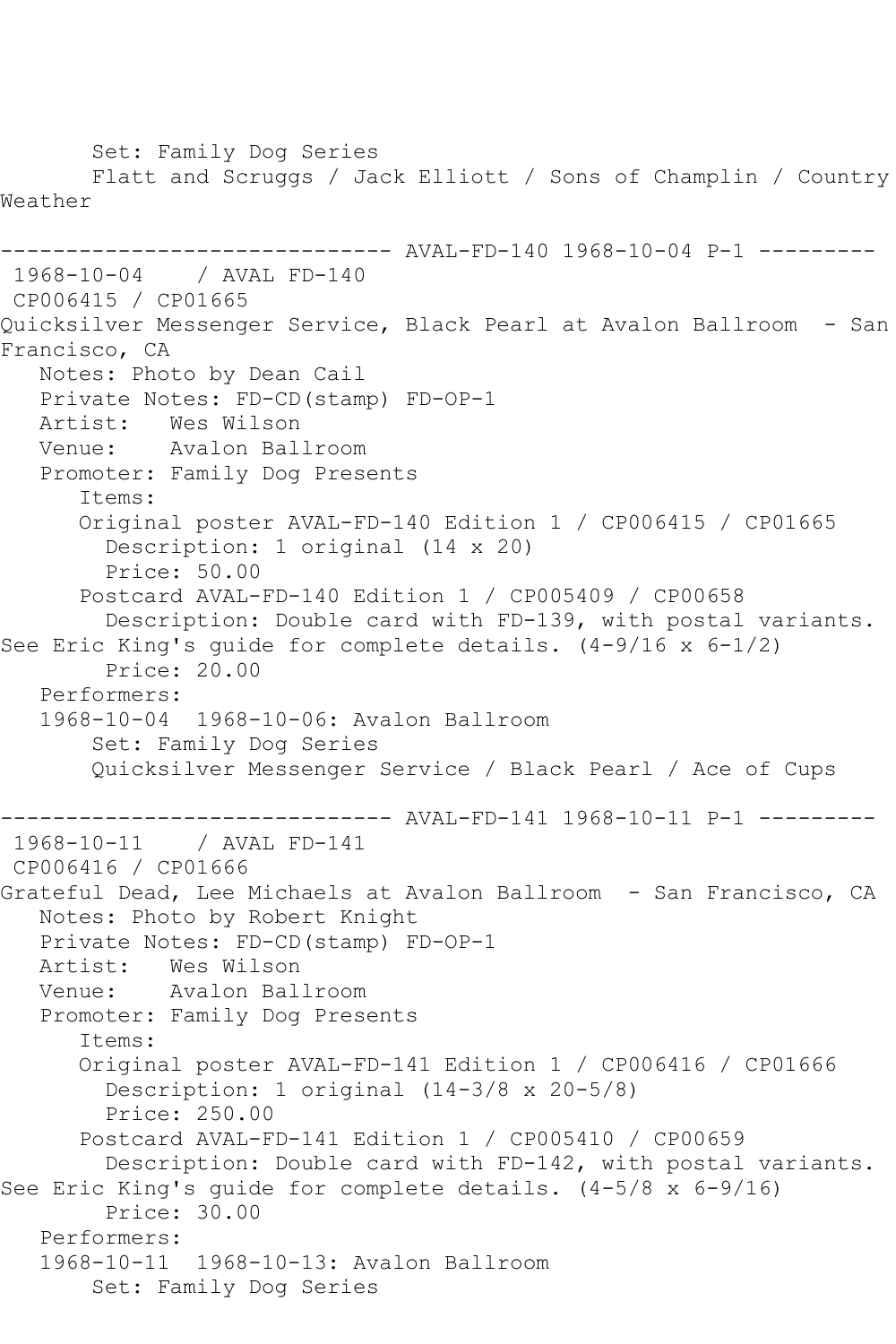Grateful Dead / Lee Michaels / Linn County / Mance Lipscomb ------------------------------ AVAL-FD-142 1968-10-18 P-1 --------- 1968-10-18 / AVAL FD-142 CP006427 / CP01677 Velvet Underground, Charlie Musselwhite at Avalon Ballroom - San Francisco, CA Notes: Photo by Bellmer Wright Private Notes: FD-CD(stamp) FD-OP-1 Artist: Wes Wilson Venue: Avalon Ballroom Promoter: Family Dog Presents Items: Original poster AVAL-FD-142 Edition 1 / CP006427 / CP01677 Description: 1 original, 2 pirates (13-7/8 x 20) Price: 250.00 Postcard AVAL-FD-142 Edition 1 / CP005411 / CP00660 Description: Double card with FD-141, with postal variants. See Eric King's guide for complete details. (4-9/16 x 6-1/2) Price: 50.00 Performers: 1968-10-18 1968-10-20: Avalon Ballroom Set: Family Dog Series Velvet Underground / Charlie Musselwhite / Initial Shock ------------------------------ AVAL-FD-143 1968-10-25 P-1 --------- 1968-10-25 / AVAL FD-143 CP006418 / CP01668 Buddy Miles Express, Dino Valenti at Avalon Ballroom - San Francisco, CA Notes: Photo by Jerry Uelsmann Private Notes: FD-CD(stamp) FD-OP-1 Artist: Wes Wilson<br>Venue: Avalon Bal Avalon Ballroom Promoter: Family Dog Presents Items: Original poster AVAL-FD-143 Edition 1 / CP006418 / CP01668 Description: 1 original (14 x 20-1/8) Price: 50.00 Postcard AVAL-FD-143 Edition 1 / CP005412 / CP00661 Description: Double card with FD-144, with postal variants. See Eric King's guide for complete details. (4-5/8 x 6-1/2) Price: 20.00 Performers: 1968-10-25 1968-10-27: Avalon Ballroom Set: Family Dog Series Buddy Miles Express / Dino Valenti / Country Weather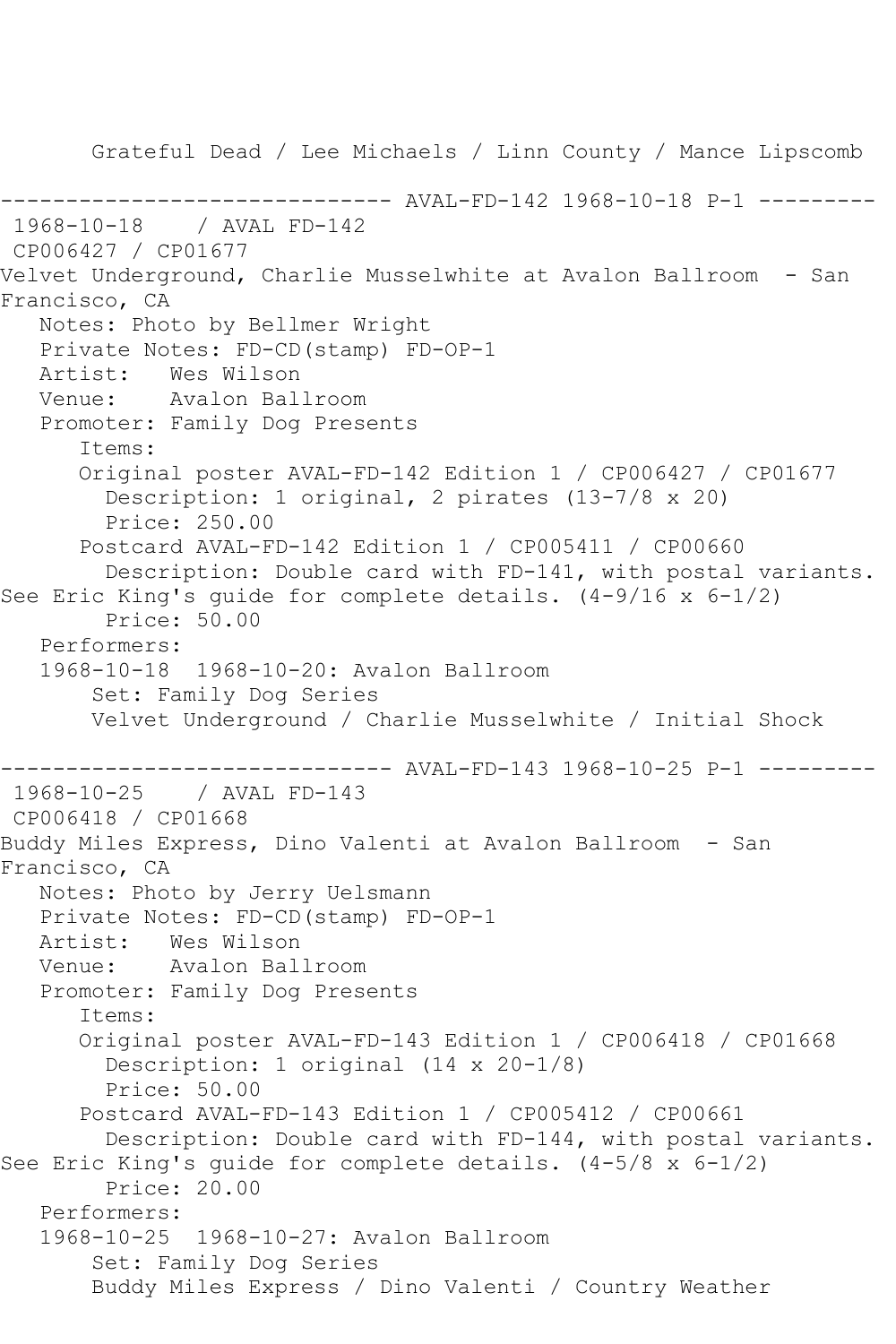------------------------------ AVAL-FD-144 1968-11-01 P-1 --------- 1968-11-01 / AVAL FD-144 CP006419 / CP01669 Byrds, Taj Mahal at Avalon Ballroom - San Francisco, CA Notes: Photo by Jerry Uelsmann Private Notes: FD-CD(stamp) FD-OP-1 Artist: Wes Wilson Venue: Avalon Ballroom Promoter: Family Dog Presents Items: Original poster AVAL-FD-144 Edition 1 / CP006419 / CP01669 Description: 1 original (14 x 20-1/8) Price: 50.00 Postcard AVAL-FD-144 Edition 1 / CP005413 / CP00662 Description: Double card with FD-143, with postal variants. See Eric King's guide for complete details. (4-5/8 x 6-1/2) Price: 30.00 Performers: 1968-11-01 1968-11-03: Avalon Ballroom Set: Family Dog Series Byrds / Taj Mahal / Genesis ------------------------------ FW-BG-150 1968-12-19 P-1 --------- 1968-12-19 / FW BG-150 CP007251 / CP02501 Santana, Grass Roots at Fillmore West - San Francisco, CA Private Notes: BG-CD(B) BG-OP-1 Artist: Wes Wilson Venue: Fillmore West Promoter: Bill Graham Original Series Items: Original poster FW-BG-150 Edition 1 / CP007251 / CP02501 Description: 1 original (14 x 21) Price: 150.00 Postcard FW-BG-150 Edition 1 / CP007853 / CP03097 Description: original, postal variations, double with BG151  $(4-5/8 \times 7-1/16)$  Price: 20.00 Performers: 1968-12-19 1968-12-22: Fillmore West Carlos Santana / Grass Roots / Pacific Gas and Electric ------ FW-BG-151 1968-12-26 P-1 ---------1968-12-26 / FW BG-151 CP007252 / CP02502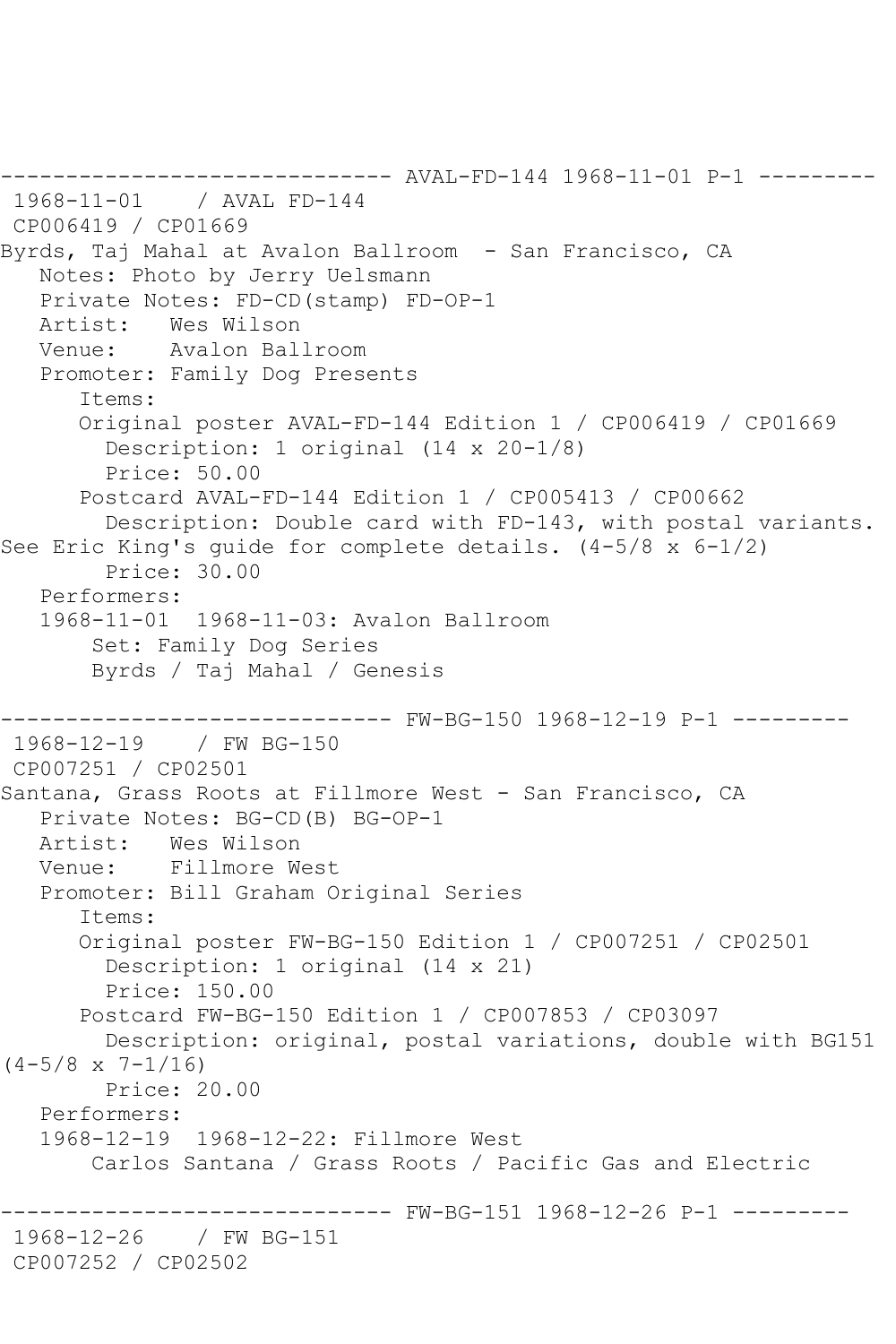Steve Miller Blues Band, Sly and the Family Stone at Fillmore West - San Francisco, CA Private Notes: BG-CD(B) BG-OP-1 Artist: Wes Wilson<br>Venue: Fillmore W Fillmore West Promoter: Bill Graham Original Series Items: Original poster FW-BG-151 Edition 1 / CP007252 / CP02502 Description: 1 original (14 x 21) Price: 125.00 Postcard FW-BG-151 Edition 1 / CP007854 / CP03098 Description: original, postal variations, double with BG150  $(4-5/8 \times 7-1/16)$  Price: 20.00 Performers: 1968-12-26 1968-12-29: Fillmore West Steve Miller Blues Band / Sly and the Family Stone / Pogo ---------- GGP-2.243 1969-05-24 P-1 ---------1969-05-24 / GGP 2.243 CP009721 / CS04816 Country Joe and the Fish, Pitschel Players at Golden Gate Park -San Francisco, CA Notes: This item appears in the Art of Rock book, plate no. 2.243 Benefit: Haight-Ashbury's Children's Center Event: The Rock of The Ages Haight-Ashbury Festival Wes Wilson Venue: Golden Gate Park Promoter: Book: Art of Rock Items: Original poster GGP-2.243 Edition 1 / CP009721 / CS04816 (13- 3/16 x 18-1/2) AORPlate: 2.243 Price: 600.00 GGP-2.243 / CP001221 / 1236 AORPlate: 2.243 GGP-2.243 / CP018850 / XA19690524 AORPlate: 2.243 Performers: 1969-05-24 1969-05-25: Golden Gate Park Country Joe and the Fish / Pitschel Players / Johnny Sunshine / Pipe Joint Compound / Billy T. Grey Quintet / Angel's Own Social Grace / John Fromer / Lamb / Dennis Doyle and Company / Sky / Andy Rice / Drake Deknatel / Afro Cubanos / Blessed Deliverance Band ------------------------------ FDGH-FDGH 1969-07-07 P-1 --------- 1969-07-07 / FDGH FDGH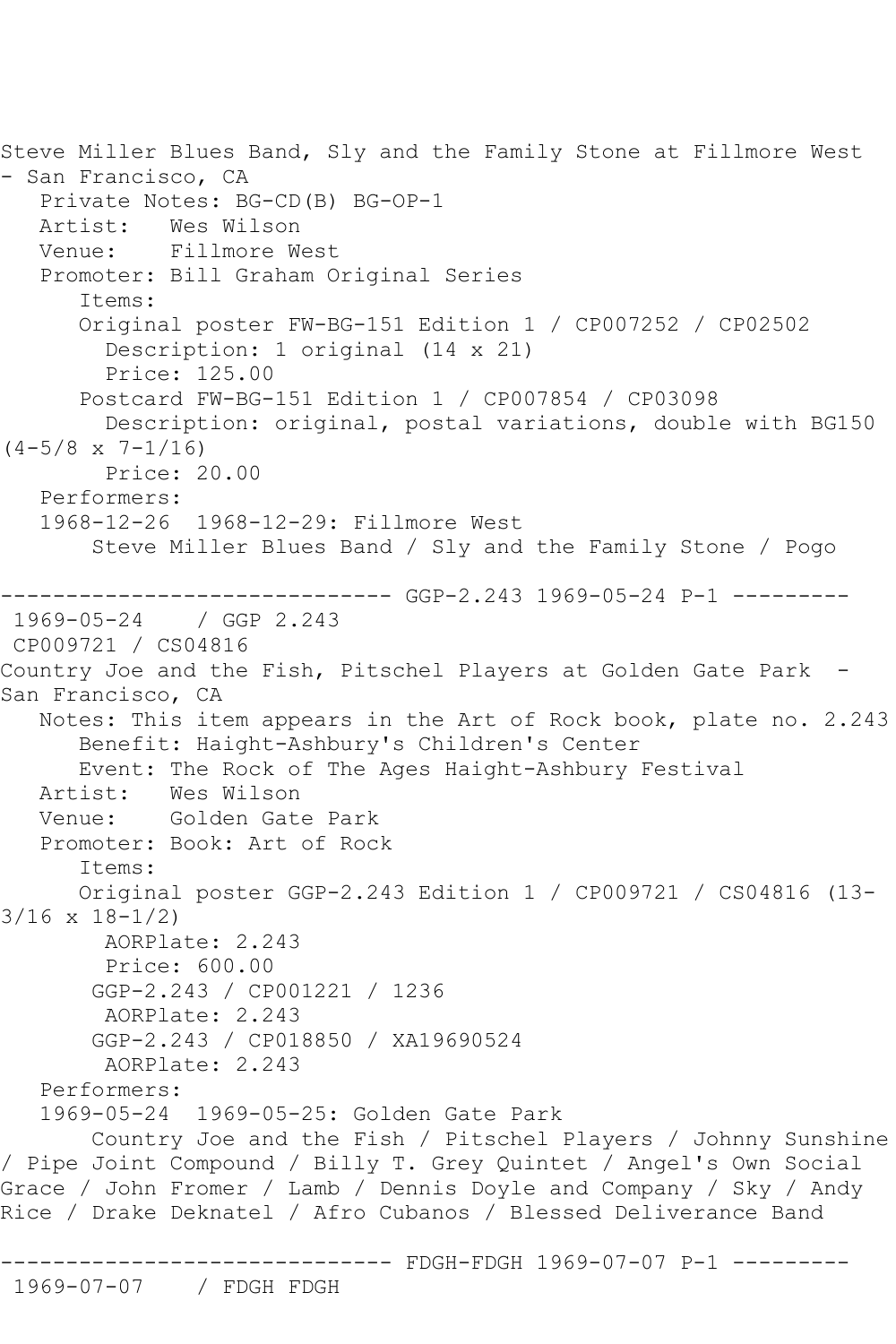```
CP007042 / CP02292
Joan Baez, It's a Beautiful Day at 660 Great Highway - San 
Francisco, CA
   Private Notes: * A/A- 200@
      Event: Wild West
   Artist: Victor Moscoso
   Venue: 660 Great Highway
   Promoter: Family Tribune Presents
      Items:
      Original poster FDGH-FDGH Edition 1 / CP007042 / CP02292
         Description: 1 original (20-3/16 x 14)
         Price: 400.00
   Performers:
   1969-07-07: 660 Great Highway
       Joan Baez / It's a Beautiful Day
   1969-07-07: Fillmore West
       Ace of Cups / Fourth Way / Phoenix / Jefferson Airplane
------------------------------ 1970 P-1 ---------
1970 / 
CP001393 / 1409
Mountainscape By Wes Wilson
   Artist: Wes Wilson
      Items:
      Original poster Edition 1 / CP001393 / 1409 (28 x 16)
   Performers:
   1970:
------------------------------ 1973-02-17 P-1 ---------
1973-02-17 / 
CP005633 / CP00882
Wes Wilsom at San Francisco, CA - San Francisco, CA
   Private Notes: * B+ 50 CHECK
      Other: Art Show
 Artist: Wes Wilson
 Venue: San Francisco, CA
      Items:
      Original poster Edition 1 / CP000112 / 0113 (14 x 22)
      Original poster Edition 1 / CP005633 / CP00882 (14 x 22)
        Price: 50.00
   Performers:
   1973-02-17 1973-03-31: San Francisco, CA
             ------------------------------ 1986-06-17 P ---------
1986-06-17 /
```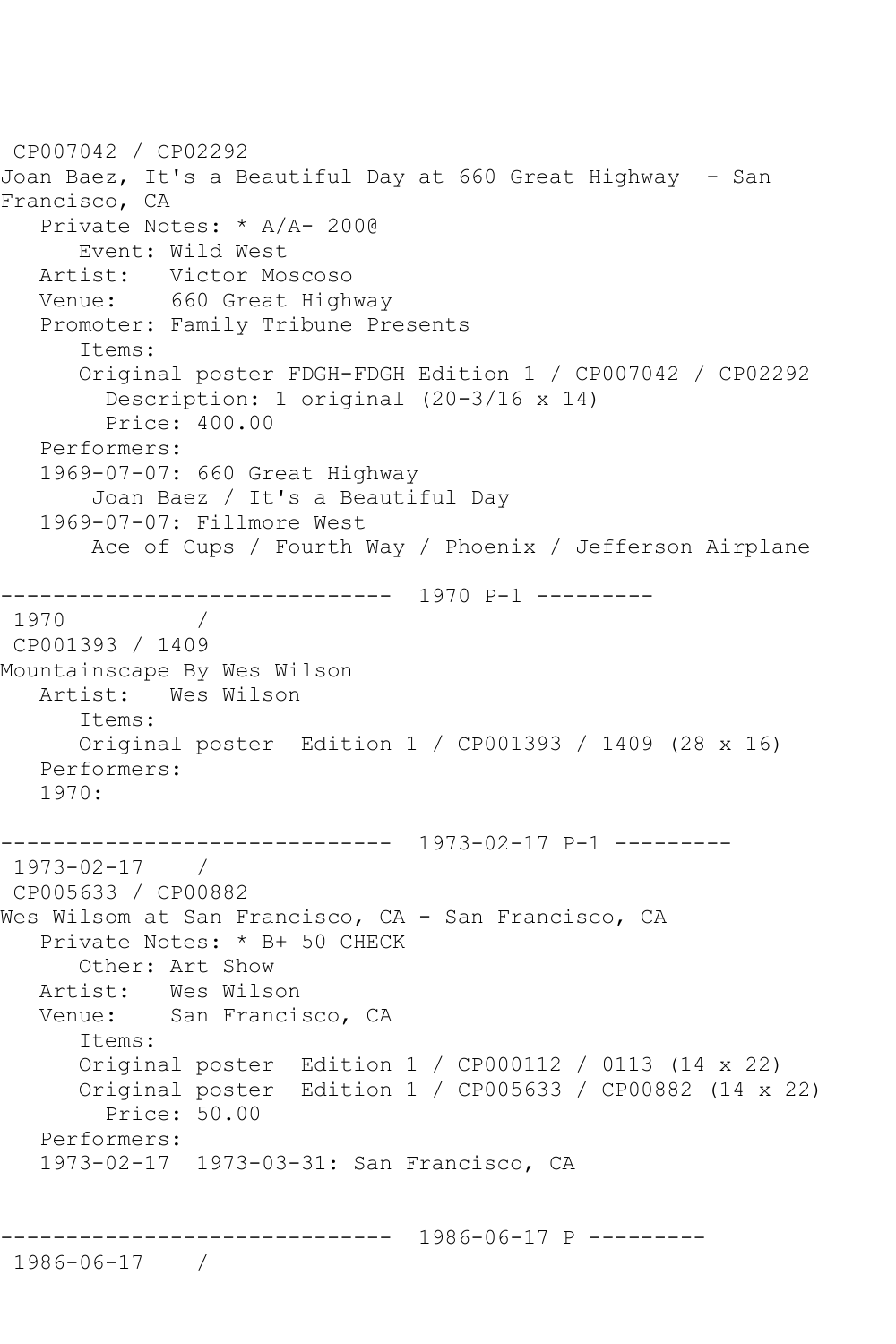```
Poster Exhibition at Postermat's '60s Poster Gallery - San 
Francisco, CA
       Other: Art Show
  Artist: Wes Wilson<br>Venue: Postermat'
            Postermat's '60s Poster Gallery
       Items:
       Original poster / 
   Performers:
   1986-06-17: Postermat's '60s Poster Gallery
        Poster Exhibition
         ------------------------------ 1986-08-20 P-1 ---------
1986-08-20 / 
CP005805 / CP01054
Art 1: 1st Artist's Rights Today Benefit: Jesse Colin Young, Zulu 
Spear at Benefit at Club 9 - San Francisco, CA
    Private Notes: * A/A- signed 300, PP 50.00
   Artist: Victor Moscoso
   Venue: Benefit at Club 9
       Items:
       Original poster Edition 1 / CP005805 / CP01054
         Description: Silscreen, signed by all five artists (15-1/4 x 
20-3/8)
         Price: 300.00
         Edition 1 / CP005752 / CP01001
         Price: 50.00
       Handbill / 
   Performers:
    1986-08-20: Benefit at Club 9
        Jesse Colin Young / Zulu Spear / Sal Valentino / Annie 
Sampson / Scott Mathews / John Blakely / Jenny Muldaur / James 
Gurley / Richard Olsen / Billy Roberts / John Cippolina / Nick 
Gravenites / Greg Elmore / Doug Killmore / Will Durst
                     ---------- STON 1986-12-07 P-1 ---------
1986-12-07 / STON 
CP006071 / CP01320
Art 2: 2nd Artist's Rights Today Benefit: Maria Muldaur, Zulu Spear 
at The Stone - San Francisco, CA
    Private Notes: * A/A- signed 400 2-copies
   Artist: Victor Moscoso
   Venue: Stone
       Items:
       Original poster STON Edition 1 / CP006071 / CP01320
         Description: Signed by all five artists. Background behind 
tiger is blue. (15-1/4 x 20-3/8)
         Price: 300.00
```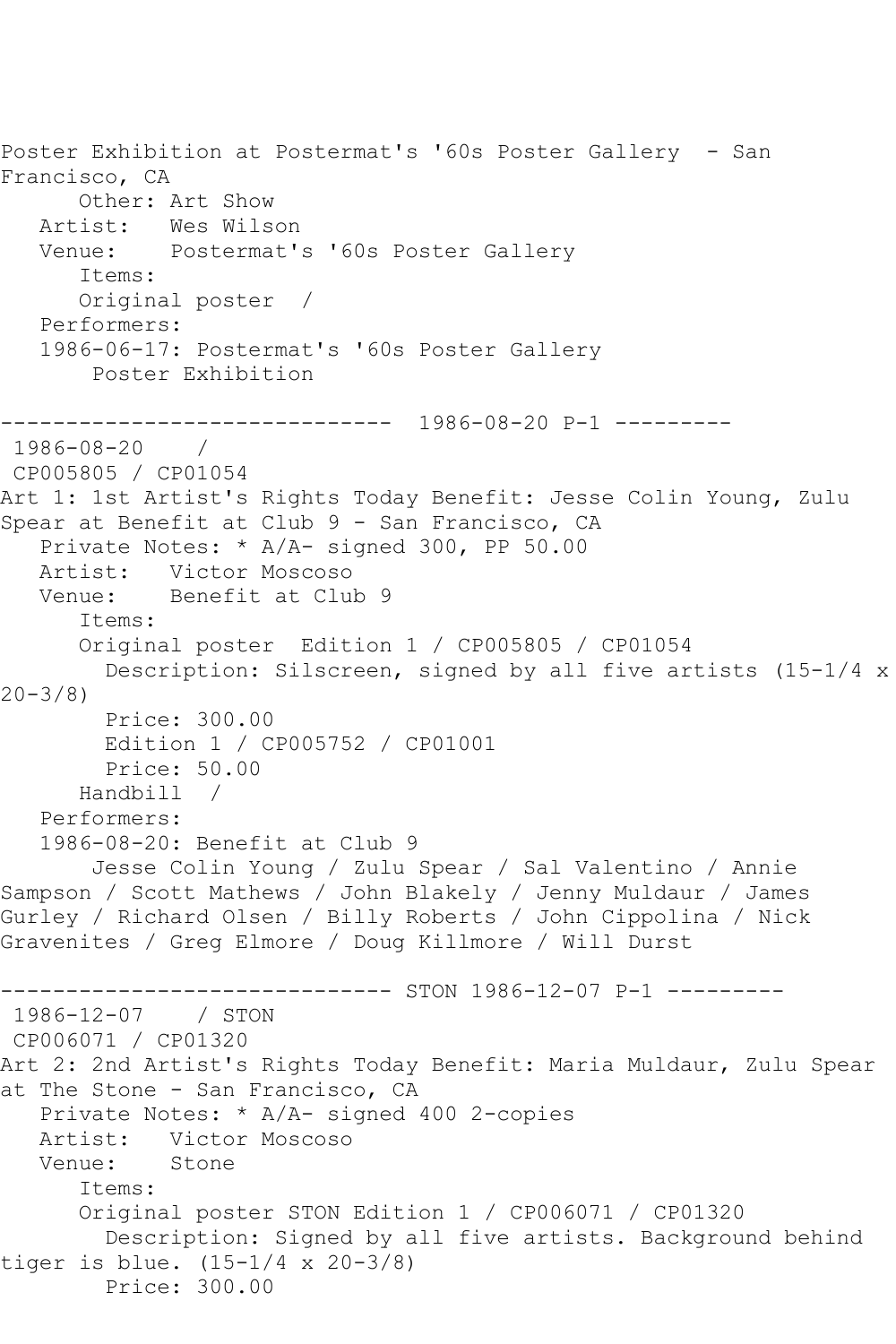Original poster STON Edition 1 / CP019902 / XJ035 Var. A Description: Signed by all five artists. Background behind tiger is red. Price: 300.00 Postcard / Description: B/W (8-1/2 x 11) Price: 15.00 STON / CP019902 / XJ035 Performers: 1986-12-07: Stone Maria Muldaur / Zulu Spear / Sal Valentino / John Blakely / Annie Sampson / Shy Hands / Archie Williams / Mark Little / Jimmy Preston / Eje Mike Jacobs / Jenny Muldaur / Scott Mathews ------------------------------ -PCL-106-A 1987 P-1 --------- 1987 / PCL-106-A CP019385 / XF054 Art of Rock By Paul Grushkin Notes: This item appears in the Art of Rock book, plate no. l001\_3\_S Private Notes: \* Price CHECK Artist: Wes Wilson Items: Original poster -PCL-106-A Edition 1 / CP019385 / XF054 (23 x 29) AORPlate: l001\_3\_S Price: 150.00 Performers: 1987: ------------------------------ PCL-PCL-006-A 1987 P --------- 1987 / PCL PCL-006-A CP009255 / CP06423 The Art of Rock by Paul Grushkin Private Notes: \* Artist: Wes Wilson Venue: Set: PCL Promoter: Art Rock PCL Series Items: Original poster PCL-PCL-006-A / CP009255 / CP06423 Price: 100.00 Performers: 1987: Set: PCL Paul Grushkin -------------- FIL 1987-03-18 P-1 ---------1987-03-18 / FIL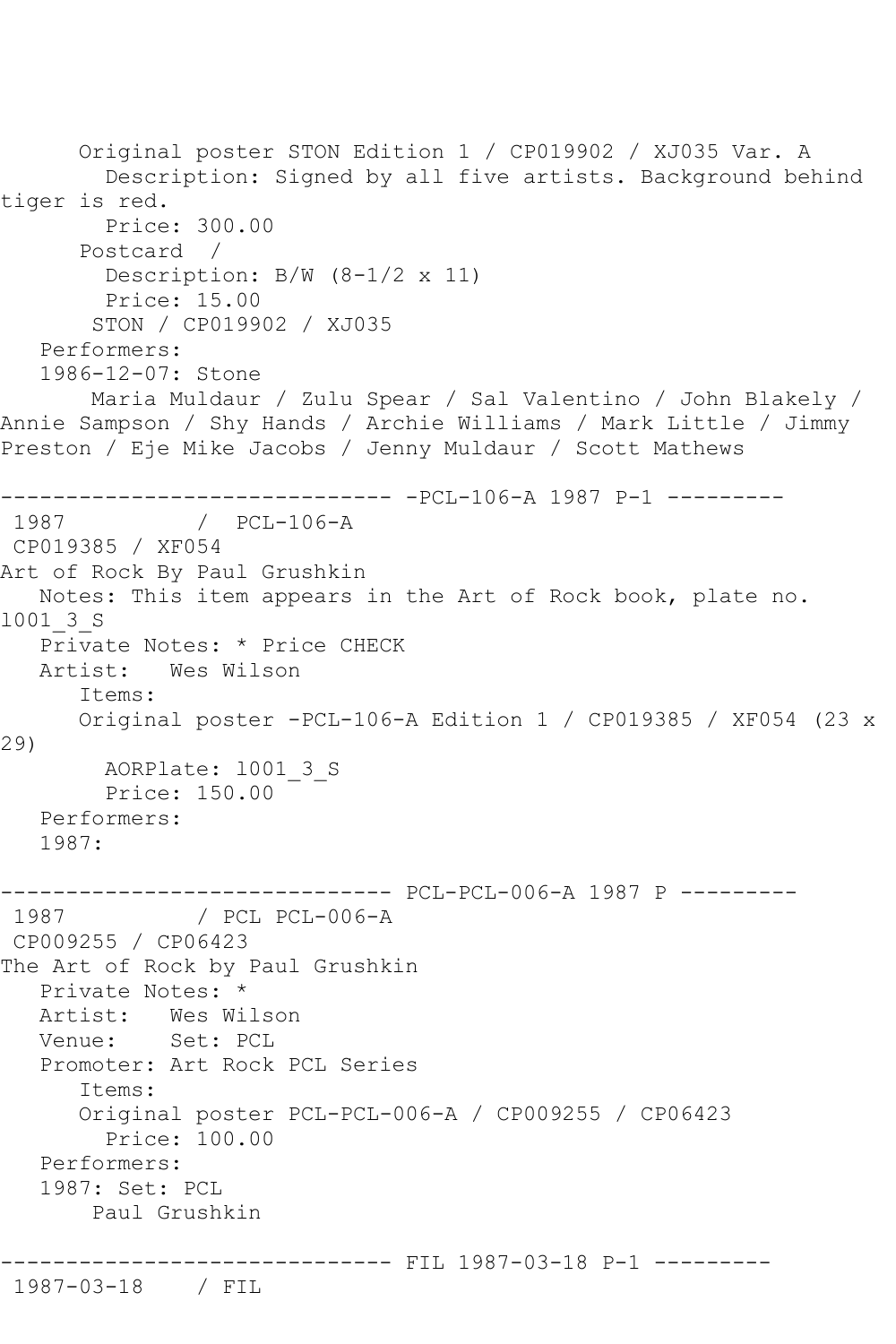```
CP006072 / CP01321
Art 2: 3rd Artist's Rights Today Benefit: Jerry Garcia, John 
Cippolina at Fillmore Auditorium - San Francisco, CA
   Private Notes: * A/A- signed 400 @
   Artist: Victor Moscoso
   Venue: Fillmore Auditorium - SF
       Items:
       Original poster FIL Edition 1 / CP006072 / CP01321
        Description: Signed by all five artists (15-1/4 \times 20-1/4) Price: 400.00
       Handbill Edition 1 / (8-1/2 x 11)
         Price: 5.00
       FIL / CP019904 / XJ037
       FIL / CP019714 / XH19000318
   Performers:
   1987-03-18: Fillmore Auditorium - SF
       Jerry Garcia / John Cippolina / Country Joe Mcdonald / Merl 
Saunders / Maria Muldaur / John Kahn / Sal Valentino / Nick 
Gravenites
------------------------------ -PSOL-04 1987-05-05 P-1 ---------
1987-05-05 / PSOL-04
CP009865 / CS04960
Wes Wilson at the Psychedelic Solution Gallery
   Private Notes: *
   Artist: Wes Wilson
   Venue: Psychedelic Solution Gallery
       Items:
      Original poster PSOL-PSOL-04 / CP010263 / CS05357
      Original poster -PSOL-04 Edition 1 / CP009865 / CS04960 (15-
1/2 \times 22 Price: 53.00
       Postcard PSOL-PSOL-04 / CP044812 (5 x 7)
        Price: 18.00
   Performers:
   1987-05-05 1987-06-28: Psychedelic Solution Gallery
------------------------------ GGP 1987-09-12 P-1 ---------
1987-09-12 / GGP 
20th Anniversary Summer of Love: Dinosaurs, Country Joe Mcdonald at 
Golden Gate Park - San Francisco, CA
       Series: 20th Anniversary
   Artist: Rick Griffin
   Venue: Golden Gate Park
       Items:
```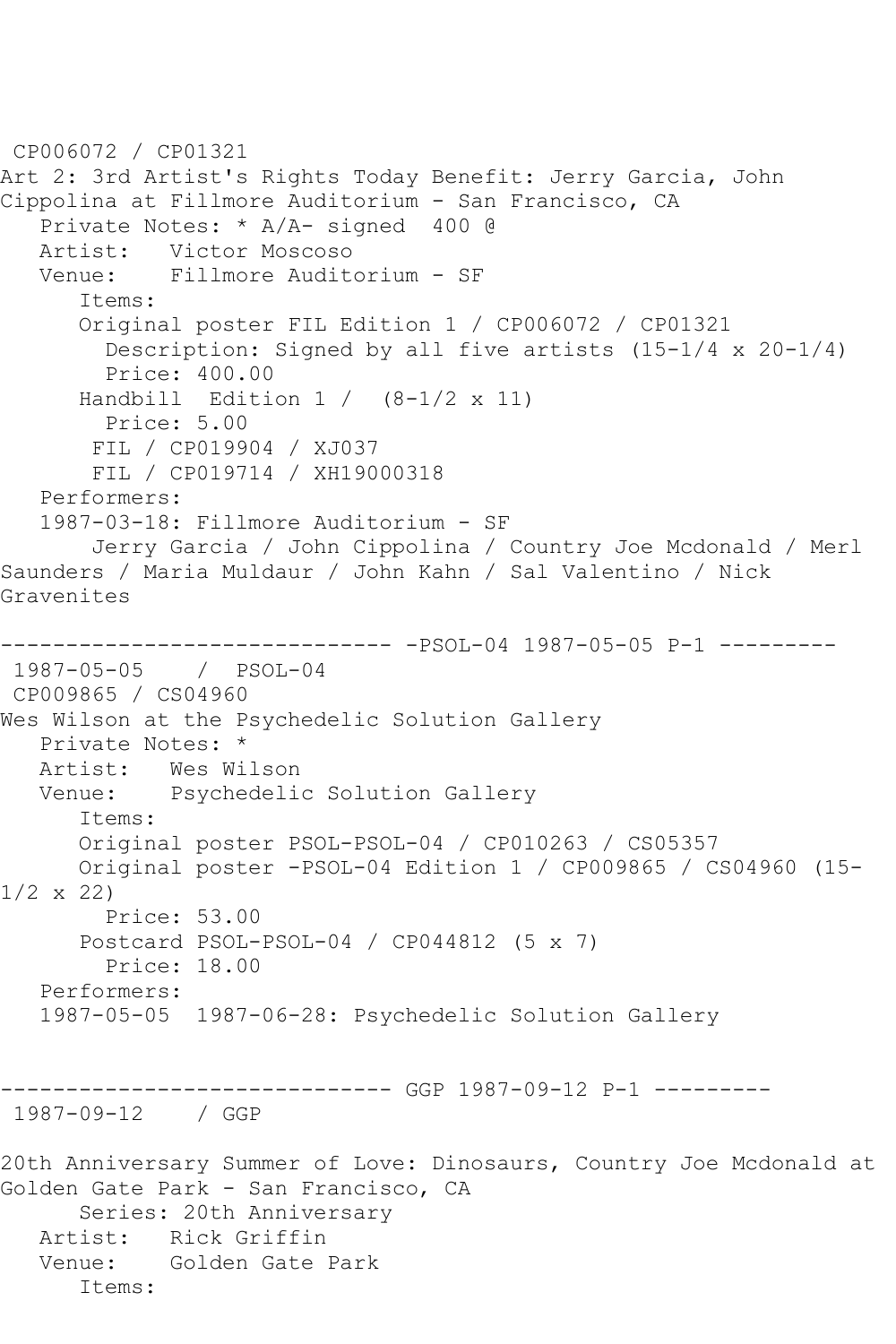```
 Original poster GGP Edition 1 / (16-1/2 x 22-1/4)
   Performers:
   1987-09-12: Golden Gate Park
        Dinosaurs / Country Joe Mcdonald / Big Brother and the 
Holding Company / Jello Biafra / Michael Mcclure / Wavy Gravy
------------------------------ PSH 1988-01-19 P-1 ---------
1988-01-19 / PSH 
CP006067 / CP01316
Art Pimps: Rick Griffin, Victor Moscoso at Psychedelic Shop - San 
Francisco, CA
   Private Notes: Misc * @
   Artist: Rick Griffin
   Venue: Psychedelic Shop
       Items:
       Original poster PSH Edition 1 / CP006067 / CP01316
         Description: 1 original silkscreen (25-1/2 x 19-1/2)
        Price: 175.00
   Performers:
   1988-01-19: Psychedelic Shop
       Rick Griffin / Victor Moscoso / Alton Kelley / Stanley Mouse
       ------------------------------ 1989 P ---------
1989
CP052285 / CP052285
Image by Wes Wilson
   Artist: Wes Wilson
       Items:
      Original poster / CP052285 / CP052285
   Performers:
   1989:
------------------------------ 1989-12-18 P-1 ---------
1989-12-18 / 
CP005921 / CP01170
Looking Back: Wes Wilson Exhibit at Springfield Art Museum -
Springfield, MO
   Notes: This is a hard-to-find poster of an exhibition of Wes 
Wilson's work done at the Springfield Art Museum in 1989, a 
retrospective.
   Private Notes: Misc * A-/B+ 100 CHECK
   Artist: Wes Wilson
   Venue: Springfield Art Museum
       Items:
       Original poster Edition 1 / CP005921 / CP01170
         Price: 100.00
       Postcard Edition 1 / CP010268 / CS05362
```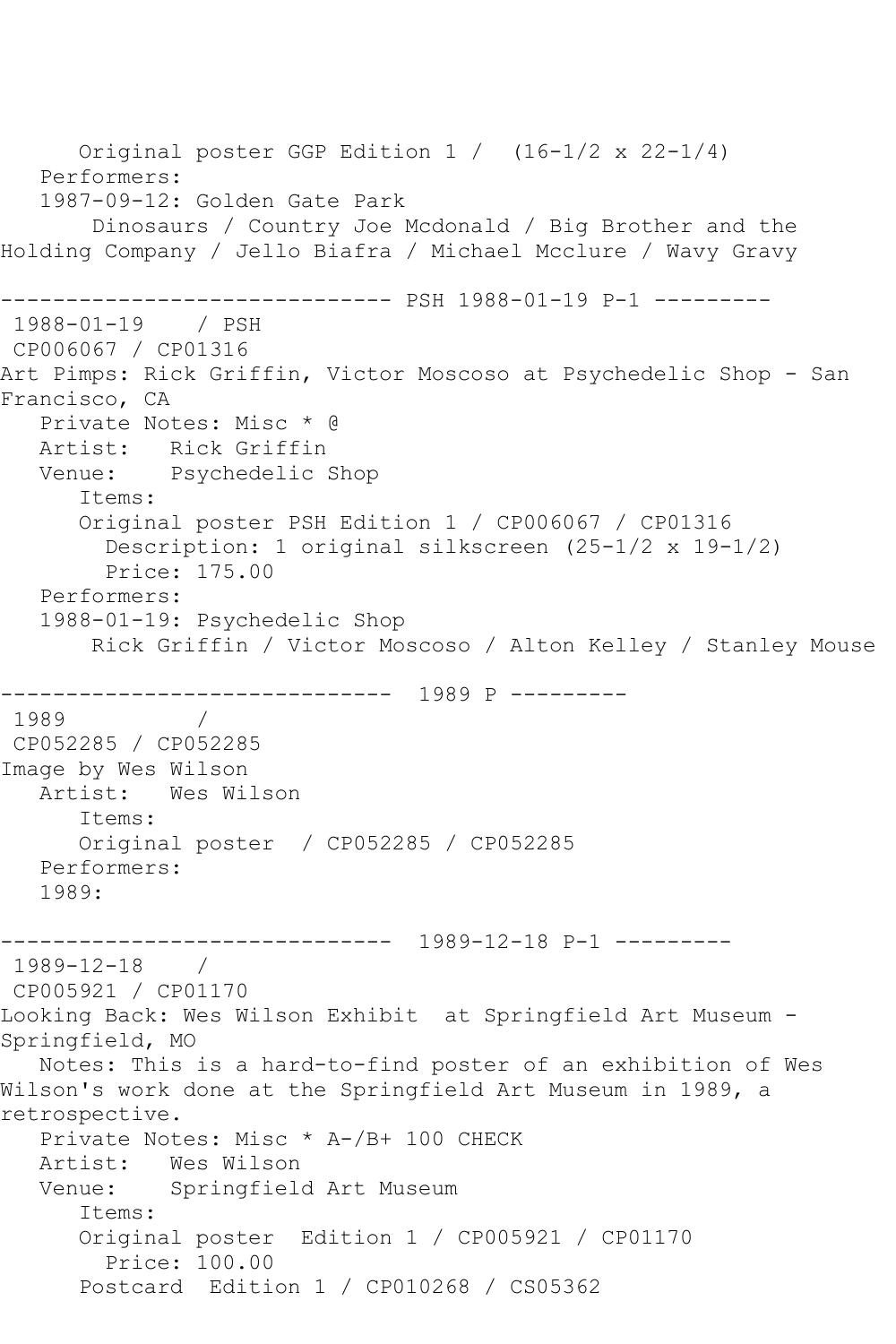Performers: 1989-12-18 1990-01-28: Springfield Art Museum ------------------------------ GGP 1992-11-07 P-1 --------- 1992-11-07 / GGP CP010267 / CS05361 Cold Blood, Smoot Mahuti at Golden Gate Park - San Francisco, CA Event: Poster Expo 1992 at The Hall of Flowers, Golden Gate Park<br>Artist: Wes Wilson Venue: Golden Gate Park Items: Original poster GGP Edition 1 / CP010267 / CS05361 GGP / CP014621 / MARM429 Performers: 1992-11-07 1992-11-08: Golden Gate Park Cold Blood / Smoot Mahuti / Lydia Pense / Jackie Lomax / Chet Helms MC ------------------------------ 1993 P-1 --------- 1993 / CP014608 / MARM416 Ozark Greeways Event: Ozark Greeways Event: Enhancing and Preserving the Ozarks National Heritage Wes Wilson Items: Original poster Edition 1 / CP014608 / MARM416 Performers: 1993: ------------------------------ 1993-05-08 P --------- 1993-05-08 / CP009033 / CP06054 Gathering of the Tribes at Ubiquity Private Notes: Arminski Artist: Mark Arminski Items: Original poster / CP009033 / CP06054 Price: 75.00 / CP043213 Performers: 1993-05-08 1993-05-15: ------------------------------ UBIQ 1993-09-10 P-1 --------- 1993-09-10 9 / UBIQ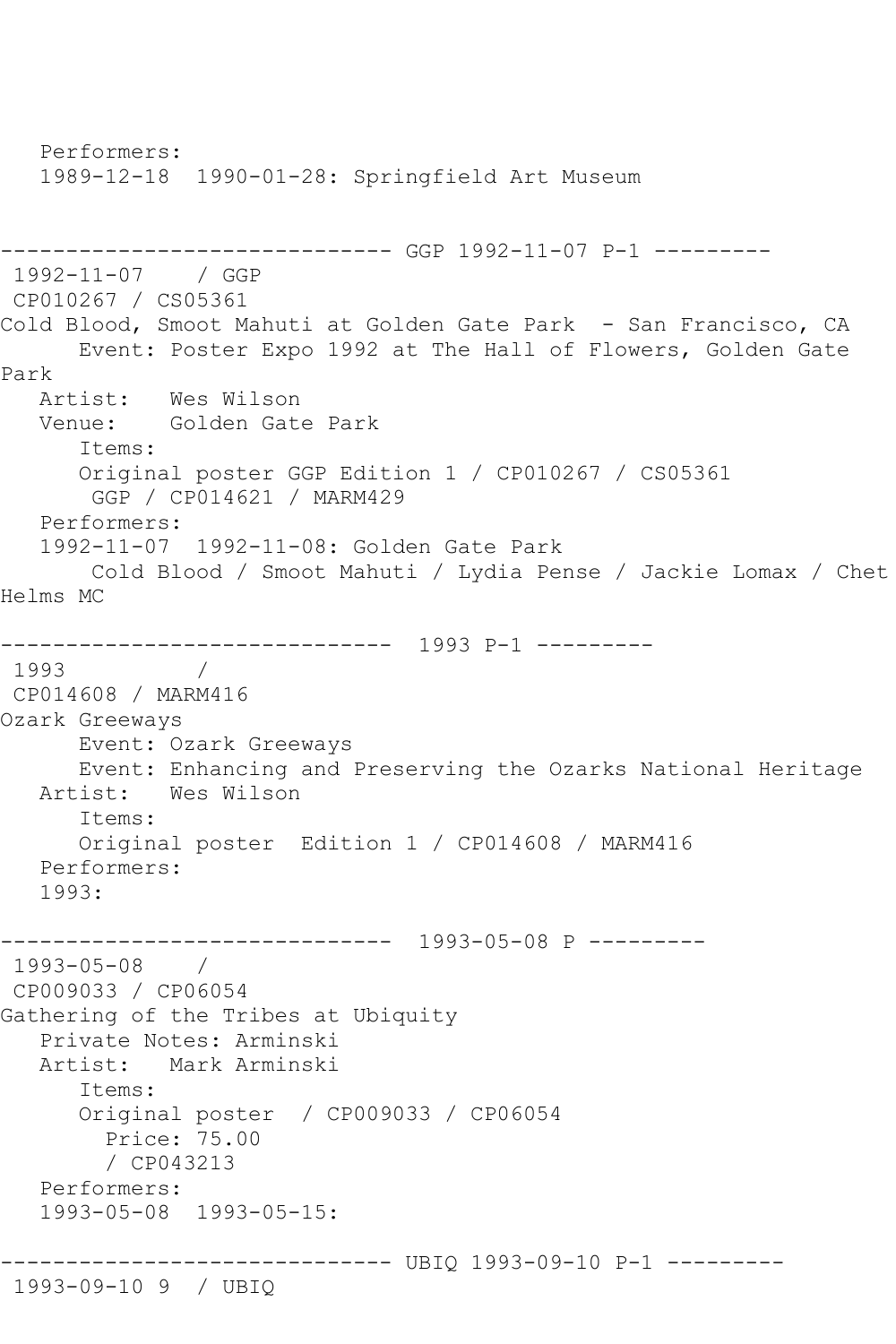```
CP006114 / CP01363
Mark Arminski, Gary Grimshaw at Ubiquity Gallery - Detroit, MI
    Private Notes: Detroit Joint * Check
  Artist: Rick Jacobi<br>Venue: Ubiquity Ga
            Ubiquity Gallery
       Items:
       Original poster UBIQ Edition 1 / CP006114 / CP01363
       Original poster UBIQ Edition 1 / CP006113 / CP01362
       Handbill UBIQ Edition 1 / CP008035 / CP03280
        UBIQ / CP018539 / THJME0035
    Performers:
    1993-09-10 93-10-12: Ubiquity Gallery
        Mark Arminski / Gary Grimshaw / Stanley Mouse
              ------------------------------ UBIQ 1993-09-10 P-1 ---------
1993-09-10 9 / UBIQ 
CP006117 / CP01366
Stanley Mouse, Gary Grimshaw at Ubiquity Gallery - Detroit, MI
    Private Notes: Detroit Joint *
   Artist: Wes Wilson
   Venue: Ubiquity Gallery
       Items:
       Original poster UBIQ Edition 1 / CP006117 / CP01366
        UBIQ / CP018540 / THJME0036
   Performers:
    1993-09-10 93-10-12: Ubiquity Gallery
        Stanley Mouse / Gary Grimshaw / Mark Arminski
------------------------------ UBIQ 1993-09-10 P-1 ---------
1993-09-10 9 / UBIQ 
CP006116 / CP01365
Stanley Mouse, Gary Grimshaw at Ubiquity Gallery - Detroit, MI
   Notes: 3-color silkscreen, signed and numbered edition of 300, 
printed 20 to a sheet. Part of a set of 4 posters, one by each of 
the artists, with a cover sheet and portfolio.
    Private Notes: Detroit Joint *
   Artist: Gary Grimshaw
   Venue: Ubiquity Gallery
       Items:
       Original poster UBIQ Edition 1 / CP006116 / CP01365 (14 x 20)
         Price: 40.00
        UBIQ / CP018542 / THJME0038
   Performers:
    1993-09-10 93-10-12: Ubiquity Gallery
        Stanley Mouse / Gary Grimshaw / Mark Arminski
                      --------- GGP 1993-10-23 P-1 ---------
```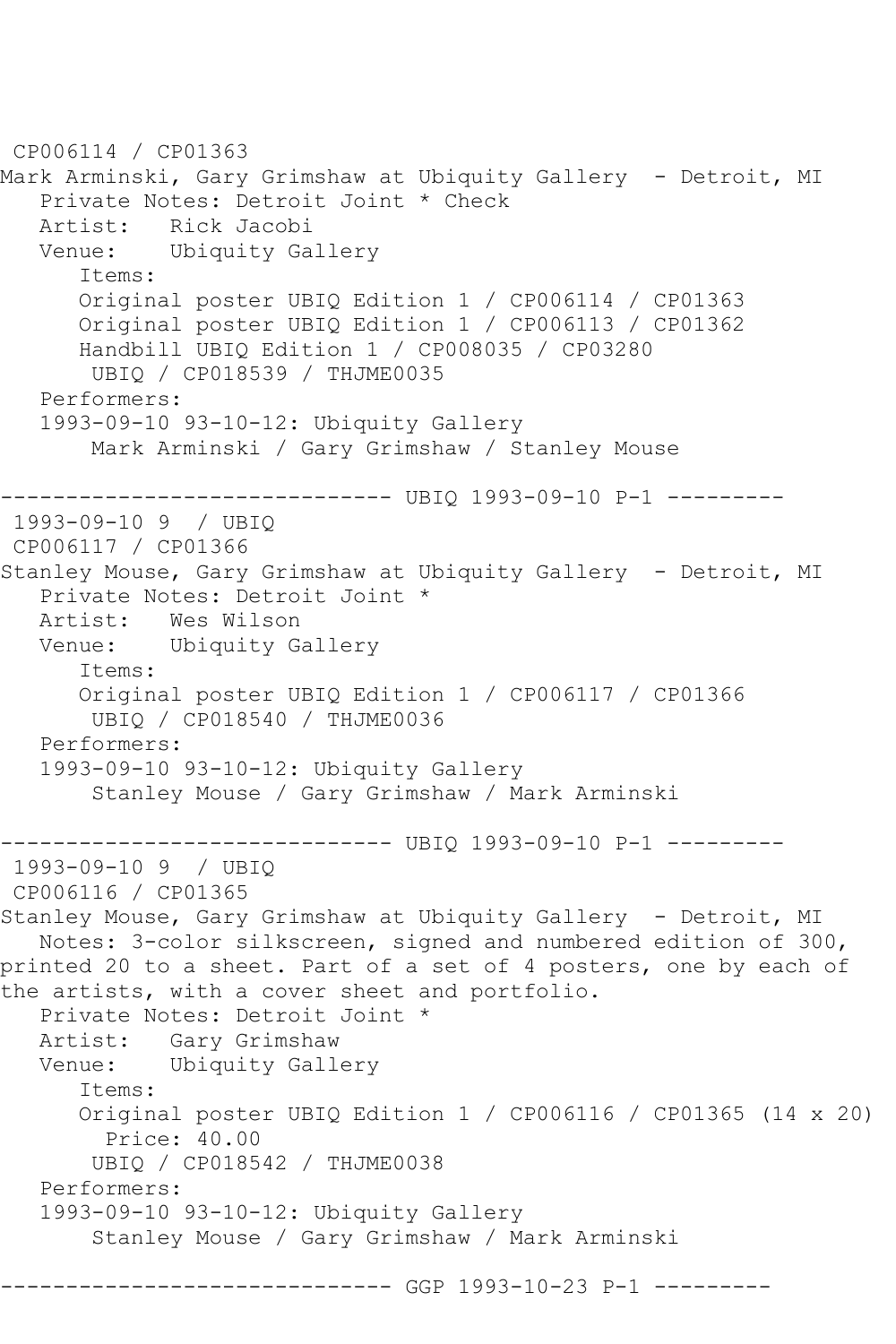1993-10-23 / GGP CP019698 / XGSM33 Rock Art Expo at Golden Gate Park - San Francisco, CA Event: Rock Poster Expo 1993 at The Hall of Flowers, Golden Gate Park<br>:Artist Scott McDougall Venue: Golden Gate Park Items: Original poster GGP Edition 1 / CP019698 / XGSM33 GGP / CP014564 / MARM372 Performers: 1993-10-23 1993-10-24: Golden Gate Park ------------------------------ GGP 1994-10-21 P-1 --------- 1994-10-21 / GGP CP014396 / MARM200 Rock Art Ball at Golden Gate Park - San Francisco, CA Event: Rock Art Ball at The Hall of Flowers Auditorium, Golden Gate Artist: Wes Wilson Venue: Golden Gate Park Items: Original poster GGP Edition 1 / CP014396 / MARM200 Performers: 1994-10-21: Golden Gate Park ------------------------------ GGP 1994-10-21 P-1 --------- 1994-10-21 / GGP CP014610 / MARM418 Rock Art Expo at Golden Gate Park - San Francisco, CA Event: Rock Art Expo 1994 at The Hall of Flowers, Golden Gate Park Artist: Wes Wilson Venue: Golden Gate Park Promoter: Poster Project LTD Items: Original poster GGP Edition 1 / CP014610 / MARM418 Performers: 1994-10-21 1994-10-23: Golden Gate Park ------------------------------ 19zz-00-00 P-1 --------- 19zz-00-00 / CP001545 / 1567 Ramparts (poster Inside)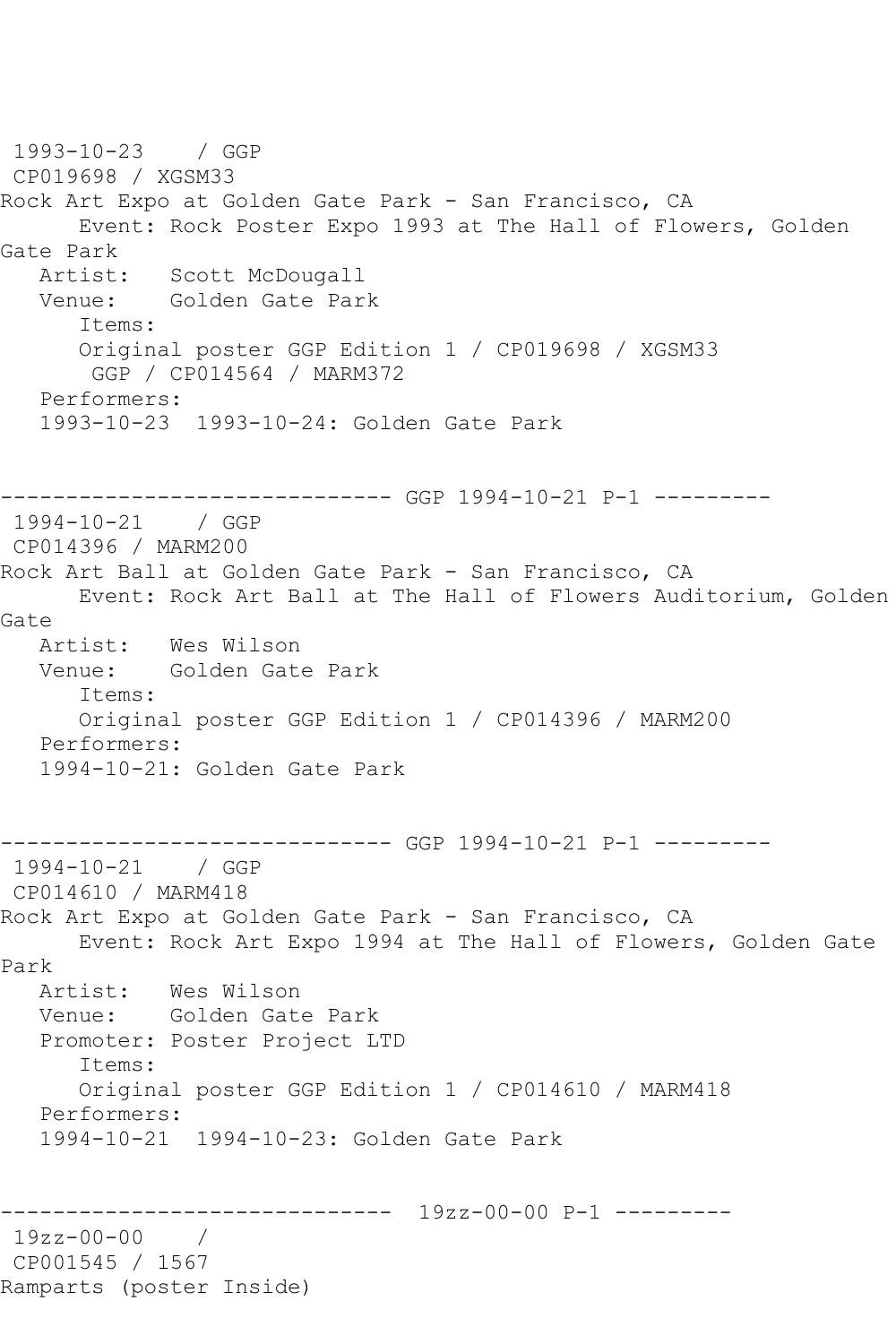Event: Ramparts (poster Inside) Event: History of the Hippies<br>Artist: Wes Wilson Wes Wilson Items: Original poster Edition 1 / CP001545 / 1567 Performers: 19zz-00-00: Ramparts ------------------------------ 2004-12-18 P --------- 2004-12-18 / CP005805 Artist Rights Today Set of Four Signed \$1300 Notes: Artist's Rights Today \$1300 This is a set of four posters, for the first three Artist's rights benefits, in San Francisco for the rights of artists. These posters are very undervalued. Where else can you get the signatures of Rick Griffin…. Wes Wilson, Alton Kelley, AND Victor Moscoso? Where can you get Griffin's signature at all? This set includes all three main posters, plus the alternate color version for the 2nd event, and all four posters are signed by all four artists. Better yet, these are gorgeous posters, perfectly printed on the best stock, and large. {!P CP006072 "Artist Right's Benefit 1987"} Contact Michael Erlewine at info@ClassicPosters.com with questions of for more details on purchasing this set. Artist: Alton Kelley Items: Original poster / CP005805 Price: 1300.00 Performers: 2004-12-18: ------------------------------ zzzz-11-15 P -------- zzzz-11-15 / CP060371 / CP060371 New Mobilization Artist: Wes Wilson<br>Venue: Polo Groun Polo Grounds, Golden Gate Park Promoter: Mobilization Headquarters Items: Original poster / CP060371 / CP060371 (14-1/4 x 20) Performers: zzzz-11-15: Polo Grounds, Golden Gate Park

------------------------------ zzzz-zz-zz P ---------